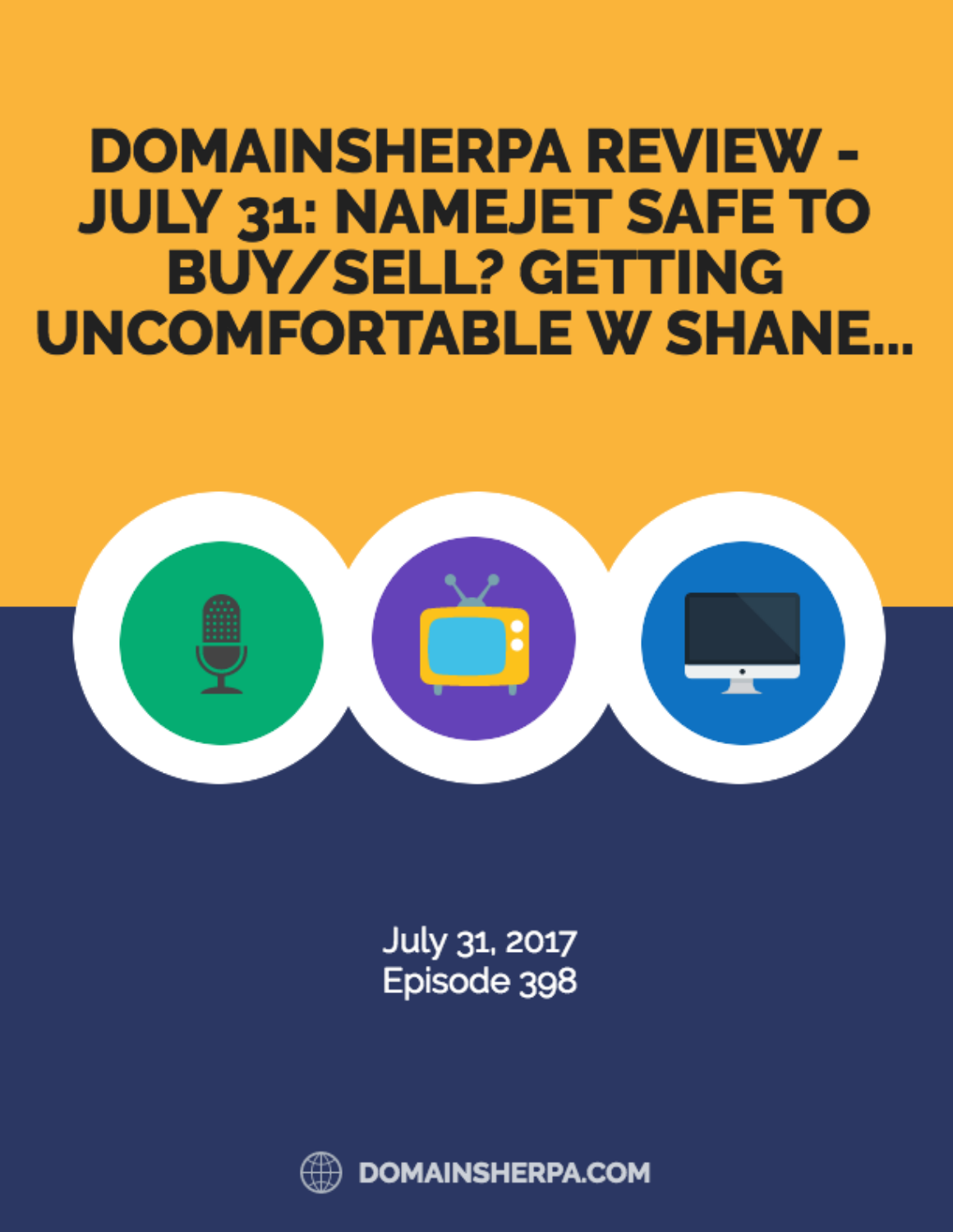

MICHAEL CYGER: On today's DomainSherpa Review, how to determine when your buying strategy is just slightly off and you're buying crappy names, one Sherpa shares a really uncomfortable domain name purchase, and much more. Stay tuned!

Michael: Hey, Sherpa Network, thank you so much for joining me today. I'm Michael Cyger, publisher of DomainSherpa.com, and this is "The DomainSherpa Review." This is the show where we get in the minds of successful domain name investors using real examples so we can learn strategies and tactics to become better investors. We have three segments to the review: we'll start off learning what the Sherpas recently bought and sold, next, we'll discuss and value an investor-submitted domain name portfolio, and finally, we'll preview some domains going to auction soon at NameJet.com and whether the Sherpas think they're good investment opportunities for you.

Joining us today on "The DomainSherpa Review" are three past Sherpas and industry thought leaders. In order from left to right we have Adam Strong, co-founder of Evergreen, domain name brokerage firm focused on domain name acquisition, and owner of NameBio.com, the service to use to find comparable sales. Ali Zandi, founder of Starfire Holdings, a domain name brokerage and consulting service. And Shane Cultra, publisher of the blog DSAD.com and owner of the Country Arbors Nursery in Illinois. Sherpas, welcome to today's show.

## All: Good to be here.

Michael: Hey, so I wanna start off with a little chitchat. You know, I know we usually chat about what's going on or what the Sherpas are doing, and I would've liked to hear about Shane's vacation last week, where he fell way behind his daughter when they went for a run. But this week I wanna chat about the biggest issue that our industry has faced in a while -- shill bidding. Two weeks ago, by the time this show airs, it came to life that NameJet confirmed that there was shill bidding on their platform. They owned the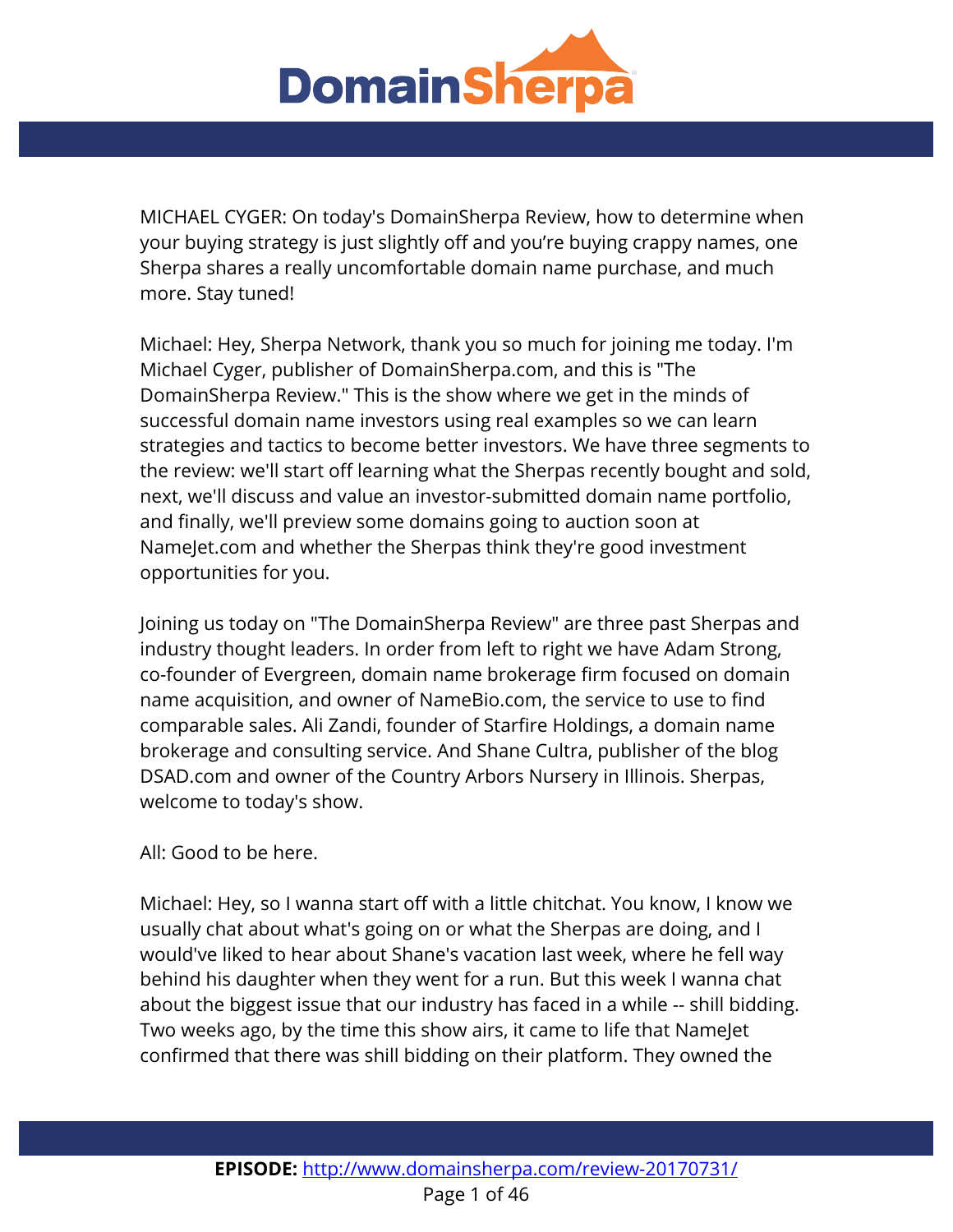

issue and implemented six changes so far. Number one, they prevented sellers from bidding on their own domains. Why they didn't do this years ago, I don't know. But suddenly, within a week, they implemented this solution, and it's a good one.

Number 2, they suspended the next bid wins practice option, which means that basically if somebody bids up to \$500 bucks on my domain, I can lower their reserve to the next bid, and then they will be the winner if somebody else does place a bid. Number three, they improved their bid tracking reporting to spot shill bidding. Number four, they updated their terms of service with additional rules -- in case you're one of the one in a million that actually reads those. Number five, they updated their on boarding process to make sure sellers understand the rules -- which is a good one, especially if the rules are clearly stated. And number six, they created an email address to report abuse -- and that is report\_abuse@namejet.com. I bring this up because NameJet is a sponsor of the show.

If they would've done nothing, I would've thought twice about continuing to have them as a sponsor, but I sent an email to that report\_abuse@namejet.com last night and I said, "Hey, you guys are sponsoring my show, I wanna see if anybody actually reads these emails coming in." And within 10 minutes I got an email back from them. So they're monitoring it, itlooks like they're making changes. Adam, let's start with you. Were NameJet's changes enough to bring confidence to you to buy and sell on NameJet going forward?

Adam: Yeah, I mean it's a tricky situation. I mean, it's an industry that's policing itself. I am a NameJet customer. I don't buy as frequently as I used to buy on NameJet, but I have confidence in them handling the situation. I think if you're a frequent buyer, you kinda get to know who's selling what an kinda possibly dodge certain domains that are up for sale if you see'em up frequently, or you know who the seller is just by doing 'Who is' lookups and things like that. So I don't typically buy from other domainers, and some other people that are caught up in this controversy or other domainers.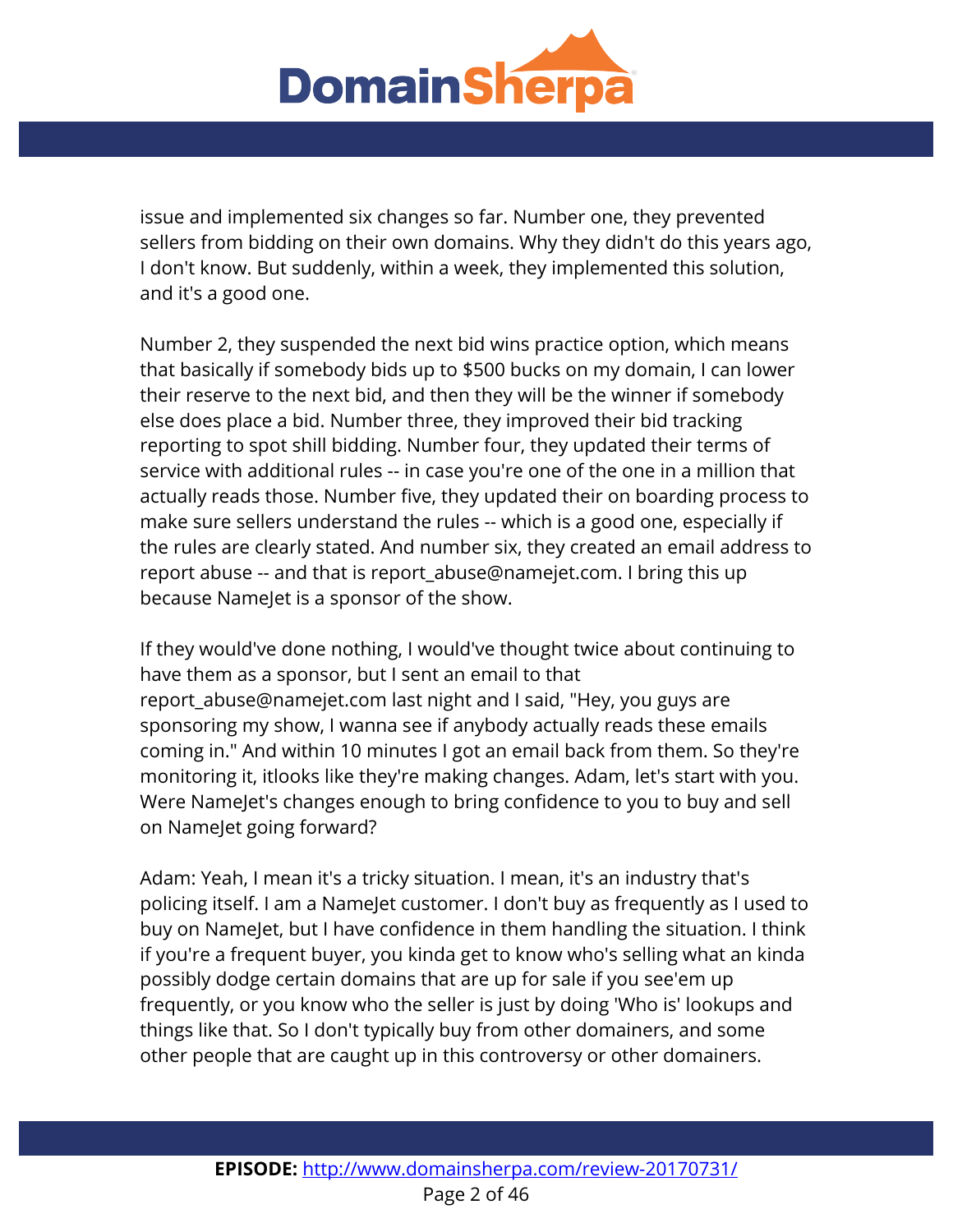

So I tend not to be buying from them, so I wouldn't to be involved in those auctions. But yeah, it is...it's a little sketchy and it sounds like they're coming up with a solution to fix the problem. Again, I just read an article right before we came on the air here from Joseph Peterson over at DNW, and there's...

Michael: Yeah, at DomainNameWire.com, I read that too.

Adam: There's a pretty big history for...you know, in this space, and it's still the Wild West, no matter how we look at it. There's a lot of things going on, and there's a lot of money in this space, and it creates opportunities for people that might not have a very good moral compass. So yeah, so I think short of some sorta third-party, I think NameJet's making the best move and trying to do what they can to fix this, you know, crappy situation they got put into, so...

Michael: Yeah, totally. Hey, Ali, in the whole long NamePros thread that came out, somebody threw in there, which I thought was ridiculous, that Drew was giving advice on DomainSherpa about...Drew Rosener, who is on vacation this week, I should've acknowledged, traveling with his family, gave some advice, and they suggested that he was contributing to the shill bidding, which is just BS straight off. And so, that is the point of this show, is to give individuals advice. Like, being able to get access to you three guys who have been...You know, Adam, you've been in the industry since the beginning, I think, right? At least 15, 20 years?

Adam: Yeah.

Michael: Yeah. And Shane, I know you've been online for just as long, and Ali, definitely, and been selling some great domains. So, the whole idea is that I love to get your input on this. On the top right-hand side of every single page it says, "Do your diligence. Know what you're bidding on, know what you're buying," and then at the bottom I've got terms of service, just like every financial website out there, that's like, you can't take everything you hear.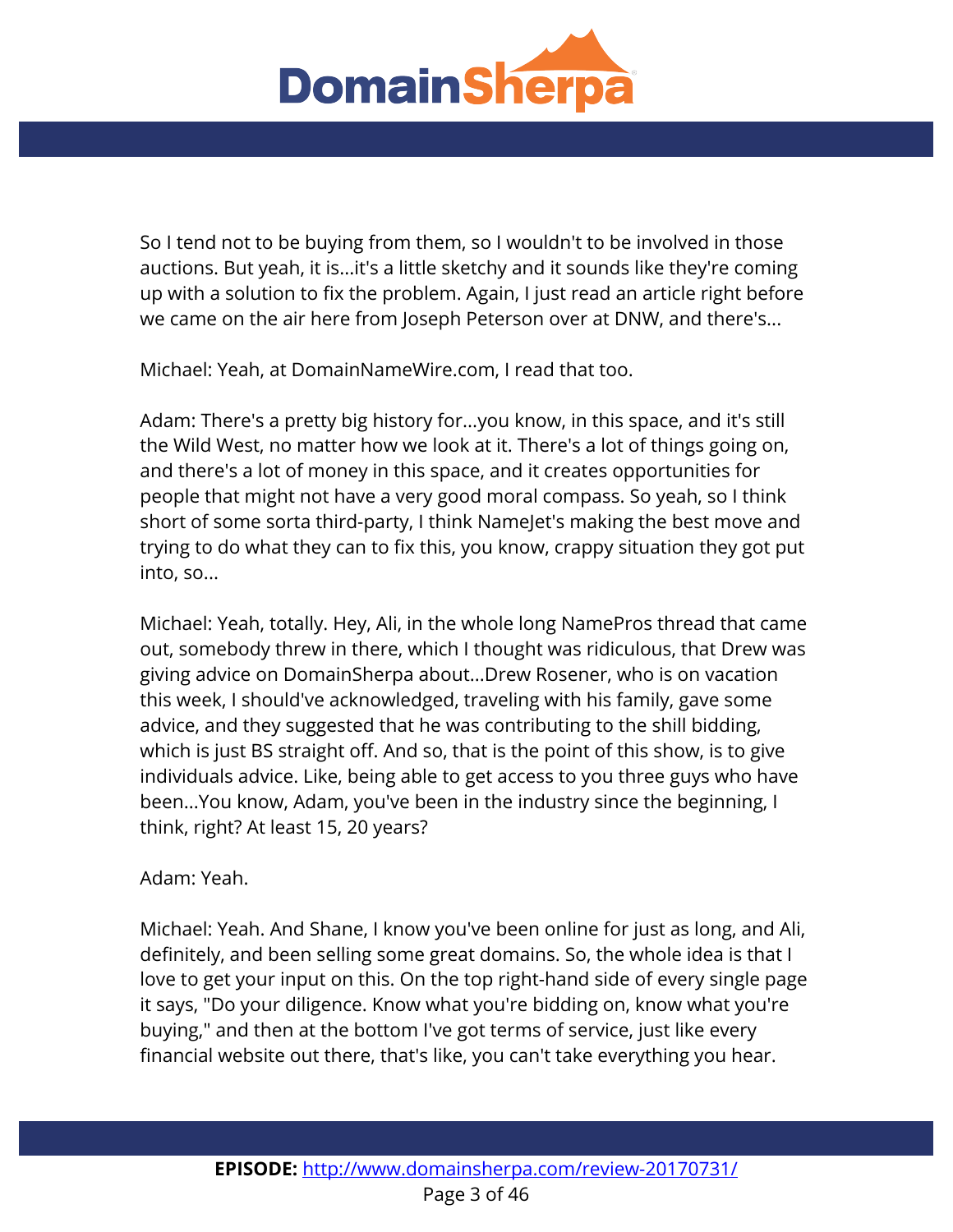

You don't turn onto "Squawk Box" and hear crazy Cramer talk about, "Buy, buy, buy, sell, sell, sell," and you're just gonna do it because it's...that's what he's saying on TV. So, you know, what do you say about people that, when it comes to due diligence and going to any auction site -- NameJet, SnapNames, Flippa -- about what they should...what kinda due diligence they need to do when they're buying on an auction site?

Ali: Yeah, man, I mean first, the advice Drew gave, it's good advice. I use it myself. I see an auction, I've bought plenty of domains because there was a ton of other bidders on it. I did my due diligence, looked at the bidders, saw there was nothing fishy and I bid on it and I won it, and I can sell those right now for maybe a 10% loss to what I paid for it. So there is a vice in bidding psychology, man. And a bunch of other people want it, it likely has value, and it'll likely continue to have value. As far as due diligence goes, it's not up to me, it's not up to you, it's not up to somebody else to tell you how to do your due diligence, you've gotta be aware of what you're partaking in.

This is a industry where anybody can come into it. Whether they have the highest moral standing or the lowest moral standing there is, they can partake in domain name investing, so you gotta be careful on what you jump into. You gotta find comparable sales, you gotta look at the data, look at the history of the domain, you gotta see if it's blacklisted, see what sites used to be on it, see who owns it, how long ago they bought it, what they might've paid for it. I mean, you really gotta jump into all the data and metrics behind the domain you're bidding on, otherwise you're going in blind and that's...Whether or not there's any fraudulent activity on the name, that's a silly thing to do in general, right?

You don't know if there's a UDRP on it right now, you don't know if it's completely blacklisted out of Google. You know, shill bidding happens everywhere on every auction, it's not just NameJet, so everybody needs to step up as far as the marketplaces go in that regard. But as an investor, you gotta do your homework before you buy something, because that's your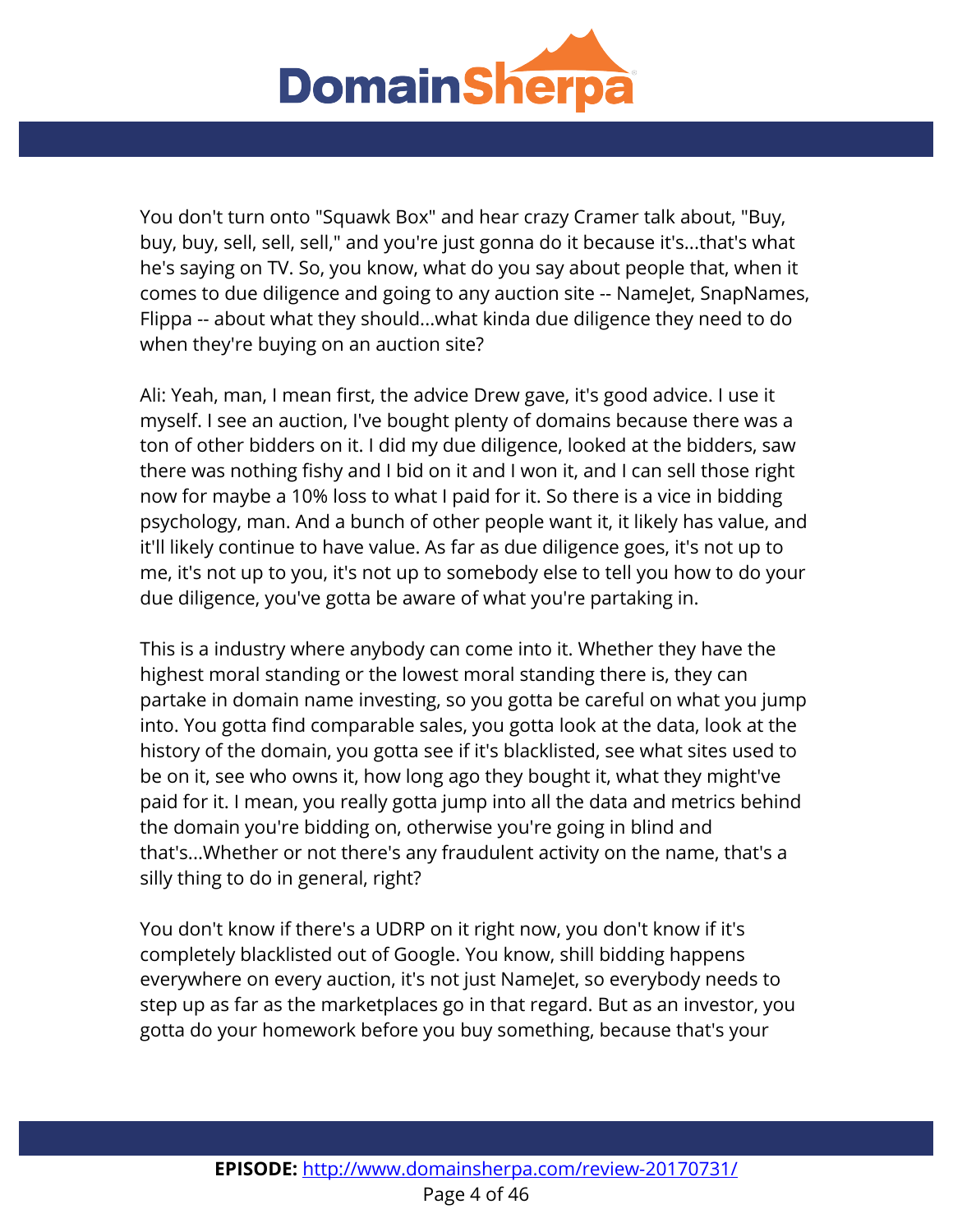

hard-earned money, man. Otherwise you're going to pick up a pitchfork too and start blaming everyone for your problems.

Michael: That was a witch-hunt that went down. You know, I give NamePros a lot of credit for being the place where somebody can bring up something like this, because if we didn't have NamePros I'm not sure people could've discussed it and we could've found that there was an issue. Because clearly there was shill bidding going on, and NameJet has blocked those people -- NameJet said that there was shill bidding. I don't know what accounts were actually blocked. Shane, regardless of whether accounts are blocked or not, one of the reasons I love to have your perspective is that I don't wanna put words in your mouth, but tell me if you agree with this.

I don't care if people are shill bidding or not, I understand the value of a domain name at wholesale value, and if I can get it at a good price, I'm willing to buy it. Would you agree with that or not? Clearly, shill bidding is wrong, but you get my point that you're only bidding based on the value of the domain name, regardless of...

Shane: Yeah, and...

Michael: ...what's going?

Shane: ...that's the point that people who were shill bidding make. Where they say, "Hey, I'm only putting a bid up to...right before the reserve. So I'm not going to win the auction, and the people thta are making the next bid have a choice whether or not they wanna pay more. So they're making a conscious choice to be the next bid, so I'm not affecting their choice." And that's where, five months ago I was calling bullshit, it's an unnatural process. This industry's still a lot cleaner than the stock market. I was part of the stock market, and I watch how that goes down, and that is some...

Michael: I'm glad you...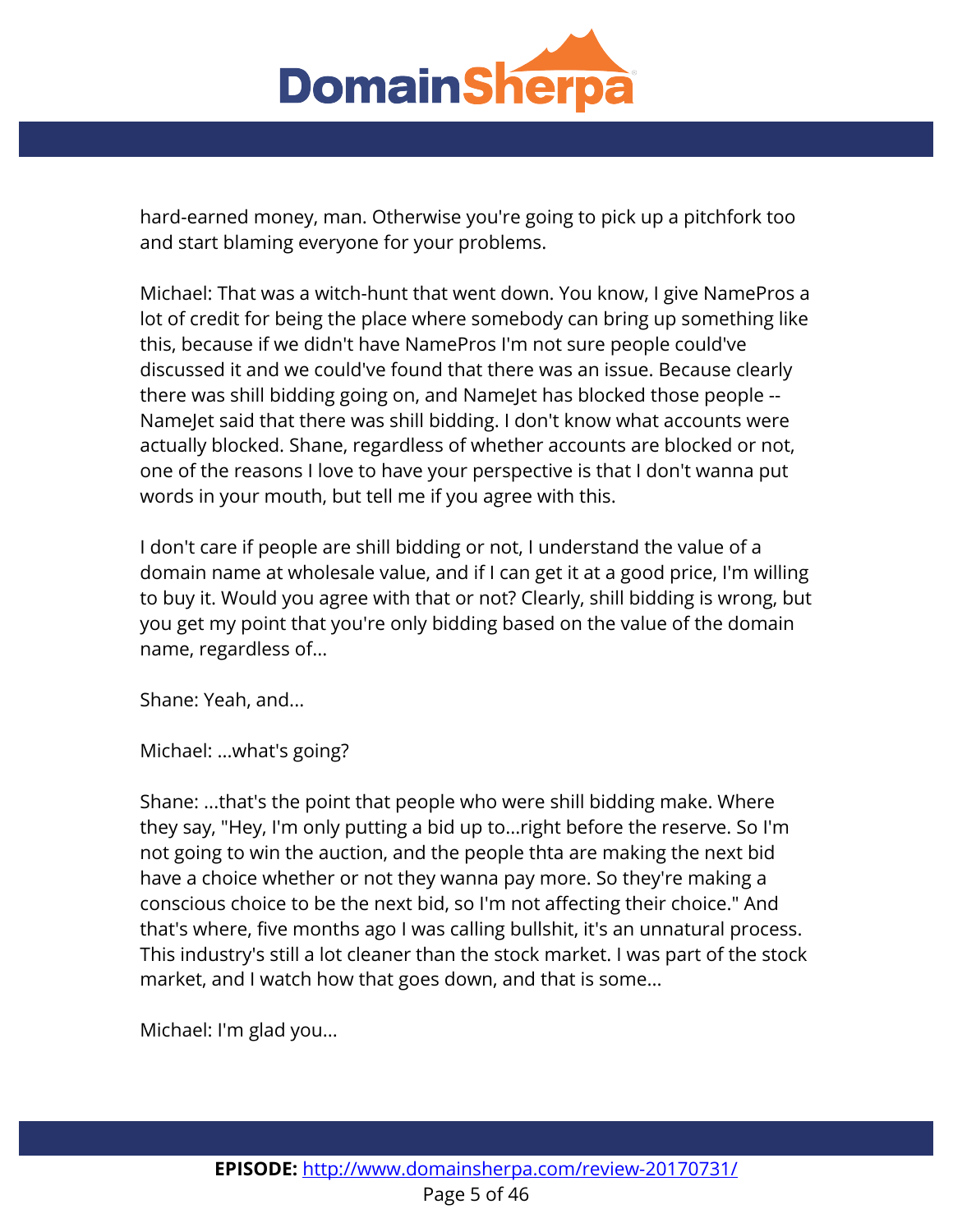

Shane: ...You talk about...

Michael: ...brought that up...

Shane: ...getting taken.

Michael: ...because almost every industry has these kinds of issues. This is not only a domain name industry issue going on.

Shane: It's 1,000 times cleaner than the stock market. You're getting fleeced every time you put in stock market. You're getting taken by computers and you're being moved left and right. But on the stock market...I mean, on the domain industry, I was a big part of the thread. I mean, that's the only thing that upset me is to be...is a person that looks at these lists every single day - that's what I do as part of this industry, is I build this list of names -- I saw it happening, and I brought it to the attention, and they acknowledge it and said they're working on it. But until the whole industry came about and said, "This is ridiculous," then things happened. And I'm not gonna lie, I feel a little spited that I said all these things before, and I was dismissed.

And that bothers me -- it bothers me a lot. But it doesn't change how a bid. I love NameJet, I think they're a great company, I love the people that work with it -- Jonathan, Laurie, have been fantastic, and I think the world of'em - but they have a job to do. They have a real job to do, and it's an important job to do, and if someone that they trust calls and says something's happening, don't dismiss that again. Don't ever dismiss that. Because I mentioned it three months ago is, "If you do this wrong, not only would you lose your job, but NameJet could conceivably tumble." And those are the words that I said before. And I think that they do care, and I do think that they don't want shill bidding. But it doesn't matter if just shill bidding, unnatural bids are bad for our industry, even if you're setting up the next play, even if you're...And I'll say this last thing.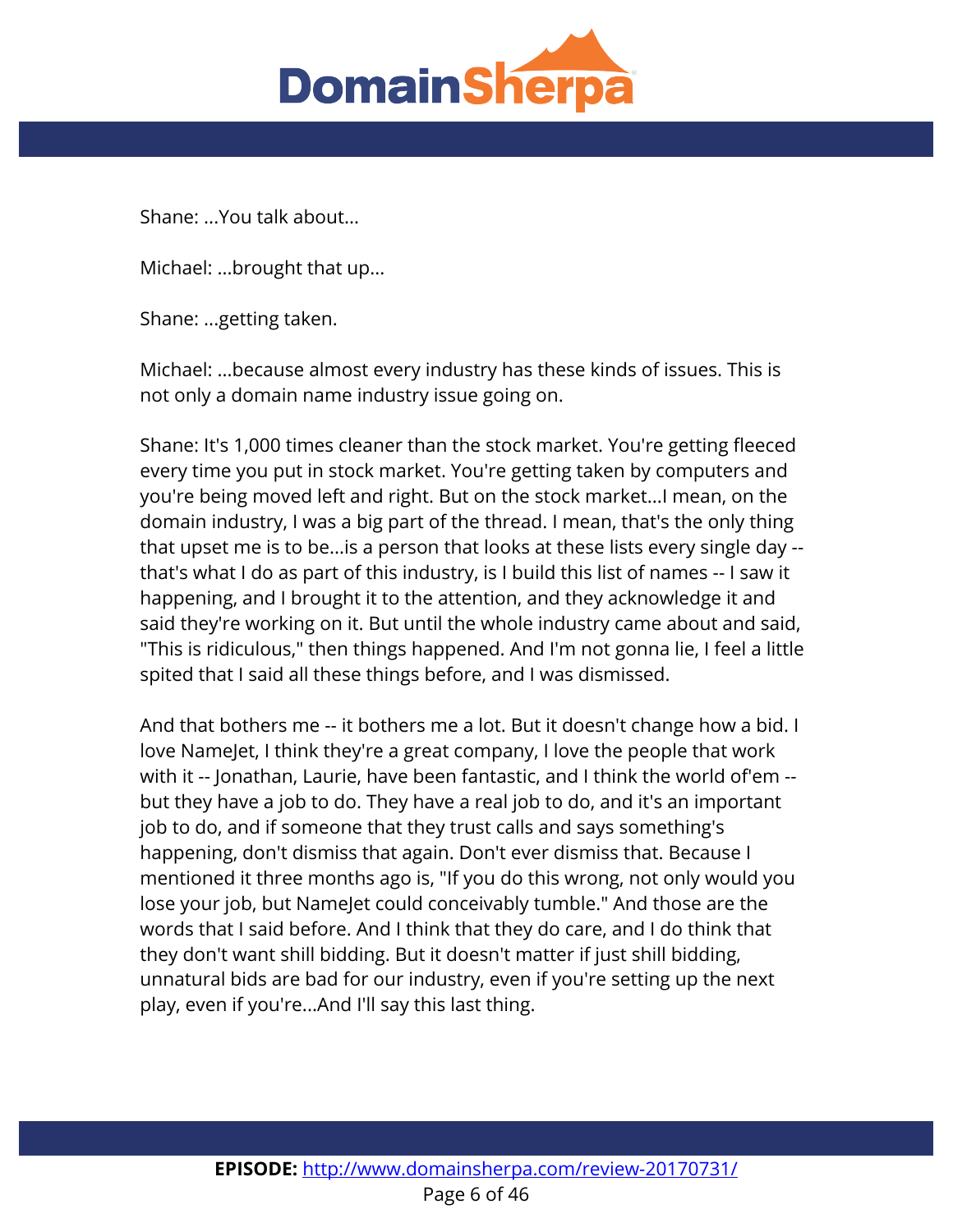

I think the biggest reason why this happened is the technology and the code on NameJet is archaic, and they don't have the systems to go back there and do the checking that they need to. Michael Sumner and Travis, that work for me, have much better understanding of what's going on in the backend to NameJet, than NameJet themselves. Michael in -- I can't say how long it took'em -- but in an hour, had much more data and information than NameJet, I bet, had themselves. So that is the most important thing they can do is, build the code to check everything and deal with checks and balances. Third-party's important, but at least have some information in front of'em. So, that's what I think. I think nothing but positive comes out of this, I think people should feel safe, but when it all comes down to it, you should look at a name and decide, should I pay that price at this point in time? That's really what it comes down to.

Michael: Yeah, definitely. Shill bidding is wrong, I'm glad NameJet is looking into it. I look forward to seeing them continue to develop their shill bidding spotlight, their filters to be able to do that. Big kudos to your partner at NameBio, Adam -- Michael Sumner -- who was able to bring data to this witch-hunt that happened over there, and to help affect that change. So I look forward to continuing to see NameJet improve the way they protect us as investors, people that are buying domains. Today's show is sponsored by six awesome domain name industry providers that I'm gonna tell you about later on during the show, they include, Estibot, Escrow.com, David Weslow legal services, domainIQ, Efty.com, and DNAcademy.

But before I tell you about them, we're gonna start off with a segment called, What's New, Sherpas? Where the Sherpas share one purchase or sale that they've made over the past few weeks, and we get to learn what they paid or received for the domain, why they thought it was a good deal, how many hyphens it may have had, how the negotiations progressed. I'm gonna lead you through the questions, Adam, and the other Sherpas will get to comment during the process as well. This segment will go Ali, then Shane, then Adam...Oh, I'm sorry, Ali, then Adam, then Shane. Ali, what's one domain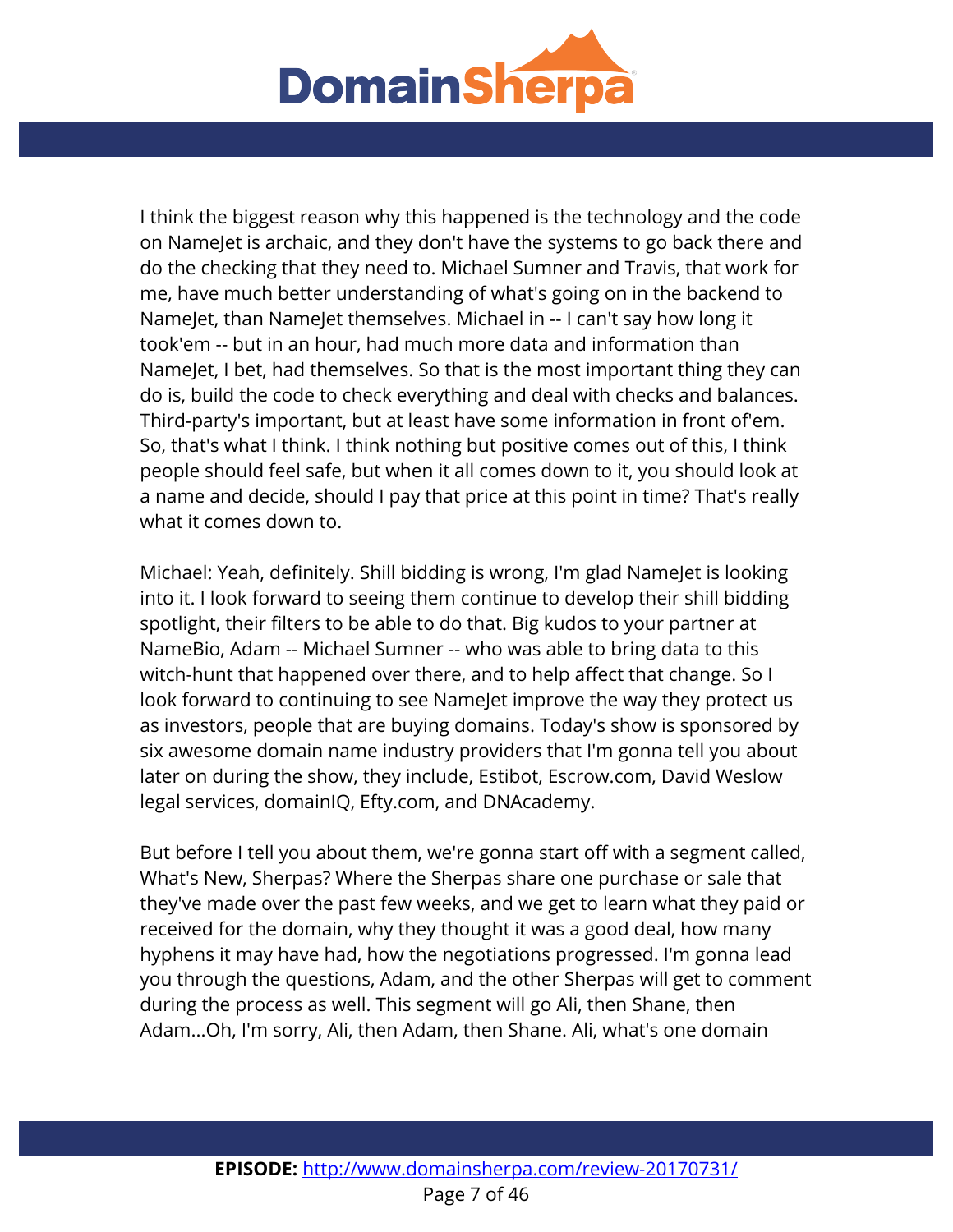

name that you personally bought or sold in the past couple of weeks? Tell us the domain name first, and not the price.

Ali: Okay, let's see, I completely overpaid for this one.

Michael: Dude, you're not supposed to start by saying that.

Ali: Well, here we are, povg.com.

Michael: I'm sorry, say that one more time.

Ali: [inaudible 00:13:31] ovg.com.

Michael: I didn't get the first letter, I'm sorry.

Ali: P.

Michael: P. P-O...

Shane: As "P," as in "PAUL."

Michael: ...V-G. Okay...

Ali: P-O-V...

Michael: ...povg.com.

Ali: There it is, yep.

Michael: Shane, what do you think Ali paid for povg.com?

Shane: So it's Point of View Games, nondoubtedly, that says...

Michael: POV is point of view, right.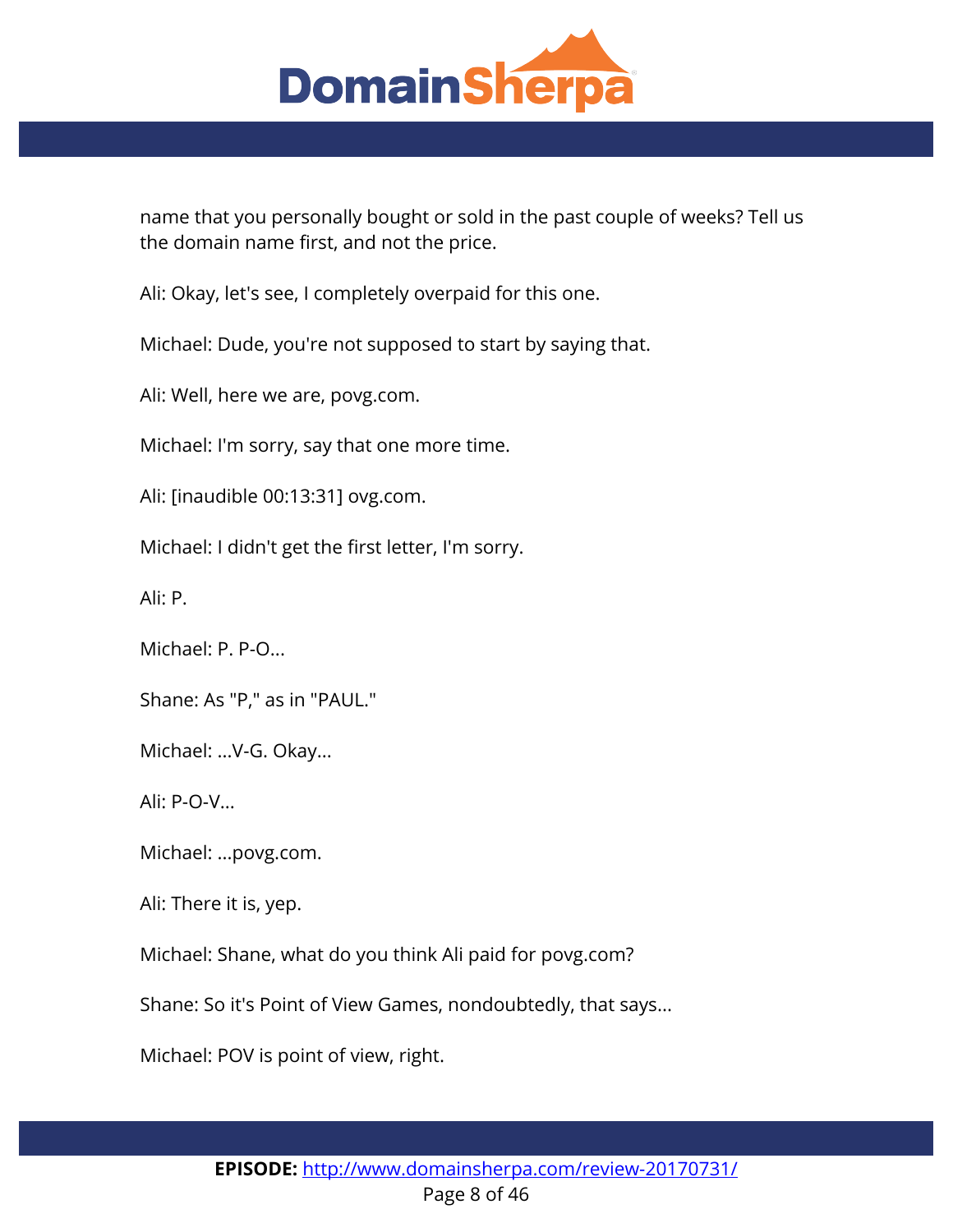

Shane: Yeah, and since he's...we're not talking porn here, we're talking gaming...

Michael: It could be Porn of View.

Ali: It could be Point of View Girls too.

Shane: No, that's true too, I didn't even...hey. I don't know if there's money in there but there's lots of content. Well, I know he likes those names and I know price is not so much of an issue when it...

Michael: He's a little price...

Shane: ...comes down to that.

Michael: ...insensitive sometimes, yeah. When he likes a domain.

Shane: I will say \$6500.

Michael: Wow. All right, \$6500. Adam, what do you think Ali paid for povg.com?

Adam: Ali, didn't you just buy a name a couple weeks ago? I think I watched this show, where you bought something pretty high.

Michael: It was, like, V-R-G-D.

Ali: V-R-G-F.

Michael: Oh, V-R-G-F, yeah.

Adam: Of course, you're on a similar thread here, I guess. I can't remember what you paid for that one, but I'm gonna say...Shane, you said \$10,000?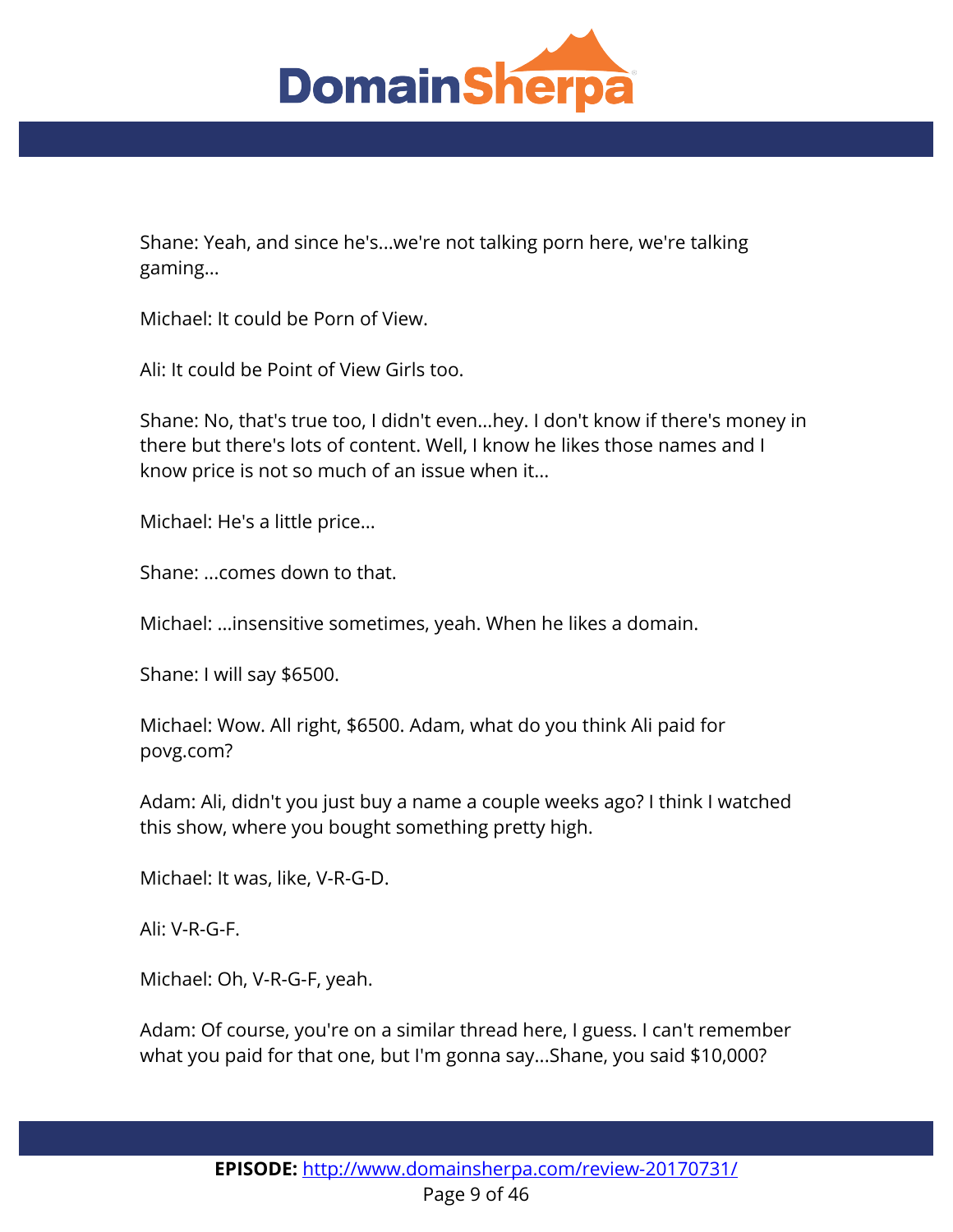

Michael: Sixty-five hundred.

Adam: Sixty-five. And he said he spent a lot, I'm going to say \$10,000.

Michael: Ten thousand. All right.

Adam: Yeah, I don't...

Ali: [inaudible 00:14:54]

Michael: Wow, all right.

Ali: I feel so much better now.

Michael: I know, right, Ali?

Michael: What'd you pay?

Ali: I feel so...

Adam: Well, he said...

Ali: ...much better.

Adam: ...he went high, so I went high.

Ali: I mean, I overpaid for it, yeah. Jeez. So funny thing is, the person I bought it, he paid, like, \$250 bucks for it not too long ago. Maybe a month or something, two months, if I remember correctly. And he put it up on NamePros, and he had a \$1500 Buy It Now, and somebody bid \$250...or no, somebody bid \$100, I bid \$250, somebody bid \$500, and I was just, like, "Forget it, I want this name, it's \$1500 bucks." So technically overpaid for it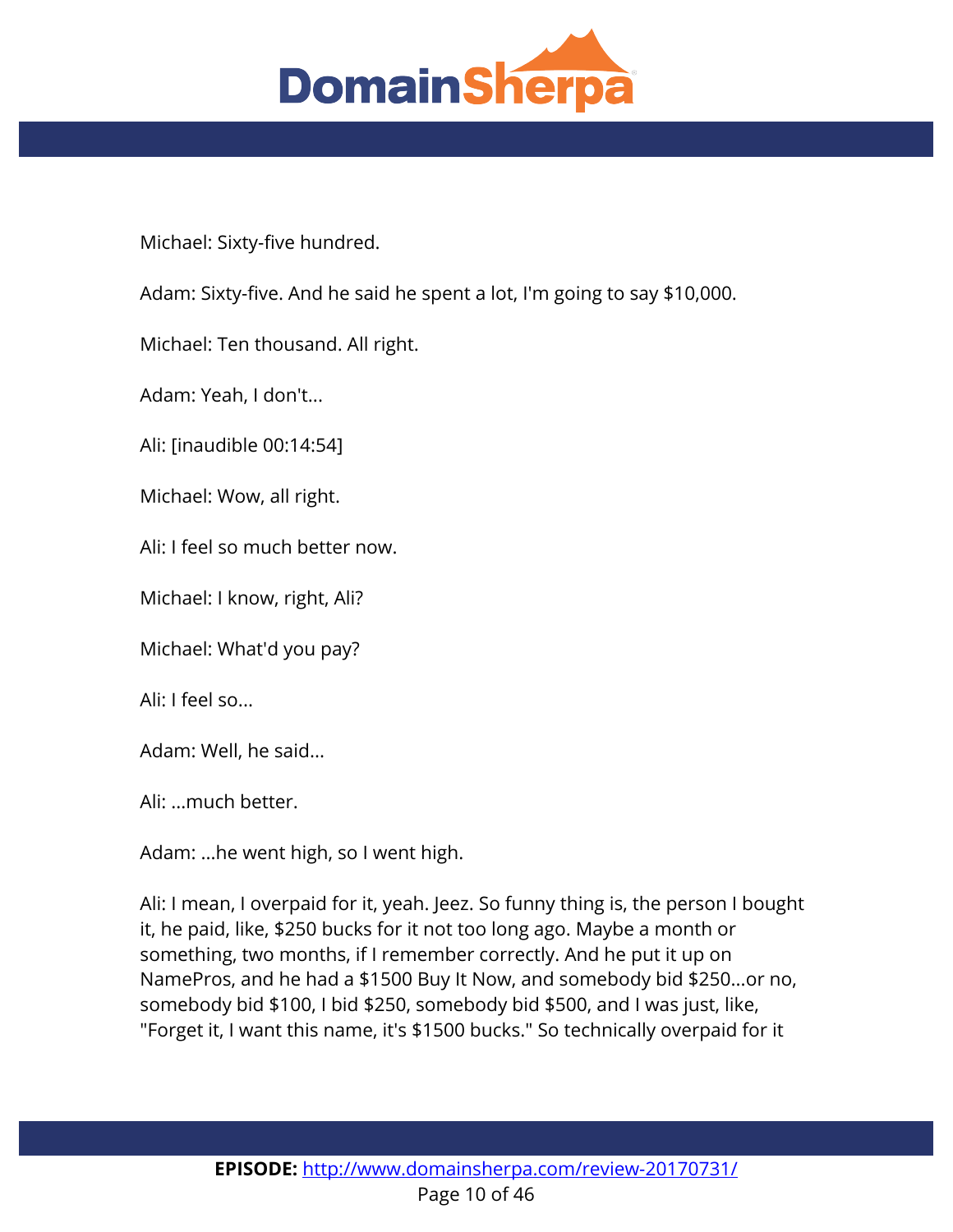

based on the letters and what it had been selling for, it had been passed on for \$250 bucks quite a few times, so... But now I feel so much better.

Michael: Yeah, right? Yeah, when these guys are shooting high. Fifteen hundred dollars, Buy It Now. Hey, lemme ask all three of you guys, because it's a question that I have, I do not invest in short letters, short numbers, which are one of the...which is the primary shill bidding issue that we are facing at NameJet. They're all, 90%, 95%, short types of liquid domain names. Now this one has the POV, the point of view, which makes it more of a brand potentially, but it's a short name as well. Does that whole shill bidding issue and the fact that a lot of those domain names might have had unnatural bidding, in your words Shane, does that affect the pricing that we've seen over the past year of these shorter domain names -- four letters, three letters -- in your opinion? What do you think, Shane?

Shane: I think that it can, and that will always be the case, especially with a big portfolio order...owner, but I don't think it affects it in the way you think it is. I think there are...is support of the lower end and middle...I know for a fact people that own \$10,000 4-letter dotcoms will come in and buy the lowest at \$200, \$250 to bring it up, and maybe some middle. They're not going...I shouldn't say that's not true it all. They're going to buy some names to keep the price support up there, they're not gonna let it drop too much. That's how markets work, people support markets -- I have no problem with that. If they wanna come and buy as many names as they want to support and prop the market, that's not unnatural, that's how all markets work.

Now shill bidding, that's...I think it really comes down to is, who was the portfolio owner? As to what types of names. It had nothing to do with these names are worth less or more, it just so happens the person specialized in four-letter, people don't know the value. I think that's a lot [inaudible 00:17:34]. So I don't think the prices are unnaturally high, I don't mind if people crush'em. You know, the smart thing for me to say was, "These names are worth nothing," because I actually like'em and I want the prices to go down, but I don't think that's the case.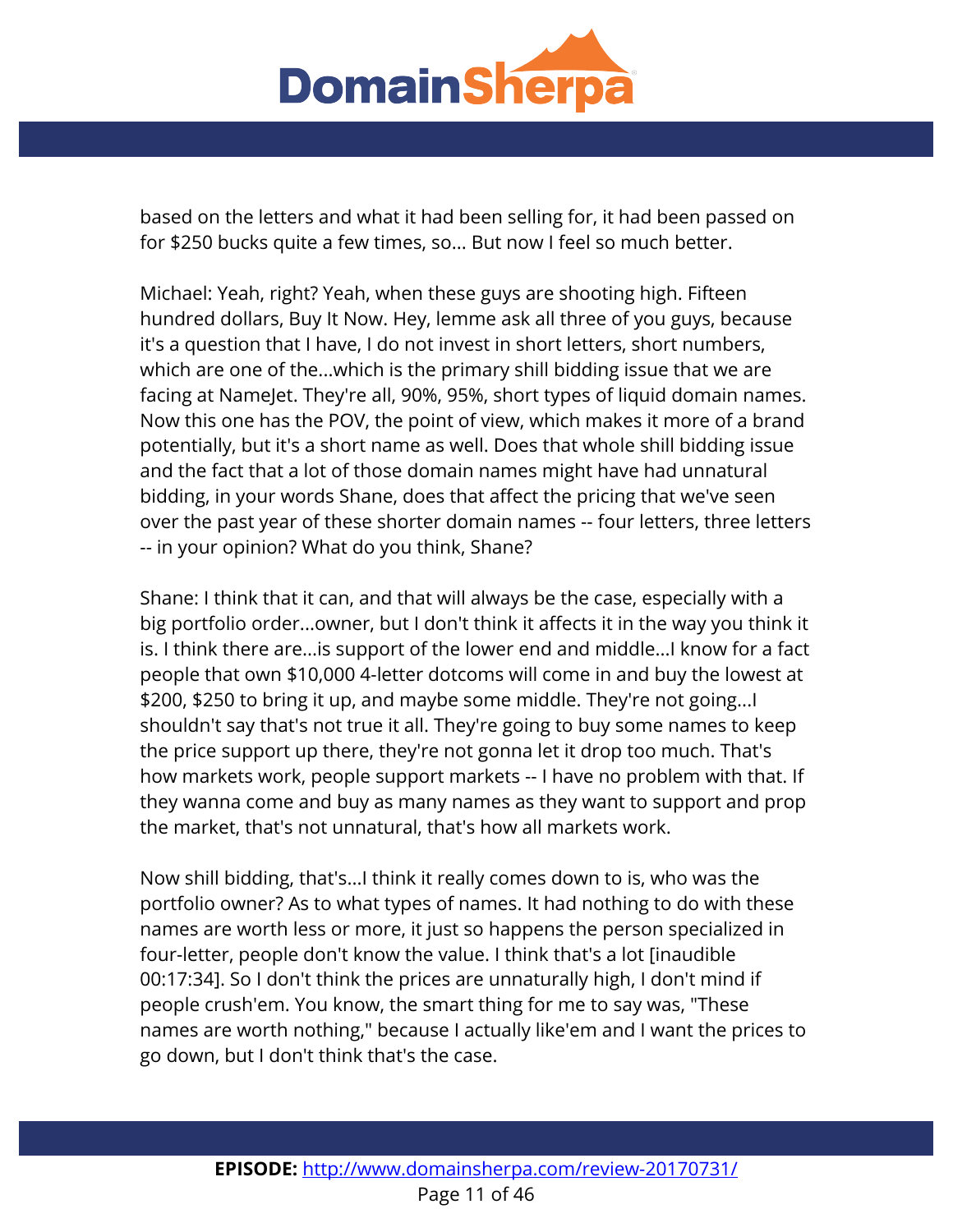

Michael: Well that's an interesting perspective, and I don't have as much background in the stock market that you do, but I know that there are people that will buy if short or single-word .ios that are great brands are for sale, they'll pick'em up at a base price. And these emoji domain names, which we talked about a little bit on the show a while ago, there is a support level for those as well, where people will just pick'em up. So that's not unnatural, in your opinion. That's just the market...

Shane: That part...

Michael: ...being the market.

Shane: ...is not. What's unnatural is when we had, like, a one-letter, twoletter, three-letter .biz, that I think Michael Sumner or somebody...no, Raymond picked up on saying, "Hey, these things went for \$50,000," and they got put back in the same account that they were originally at, and it was all a fake auction. But it drove, for the next three weeks, that everybody said, "Look at these short .biz now are worth \$20,000," and that drove price up. That's a totally different issue. But just general propping is...

Michael: Cool...

Shane: ...not a problem.

Michael: ...thanks for that, Shane. So, Ali, you bought it for POV being point of view?

Ali: Yeah, absolutely. Immediately when I saw it I thought Point of View Gaming, Point of View Girls. I mean, VG is also video games, visual graphics, PO is Portland, Pacific Ocean. I mean, there's so many different potential acronym plays you can make on it, that somebody eventually will pay what I'm asking for it.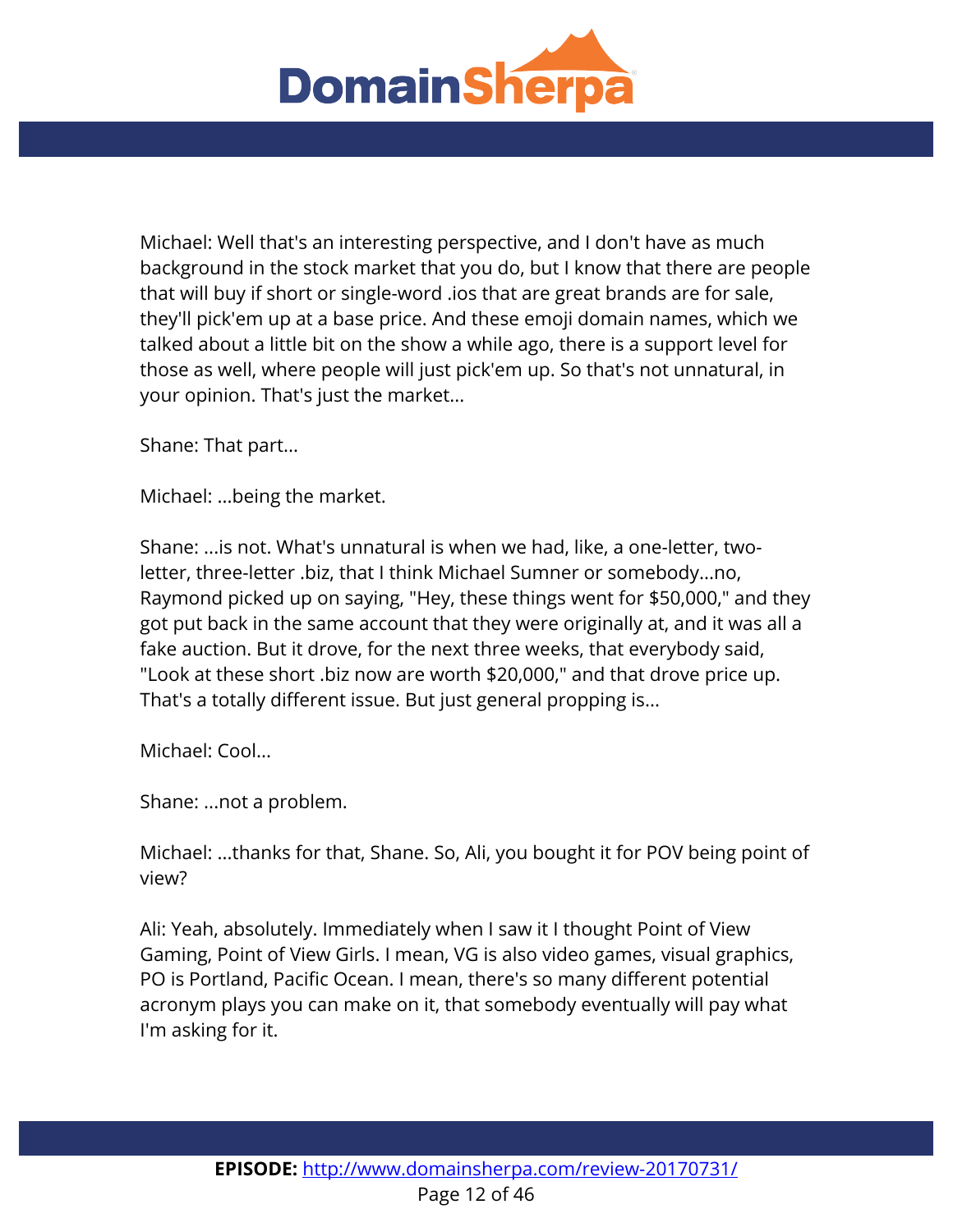

Michael: Awesome. And so, \$1500 bucks, what kind of...is the wholesale price, basically. What kind of retail price would you expect if you're gonna hold it?

Ali: I've got it tagged at 88 grand.

Michael: Wow.

Ali: And I'm just going to leave it up. Just sit there until somebody comes and either buys it now or makes a close enough offer. Yep.

Michael: Awesome. Do you just go into NamePros on a regular basis and look at the Buy It Now marketplace...

Ali: Dude, I look...

Michael: ...or do you...

Ali: ...at everything, everywhere...

Michael: Everywhere.

Ali: ...all the time. I mean, from expired domains .net, to the auction houses, to NamePros. I mean, I'm always looking for some one...like, a similar name like this, that comes up, that's priced well and I know I can sell, and I just pick it up, man.

Michael: Cool. But NamePros doesn't have an interface, right? It's just a discussion forum.

Ali: Yeah, I know.

Michael: So I know that DSAD will often put their...they'll look for the gems in there, but they may not have seen POV being point of view, or Portland, or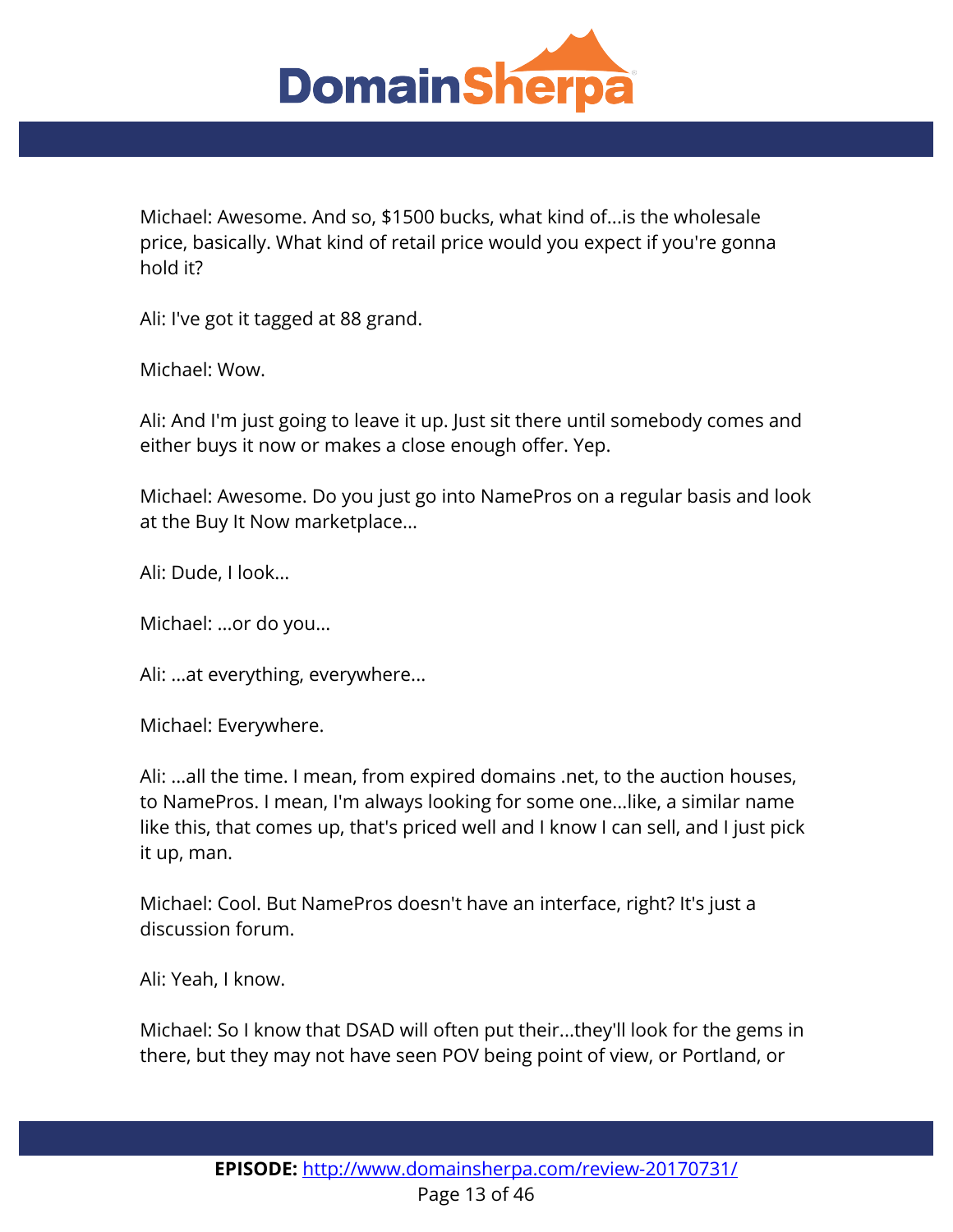

whatever. You know, all the different options. So you just go in there on a regular basis and check it out.

Ali: Yeah, so with this one, I went into 'domain names for sale,' then 'liquid domains,' and I sorted it by date to see if I can catch something before somebody else does, and it shows the most...the newest listed auctions, and this was fairly new.

Michael: Cool.

Ali: Yeah.

Michael: All right, congrats, Ali.

Ali: Thanks.

Michael: Adam, let's go to you. What's one domain name that you bought and sold in the past few weeks? Tell us the domain name, and not the price yet.

Adam: Okay, P-O-V. No, I was just kidding. No hyphens this time around. Yeah, I think the hyphen market, I think I under...

Shane: Squandered [inaudible 00:20:49]

Adam: ...actually inflated the hyphen market.

Michael: You went out at the top.

Adam: Yeah, I got out when it was good. I did actually have an offer on...a follow-up hyphen offer on the...I sold modelplanes...model-planes, and I got an offer on model-cars. And it turns out it's the same guy, so...

Michael: Oh, yeah? That's awesome.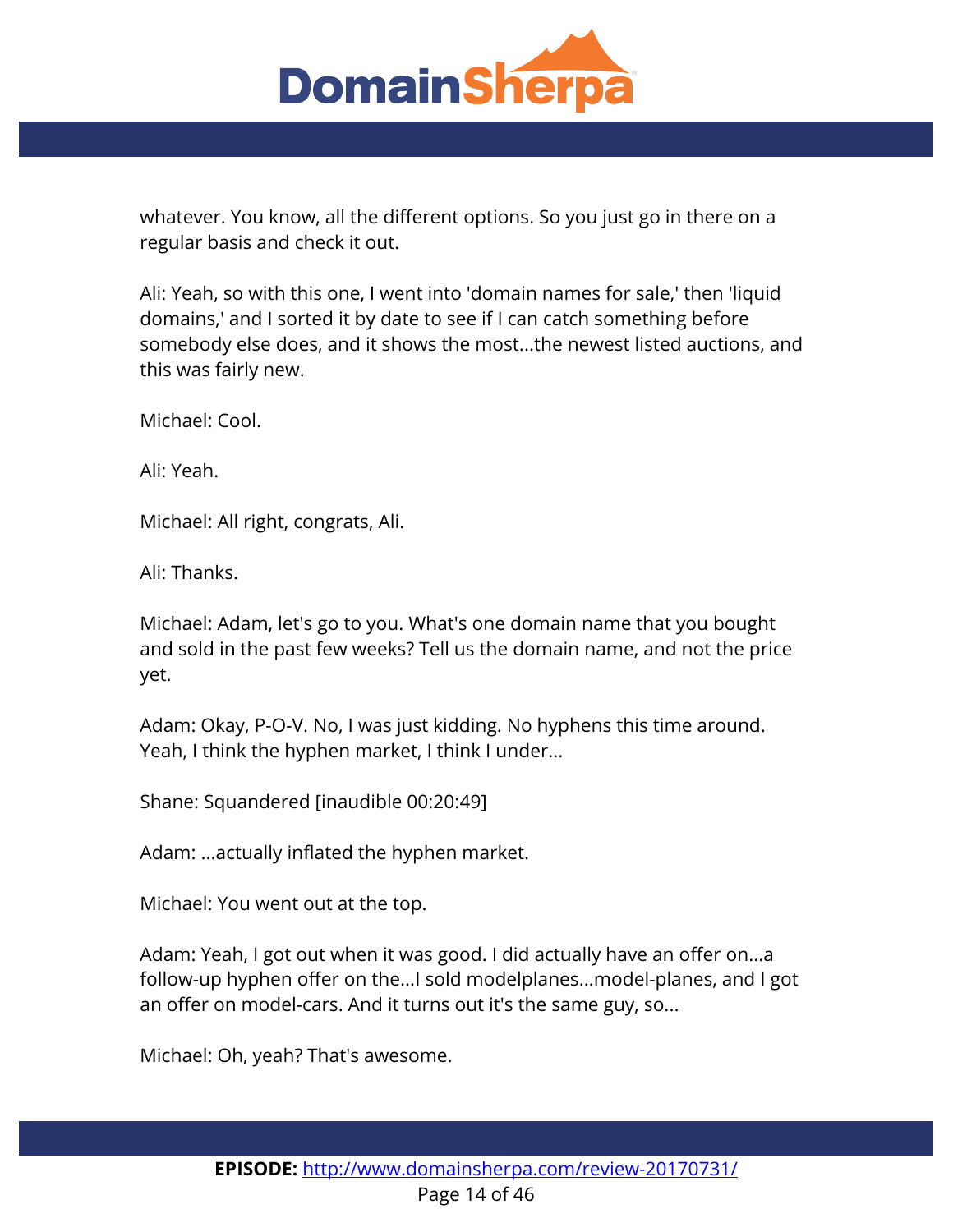

Adam: No, I sold easyangle. So E-A-S-Y-A-N-G-L-E, easyangle.com.

Michael: Easyangle.com. Ali, what do you think Adam sold easyangle.com for?

Ali: Man...

Michael: Easyangle.

Ali: ...easyangle. That's a tough one, man. And I don't know your selling habits as well as I know these other guys, so I'm gonna go...I would probably price it at \$4800 bucks myself and just wait for a Buy It Now. So that's my guess, \$4800 bucks.

Michael: Okay, Shane, what do you even think easyangle could be?

Shane: It could be any kinda...it could be a paintbrush to help'em paint a corner or something. But I also know Adam, because he loves to play these high/low games. One day he'll sell for \$12, the next one'll be \$212. He has no problem doing that at all, so I'm actually going to lower it because I think he's playing the low game today, so I'm going to say \$2,000.

Michael: Two thousand dollars. Adam, what did you sell easyangle.com for?

Adam: Well, to go back to Shane's point, I don't generally sell names that cheap, but this one I got \$8500 for it.

Michael: Eighty-five hundred.

Ali: Nice.

Shane: Wow, that's very good.

Ali: Yeah.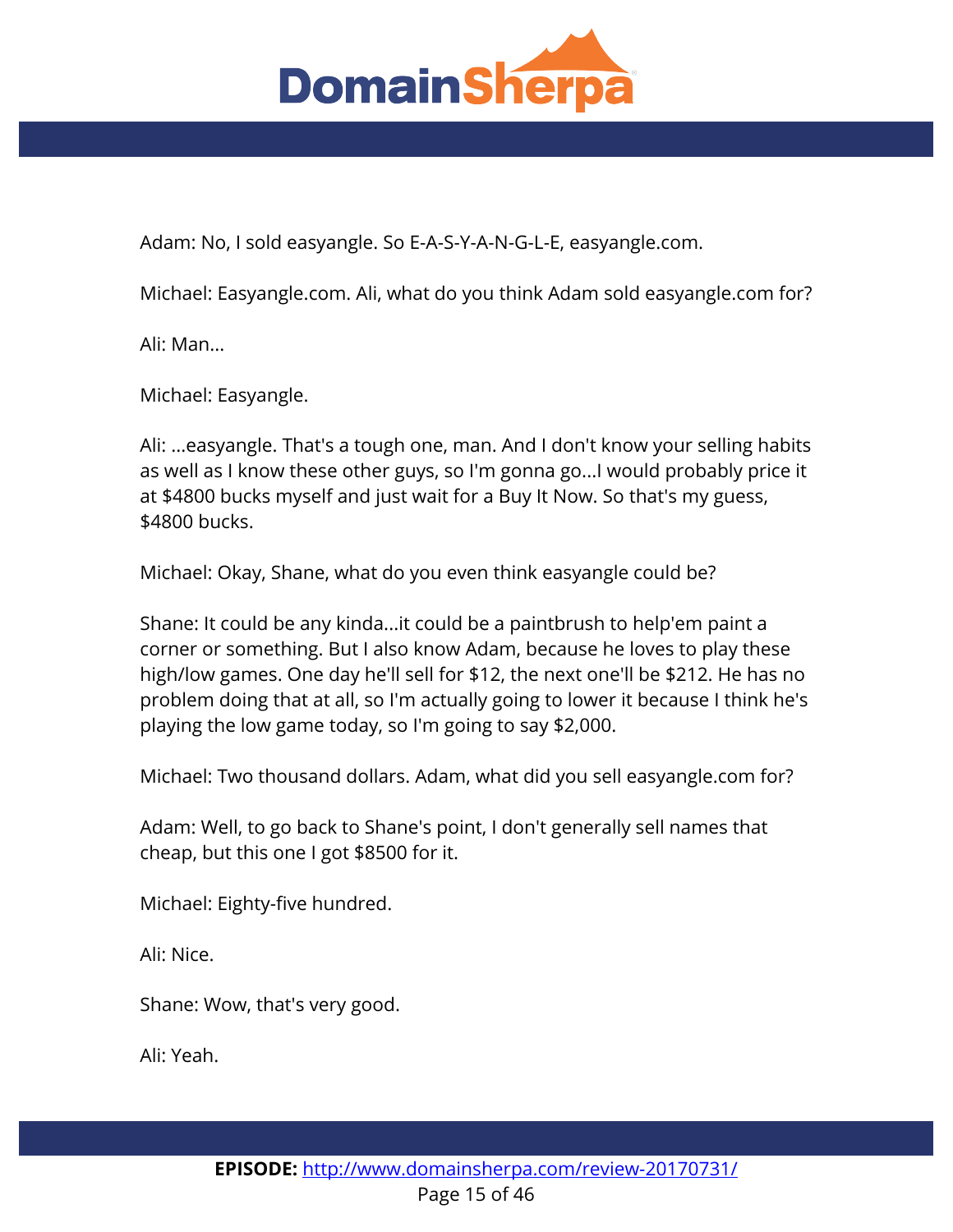

Michael: All right, so let's back up. What would make you think that easyangle is a good brand for a dotcom domain name?

Adam: You know, I was just trying to do the history on this to see where I was when I bought it, and what I was smoking, but it doesn't...And I'm not picking anything up, I think I did get it on a drop. But yeah, like Shane said, I think there's a lot of difference...'Easy' is a great starter for a brand, and it has a connotation that's positive, obviously. And 'angle' could be just about anything, like a paintbrush or some sort of coursework or something that helps you get an angle on something. I don't know. I mean, it's empty vessel enough that you could apply it to just about...not just about, but a variety of things, so...

Shane: And those are the best names.

Adam: Shane you wrote something on...his blog the other day about twoword names and how some of these are experiencing some difficulty, but I think -- and I know that he'll probably back me up on this -- but I think the two-word brand like this still has...

Shane: Absolutely.

Adam: ...a lot of opportunity. And I think you had Logan Flatt on the other day, and I caught that interview, and smartmonday, I think, or smartmondays. What did he sell, the Monday or Mondays?

Michael: Monday.

Adam: Okay, so I'd looked at Mondays and it was available, so I thought somebody's missing out on a potential opportunity there as well.

Michael: So you picked it up, then?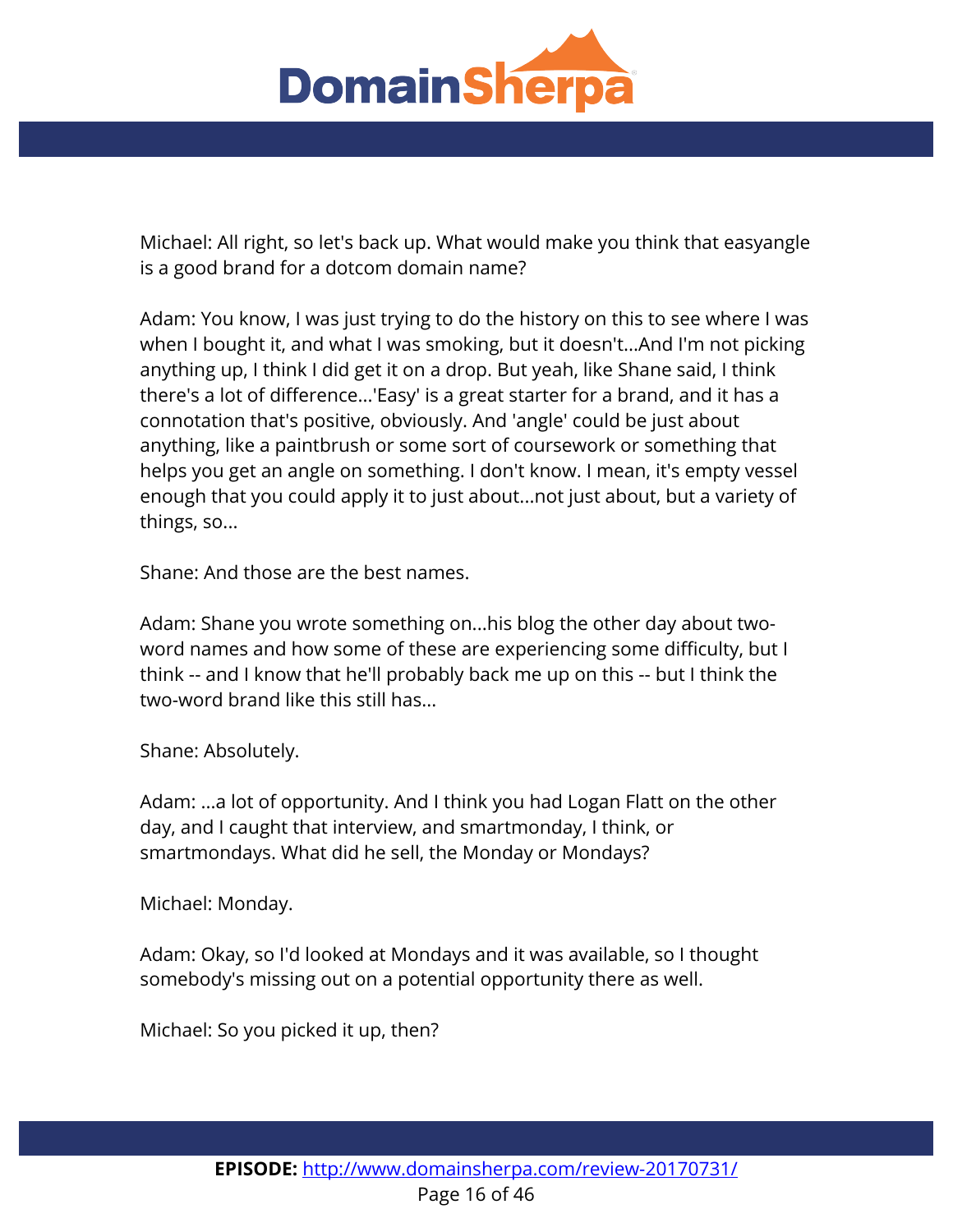

Adam: No, I did not pick it up, so somebody watching now will probably go buy it. Shane or someone.

Shane: [inaudible 00:24:12] you guys [inaudible 00:24:12].

Adam: Sombody's [inaudible 00:24:13].

Shane: Nobody's been watching it for a couple days -- own'er.

Michael: So, I just typed it into Google, and there are 4 million results for easyangle. Most of'em are different types of rulers, or frames, or things like that, so it's a great brand. It's almost like the descriptor for some noun. Yeah.

Shane: Yeah.

Adam: And I think the company is a European company. I don't know. I didn't sign an NDA or anything, I don't think, hopefully, but they do some sorta measurement type stuff, and I think it's a medical product of some sort, but they...

Michael: Was it on a landing page on your website? Did you use a landing page from Uniregistry or Sedo? Was it a marketplace listing?

Adam: Yeah...

Michael: How did it come in?

Adam: ...I think it was, I had my own landing pages and...but it was part...and I think there was a Buy It Now...or not a Buy It Now, but a Contact Us page and the company was using a intermediary. Like a European version of Evergreen, I guess. [inaudible 00:25:16] Evergreenism.

Shane: Whatever the hell that is.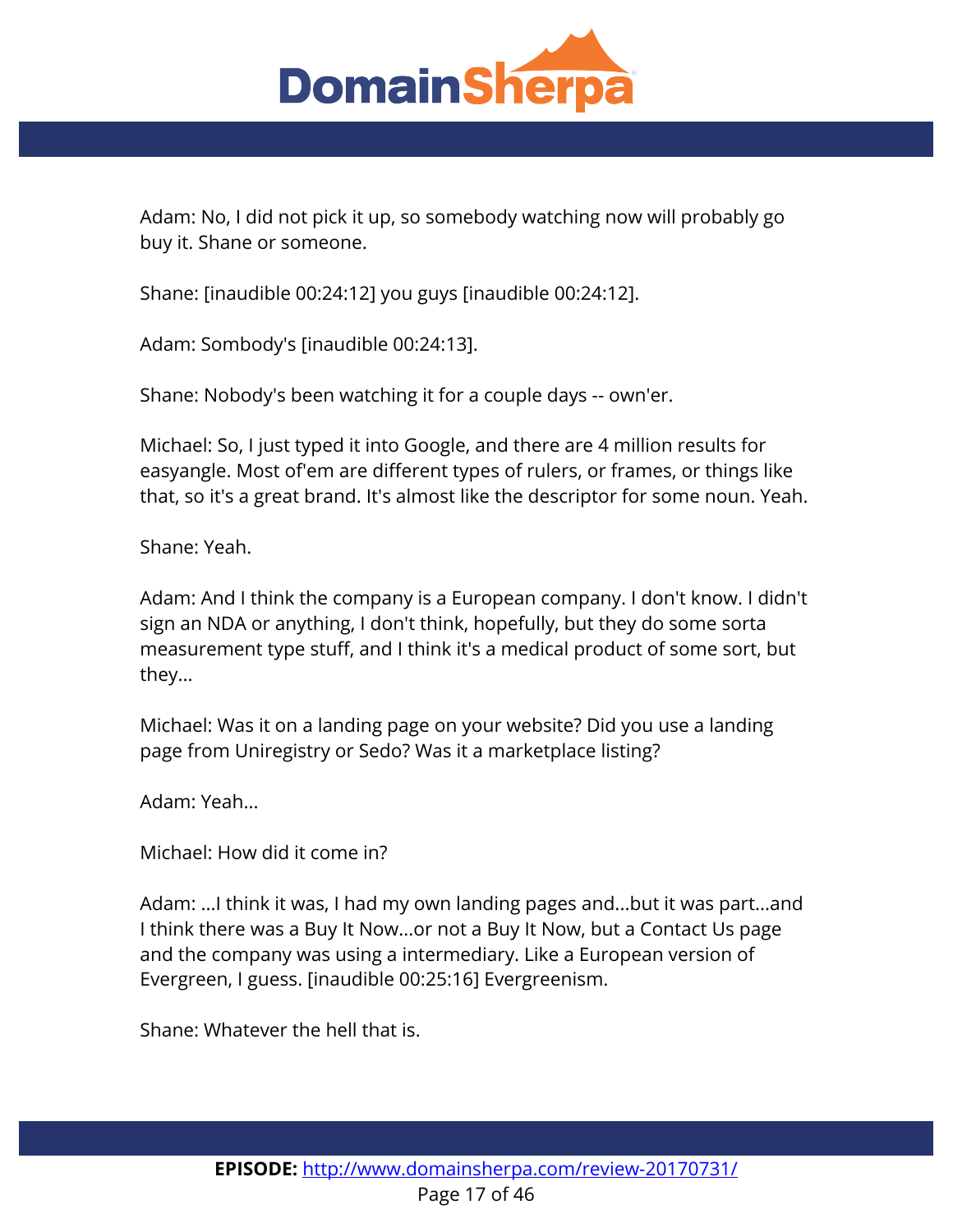

Adam: Yeah, [inaudible 00:25:21]. But, you know, an acquisition company. So they came in with a pretty reasonable price point. Actually higher than I expected, so...

Michael: What was their original offer?

Adam: Actually, I don't think they made an offer, I think they came at it like, "Hey, kinda we know who you are, and that your expectations are probably pretty high. We just wanna know where this particular name was." So it's a good way to start out a conversation with somebody who's an experienced investor in domains and kinda open up that discussion that way. I think I may have shot the first price out, and they accepted, so...

Michael: Hmm, \$8500 and they accepted.

Adam: Yeah, I think so.

Michael: Does that make you feel like you priced it too low?

Adam: No, I mean, I think in this particular case it could be anywhere. I mean, this could be a \$50,000 domain or a \$500 domain. This type of name, if it was in Mike Mann's portfolio, the guy wouldn't budge on \$8500, no way, but an easy guy like me, you know... You know, this is one of those types of names that it's kinda eye of the beholder, and I can sit and hold onto this name forever or I could take \$8500 and go invest it in 4 more good domains. I'm not in a super fire sale type of mood right now, but I am considering offers more...and doing more negotiation than I have in previous years. I just, I don't know, feeling old and wanting to take some money off the table, so I've been doing a lot of deals lately.

It was probably one of the busiest times of the year for me with sales lately, so that's the one I picked, and I've got a bunch of others. And I actually had a portfolio in Numerex [SP] I just got rid of, and Shane did a little bit of help on promoting that. I don't know if that...but that got me [inaudible 00:27:28].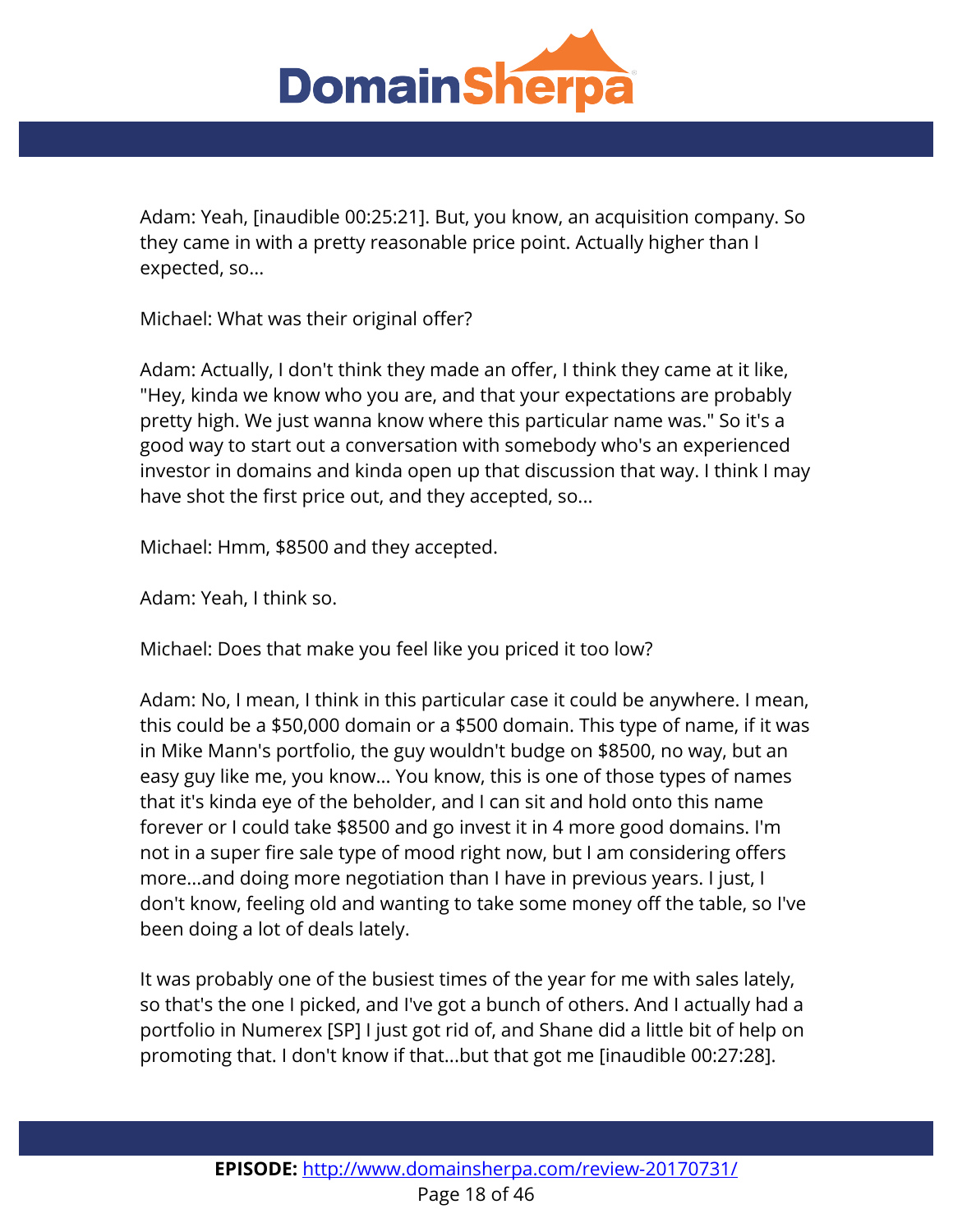

Shane: Yeah, for financial reasons, he can't say that I helped at all.

Adam: Yeah, exactly. Right, right. Yeah, exactly. You know, I've been getting a lot of inquiries and offers from GoDaddy, a lot of stuff coming in through that channel, so I don't know. I don't know about anybody else but the summer's been pretty good for me, and usually the summer's pretty dry, so...

Michael: Yeah. Hey, one more question, when you sell a domain like this through your portfolio, does it...do you do a purchase sale agreement, or do you just use escrow? How do you typically handle it?

Adam: In this particular case, it was pretty easy-going, since they were a known entity and they purchased it with pretty open and honest approach, I just went with escrow and just...Yeah, we went with Escrow.com on this particular one.

Michael: Cool.

Adam: If I don't know the entity, I'll put together a sales agreement and send...shoot that over to him just to kinda...And sometimes it just kinda gives the buyer a little bit of reassurance as well, because, you know, you have a sales contract and it's a piece of paper that they can feel a little bit more confident with. If it's just, "Hey, click on this link and go to Escrow.com and drop 10-ish grand on something," there's a little bit of leeriness in a lot of buyers, so you just wanna ease that flow of the transaction. So it just depends on the situation. This particular one, they had it all handled on their end with their...Basically a buyer's broker kind of streamlines that process, so it's another reason to use a buyer's broker. You know, it made this deal really, really easy for the company that bought it. They might not like the fact that they paid \$8500 bucks, but it was a very quick transaction for them and they got the name they wanted, so...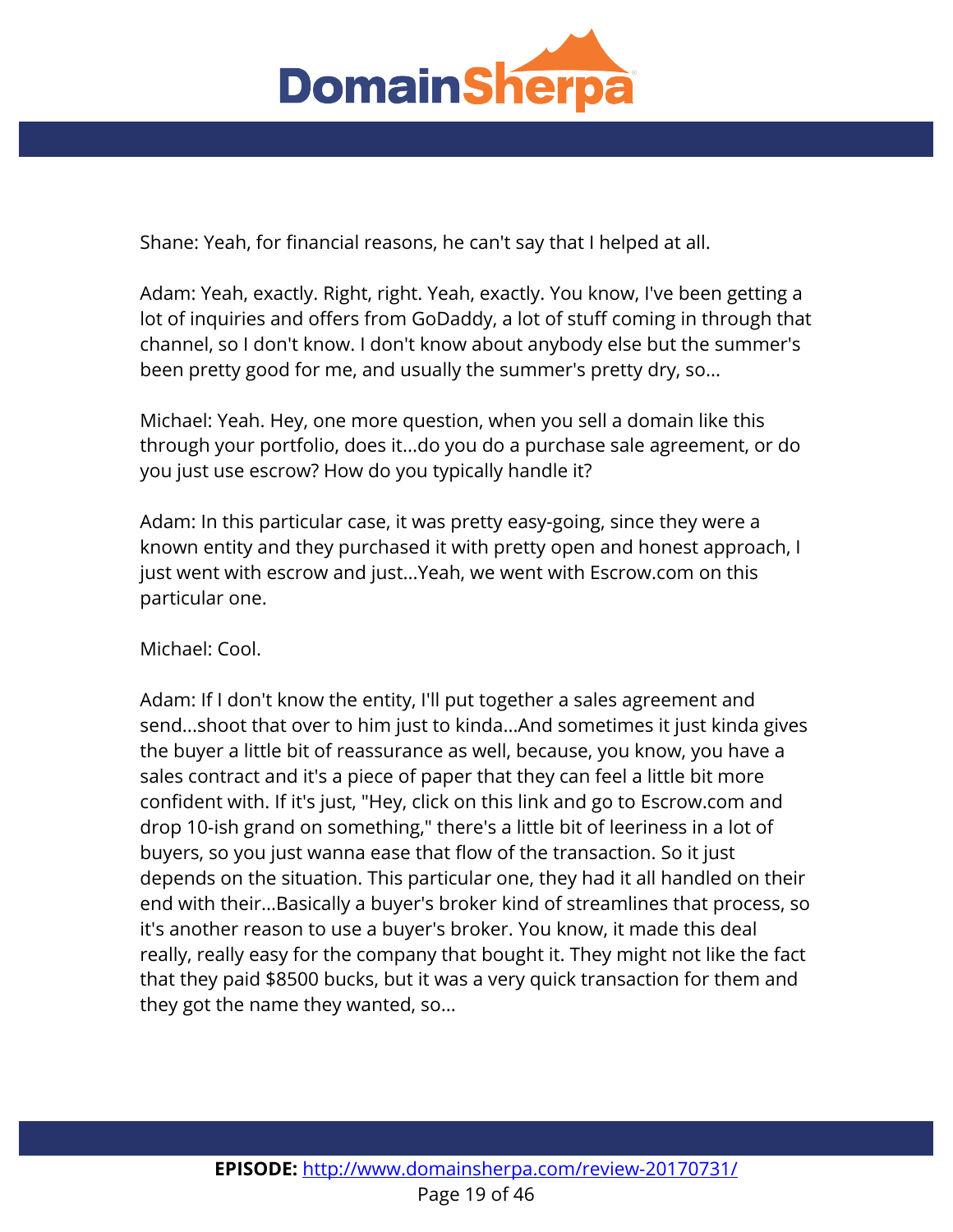

Michael: Very cool. Congrats on that. Shane, let's go to you. What's one domain name that you've bought or sold in the past couple of weeks? Tell us the domain name, and not the price yet.

Shane: Well, I talked about it on my blog but I didn't tell the price, and I don't mind telling it, so I bought uncomfortable.com.

Michael: Oh, nice. Yes, I read that -- uncomfortable.com. All right, let's go over. Ali, what do you think Shane bought uncomfortable.com for?

Ali: That's a good one, man. I'm gonna say, God, like, 12 grand.

Michael: Twelve grand.

Ali: Maybe 15.

Michael: All right, \$12,000 to \$15,000. Adam, what do you think Shane bought uncomfortable.com for?

Adam: Well I read that post. I think he would've gone higher, let's just put it that way. That's like, you know, what did I pay for strong.com [inaudible 00:30:08]?

Michael: Yeah, or Evergreen.com. That's what I wanna know.

Adam: Yeah. ...I'm going to go a little bit lower, I'm going to say \$7500.

Michael: Seventy-five hundred. And if you haven't gone over, I didn't wanna explain what Shane wrote on the blog. If you haven't gone over to his blog to read it, go type in uncomfortable.com site:dsad and you can read what...DSAD.com on Google, and it'll pull up that one blog post where he talks about how he wants to get into public speaking, and how...and potentially writing, and how you need to put yourself out there. You need to be uncomfortable if you wanna grow as a person. So, Shane, having said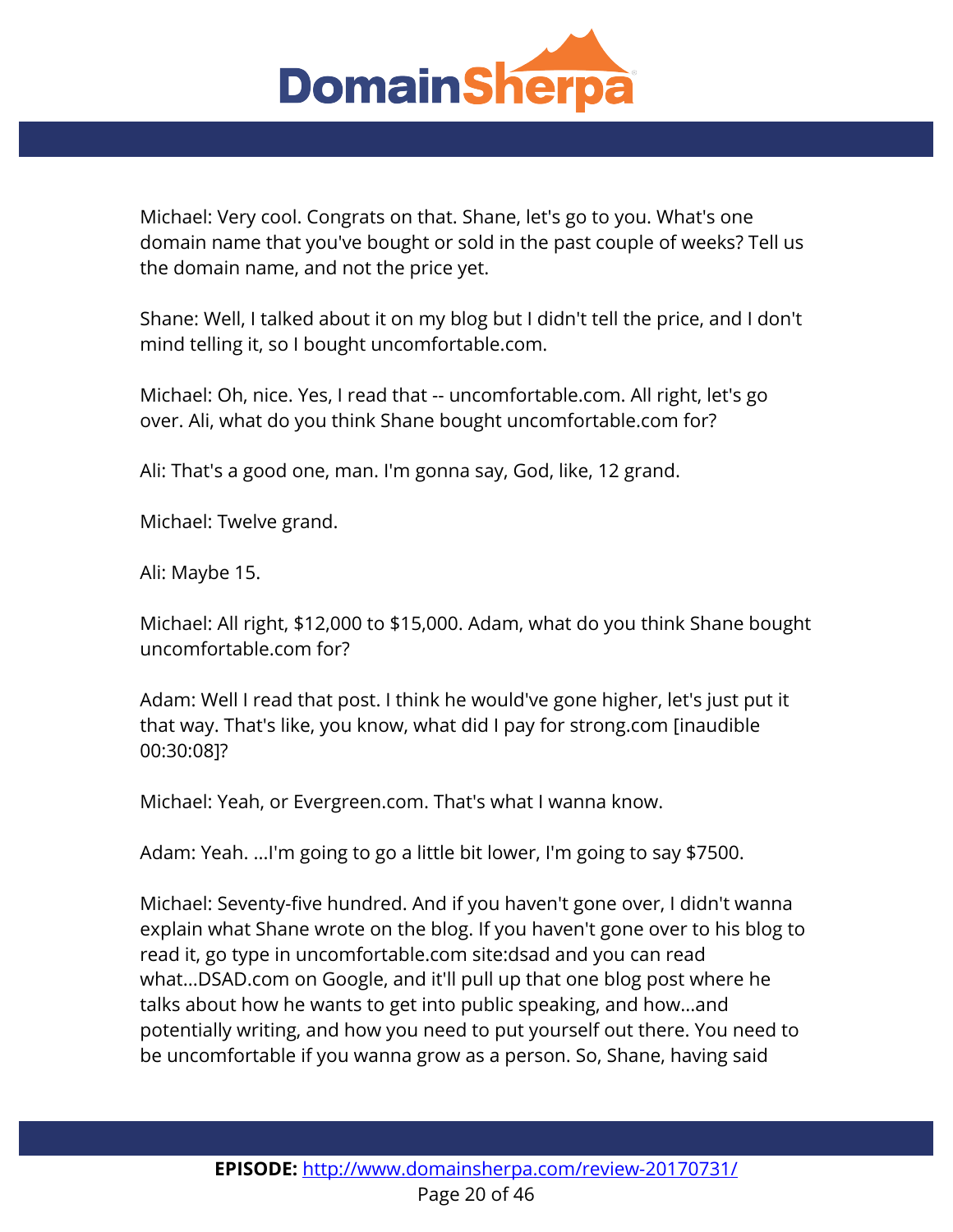

that, this is your mantra for life. What did you pay for the number one brand in your lifelong journey?

Shane: Well, I've reached out to GoDaddy actually [inaudible 00:31:00] their NameFind portfolio. So I had reached out through Aaron Johnson, who was a writer for DSAD, at the time Domain Shane, and I said...so I'd given him some prices and he had told me, and I waited, waited. But long story short, we got it done for \$9500.

Together: Nice.

Shane: Well, right in the middle of you two. And it's one of those names exactly, like Adam said, that it's a word I've used my whole life. It's, that's how you get better at something, is being uncomfortable. Your best moments in life, when you look back, are when you were a little nervous or a little scared and not in your happy place. Like I always said, I've been saying for 10 years, "If I ever write a book, it'll be called "Uncomfortable," and if I talk it'll be uncomfortable." And so I don't really plan on reselling that at all, it's gonna be what I go by. And people say it's a negative word, and I don't find it negative when you're talking it...using it this way at all. And like I said, so I don't mind sharing the price, and I think that was a fair...I thought \$10,000 was a fair price, and Aaron giving me the friends and family discount through another \$500 off that, so... A, Adam and I [inaudible 00:32:09] a little bit lately.

Adam: Was it priced at \$10,000 or...

Shane: It was at \$15,000, I think.

Adam: Oh, okay. Once you said NameFind, I was like, "Ohhh," you know, because they...their prices are a little high sometimes, so...

Shane: Yeah. I bought botany.com through them, and you know, I've bought...I bought some bigger names. They're there to sell names, and so if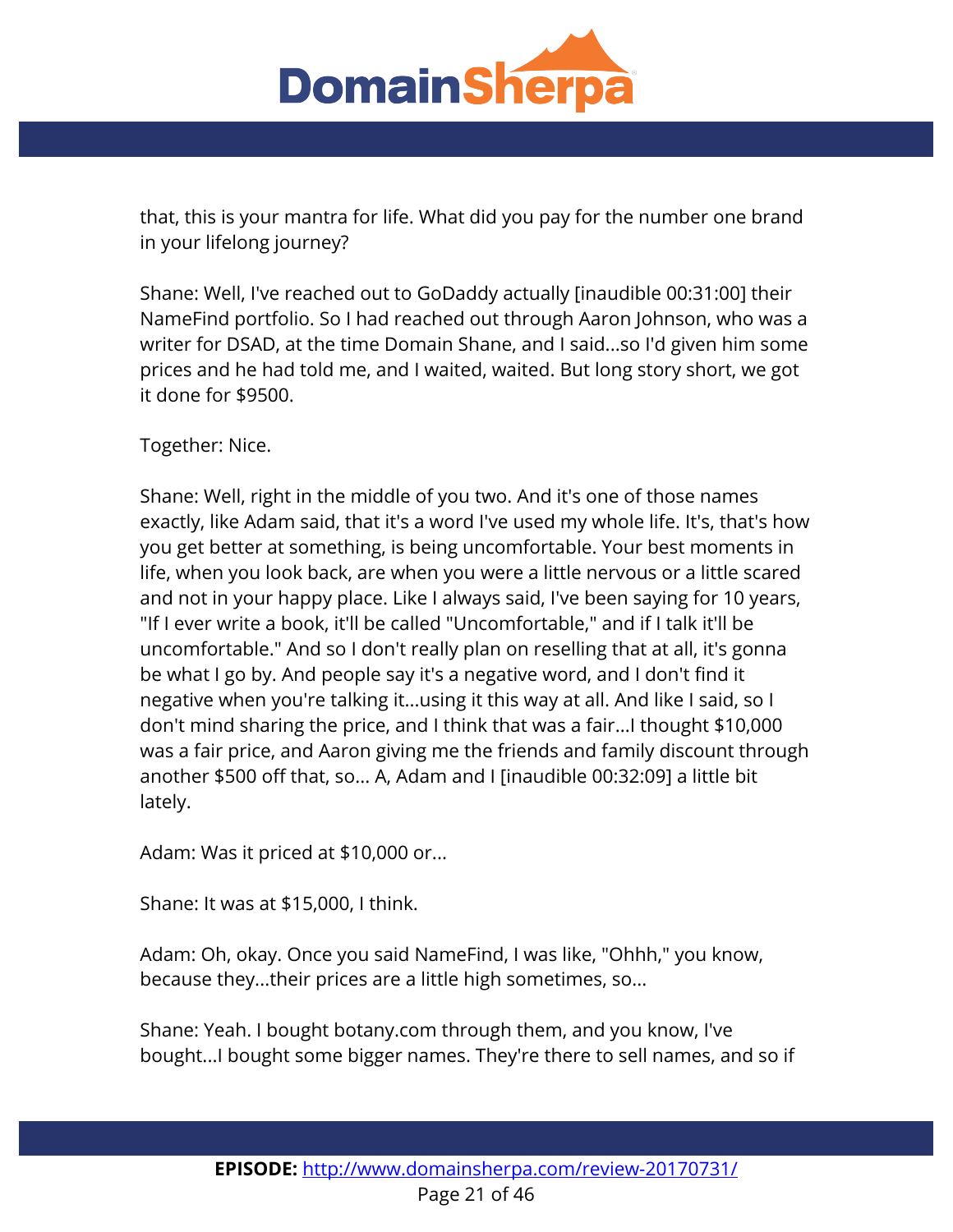

you're in the five figures, even if it's a lower end, they'll move some names that I think are probably worth more. You know, your return's not as good as if you get a \$1,000 domain and sell it for \$88,000, but there's some good names. And I was going to use strong name, but...

Michael: It was a strong name. That was the portfolio that they acquired a year or two ago, right? GoDaddy acquired?

Shane: Yeah.

Michael: Is that right?

Shane: Adam may know. Yeah, do you know more about it? I don't know when they got the portfolio.

Adam: The Marchex...

Shane: I just know there's...

Adam: ...portfolio?

Shane: ...some good names in there.

Michael: The NameFind portfolio, was that the one that they bought about a year ago?

Adam: Yeah, that was Marchex's portfolio.

Michael: Okay, yeah. So in a similar fashion to that, Shane, I picked up instruct.com...

Shane: Through them?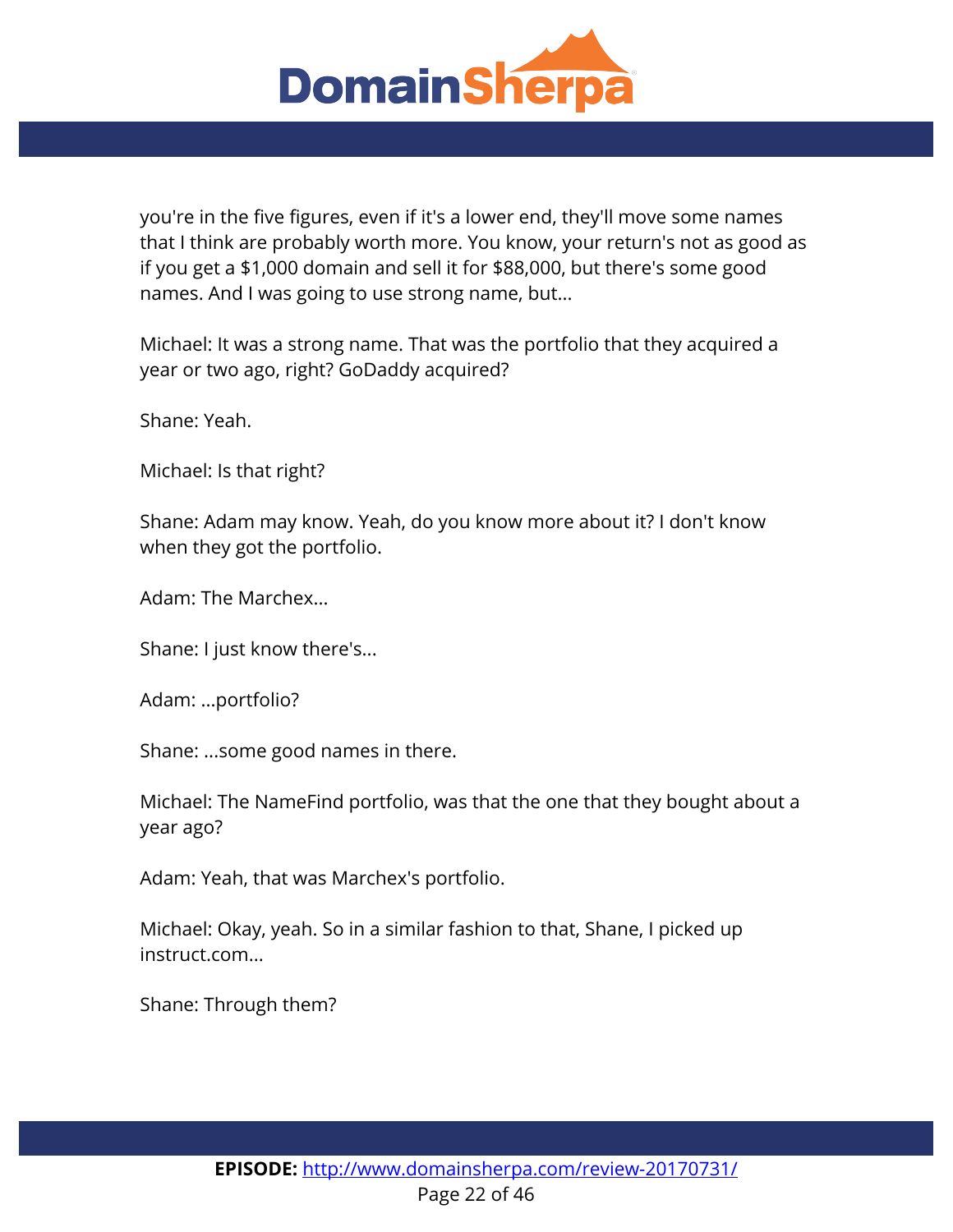

Michael: ...right after they did that acquisition. And I reached out through my...I think by GoDaddy rep as well. Yeah, [inaudible 00:33:23].

Shane: Yeah, they'll sell. You reckon to lowball anything out, and like a car dealer, it's good to be end of quarter, end of month, there's always people trying to hit numbers, so I think there's opportunity there. But they're not really anything cheap, you're not going to go pick up bargain...

Michael: It's not...

Shane: ...[inaudible 00:33:40].

Michael: ...a fire sale. Yeah.

Shane: But, yeah, I mean, my botany was...I don't remember what it was but it wasn't much more than \$10,000, and I know that got bought for \$63,000 or somewhere around there, back in the day when it was a working website, by some guy. So, you know, there's good names in there if you're looking for'em.

Michael: Yeah. Well congrats on the acquisition, Shane. I can't wait to see what you build out on that site.

Shane: You'll say you need me when.

Michael: All right, thanks, Sherpas. I wanna tell you about three of our sponsors for today's show that support us in our mission to educate investors and entrepreneurs.

First, if you're buying or selling a domain name or portfolio and you want an estimate of it's value, Estibot.com is the place to go. Just like you'd visit Zillow.com to get an estimate of a house value, Estibot.com provides key information about the most important statistics so you can make an informed decision based on data.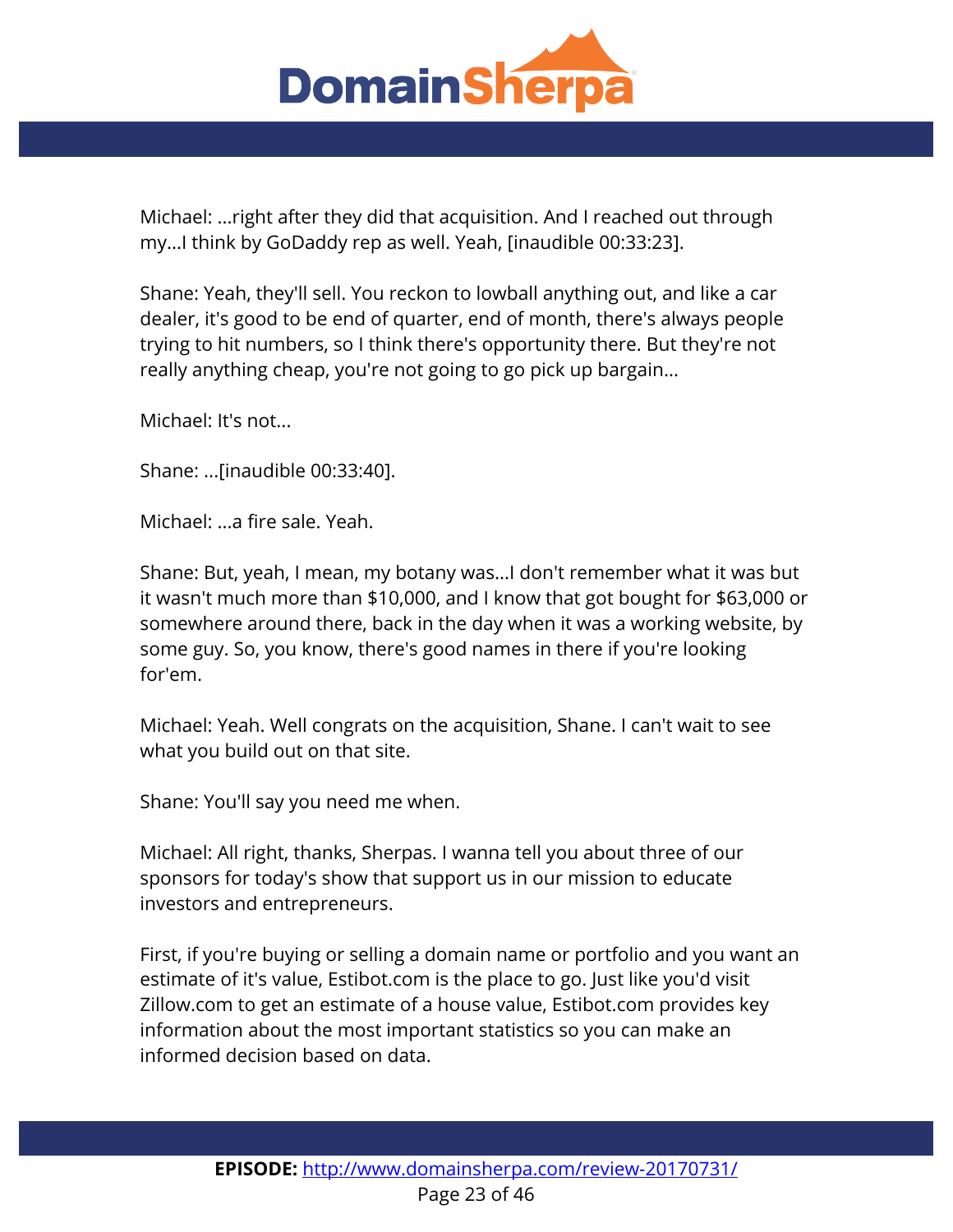

Second: Serious about online trading? Secure your funds, keep your merchandise safe, and use a company that keeps the buyer and seller protected the whole way through. That's Escrow.com. Payments you can trust.

Finally, if you're a domain name investor, don't you have unique legal needs that require domain name technical know-how and industry experience? That's why you need David Weslow of Wiley Rein. Go search for David Weslow on DomainSherpa, watch his interview and you can see for yourself that he can clearly explain issues, can help you with buy/sell agreements, deal with website content issues and UDRP actions, and even help you write your website terms and conditions. David Weslow is the lawyer to call for Internet legal issues. See for yourself at DavidWeslow.com.

Michael: All right, in the Domain Portfolio Review we take user-submitted domain name portfolios and provide honest and constructive feedback to the owners, so they can either cut their losses, continue to hold, or figure out a sales strategy going forward. Today's portfolio was submitted by Stephen Wren [SP]. As part of Stephenson's submission, he made a generous donation to the Fred Hutchinson Cancer Research Center, to help us all find a cure for cancer. Stephen's list of domain names starts with 401kz.com, and it ends with uncensoredS-H-I-T.com. I don't know why I spell it. I'm gonna bleep myself if I say it, but then, you know, I'm afraid that my kids are going to watch someday.

All right, so if you're watching the show, this is the point where you should press the pause button on the show, review the domain names before you listen to what the Sherpas say. Like, come up with your own analysis on what you think the values are, what you think is worth keeping, what you think might be worth dropping. And then come back and listen to the rest of the show. This segment will go Adam, then Shane, then Ali. Adam, let's start with you. At a high level, what's your impression of the domain names in Stephen's portfolio?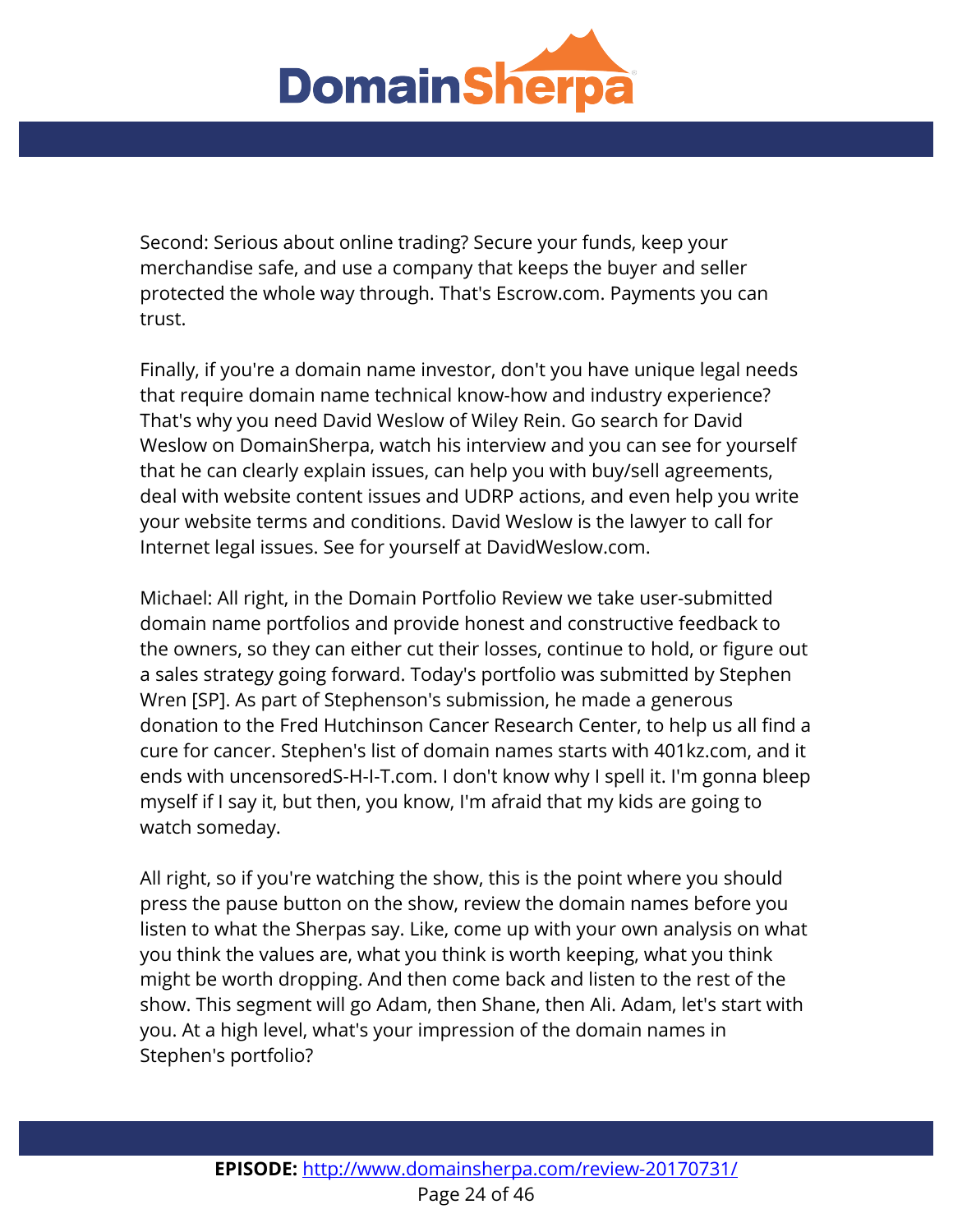

Adam: I'd say, you know, that we should thank him for his donation to the Fred Hutchinson Cancer thing, but you'd mentioned honest and constructive. Which would you like me to do first?

Michael: Let's do the honest first, and then we'll do the constructive after that.

Adam: Okay, honest -- I think he needs to go back to the drawing board. I could probably give him some constructive feedback on what...for sure I could give some constructive feedback in where he's kind of gone wrong, but these...this is what I would consider a very bad investment. And it looks like he's trying, and he's just missing the mark.

Michael: So he's just off on the whole portfolio, and you would maybe just drop'em and restart.

Adam: Yeah. You know, that really the only one that kinda came out at me and I thought, "Well, maybe that's something," was canadianbourbon. And I'm not a big drinker, but apparently Canada isn't allowed to call it bourbon, or there's some kind of weird Canadian...Well Canadian whiskey, in general, I think is...from what I read, is its own beast, and so that there's...There never will be a Canadian bourbon, so it's kinda like, you know... So I thought maybe there was some opportunity there, but apparently not. So my constructive feedback, I think if this was a good friend of mine and they came to me with these, it looks like there is a lot of these ending with Z, there's always an opportunity to kinda come up with a creative brand with a Z at the end.

In the domain space we had trafficz, and Mark Cuban [SP], one of the guys that's been in the space for a number of years, brands himself with a Z at the end of his name. It can't be all that bad. In these particular cases, though, they're just kind of the wrong words. You know, cakez.net -- dotcom mighta been better. Casserolez with a Z -- they're not the key words that throwing a Z at the end would make sense or have the search volume or the use that a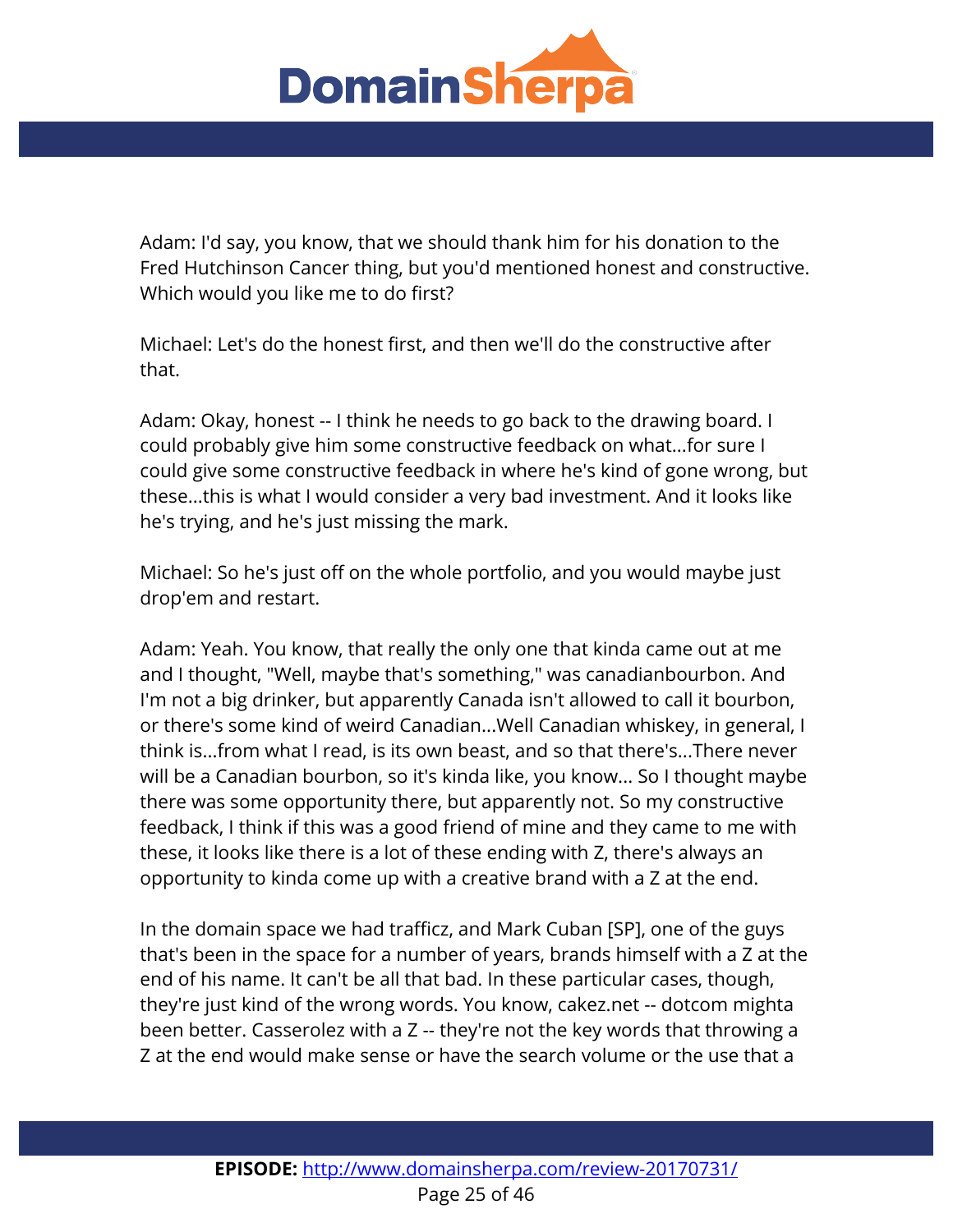

brand would want. I've sold a few with a Z at the end, but they tend to be a really popular noun that...Somebody's never going to be able to buy hotels.com, so hotel with a Z at the end might be a decent brand.

Michael: Cars.com with a Z.

Adam: Yeah, cars. Car Z, yeah.

Michael: Something short, where you could just say, "It's cars.com with a Z," and people know...

Adam: Right. You know, I would tend to lean towards...and I have a few of these Z type names in my portfolio, so to...but I don't expect them to sell very fast either. And I wouldn't encourage anybody else to invest if they're looking for quick sales and things like that, if they're long-term holds. So I think that that brand angle that seems to be somewhere, or I'd say probably maybe 50% of the names are in that. I'll leave a couple of the other maybe constructive things to the other Sherpas, but that's kinda like...I'll concentrate on the Z stuff and say that...You know, rezin with a Z, kinda...you know, it's getting there, close, because if I can't...I don't know. Plural names with a Z, I would say would have to be something with extremely high search volume or something that is definitely a popular word, or I can't think of...Dog with a Z.

But even dog has a search volume that's high. But I can't think of anything that doesn't have a very high search volume that wouldn't go well with a Z, but it works for a brand, probably not a...If I had cake with a Z in a dotcom, probably one of the better ones -- he's got the .net. I wouldn't expect them to sell for much more than maybe five grand price range on those, maybe a little bit more if it's a really, really high search volume noun, but yeah, so...

Michael: Okay, thanks for that input, Adam.

Adam: You bet.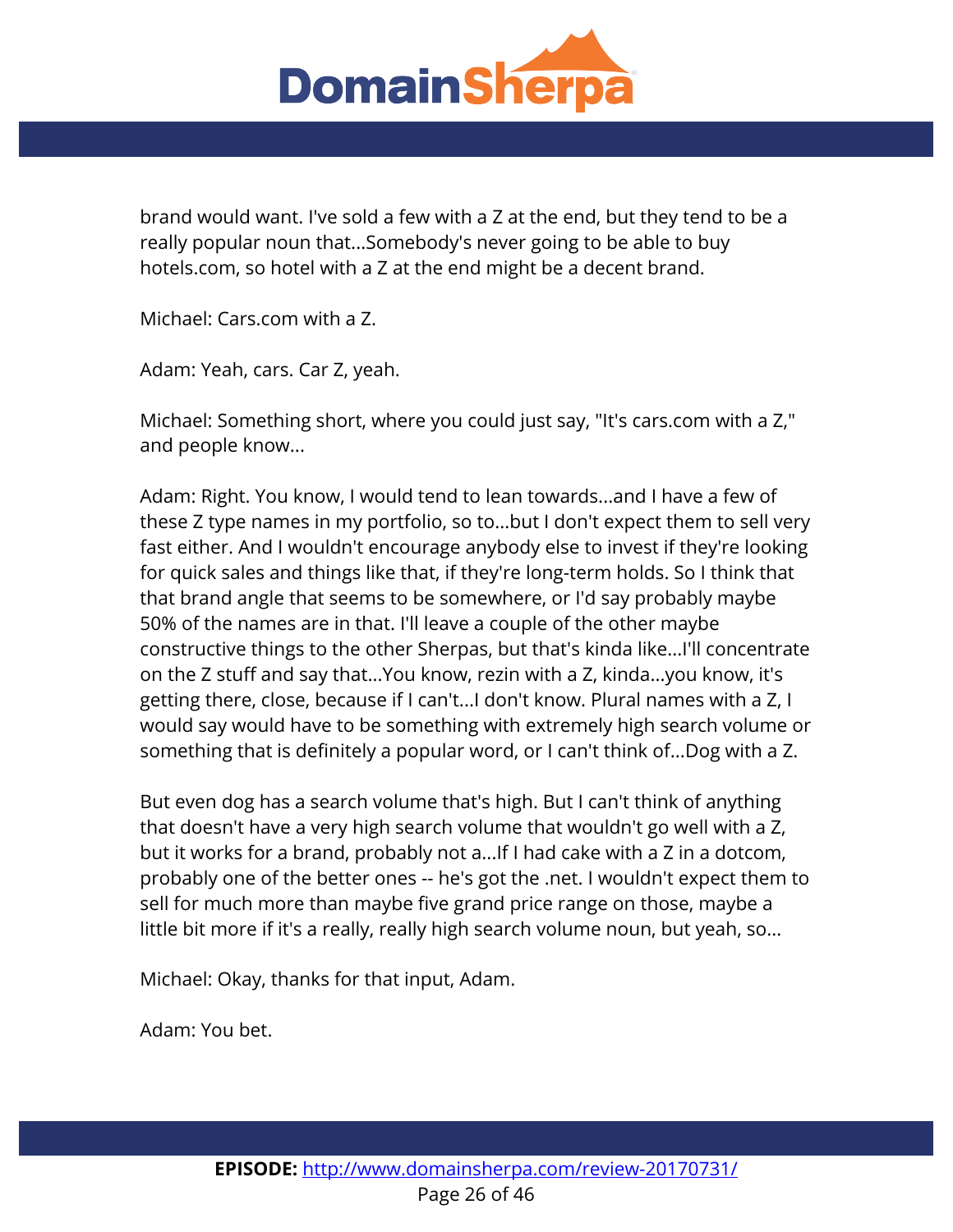

Michael: Ali, let's go to you. I'm going to assume that you feel the same way about the portfolio as Adam, so let's just move on to the constructive criticism. Is there another tip that you would have for Stephen regarding his portfolio that would help him move from the current thought level of investing domains, to the next level?

Ali: Okay, so yeah, I think we're all in agreement that he should just delete all these and let'em go. I see the way you're trying to think, and I can appreciate it, but you're taking the wrong path. What you're doing is, you're being the one trying to get creative and create something that you don't even know if other people are gonna want. You know, if you look at it from a startup perspective, these people are getting series A fundings into the millions of dollars, man. They're gonna hire a marketing team, they're gonna hire a team to come up a good name for their company. What startup is gonna wanna be milkshakez with a Z? Who's gonna wanna buy that? Like, nobody. There's nobody out there who's gonna specialize in selling milkshakez with a Z, and you're never gonna sell it.

Milkshake.com, different story. It's a quirky brand, you can...you know, it's kinda empty vesselish. I would stop buying domains and I would start researching brand psychology, I would start digging through every data point you can on every sale that's ever been made. I mean, most of these are twoword dotcoms, so start looking at the types of companies that are buying two-word dotcoms and what they're branding themselves as. You gotta think further into the future -- and stay away from the trademarks. Jazzercise Inc., has, like, 25 trademarks for the word 'Jazzercise,' so you're going to get hit with a UDRP on that. Just delete it and let it go. Names like chewticlez with a Z. I mean, even cuticles.com is a tough to sell, man.

Who's going to buy that, let alone add a Z to it? Digitaltats -- these aren't brands, man. These aren't empty vessels, these aren't types of names that these companies are gonna wanna dedicate their life to promoting. They're not gonna be proud to put on a T-shirt, they're not gonna put it on their business cards. You have to think more from a marketing agency's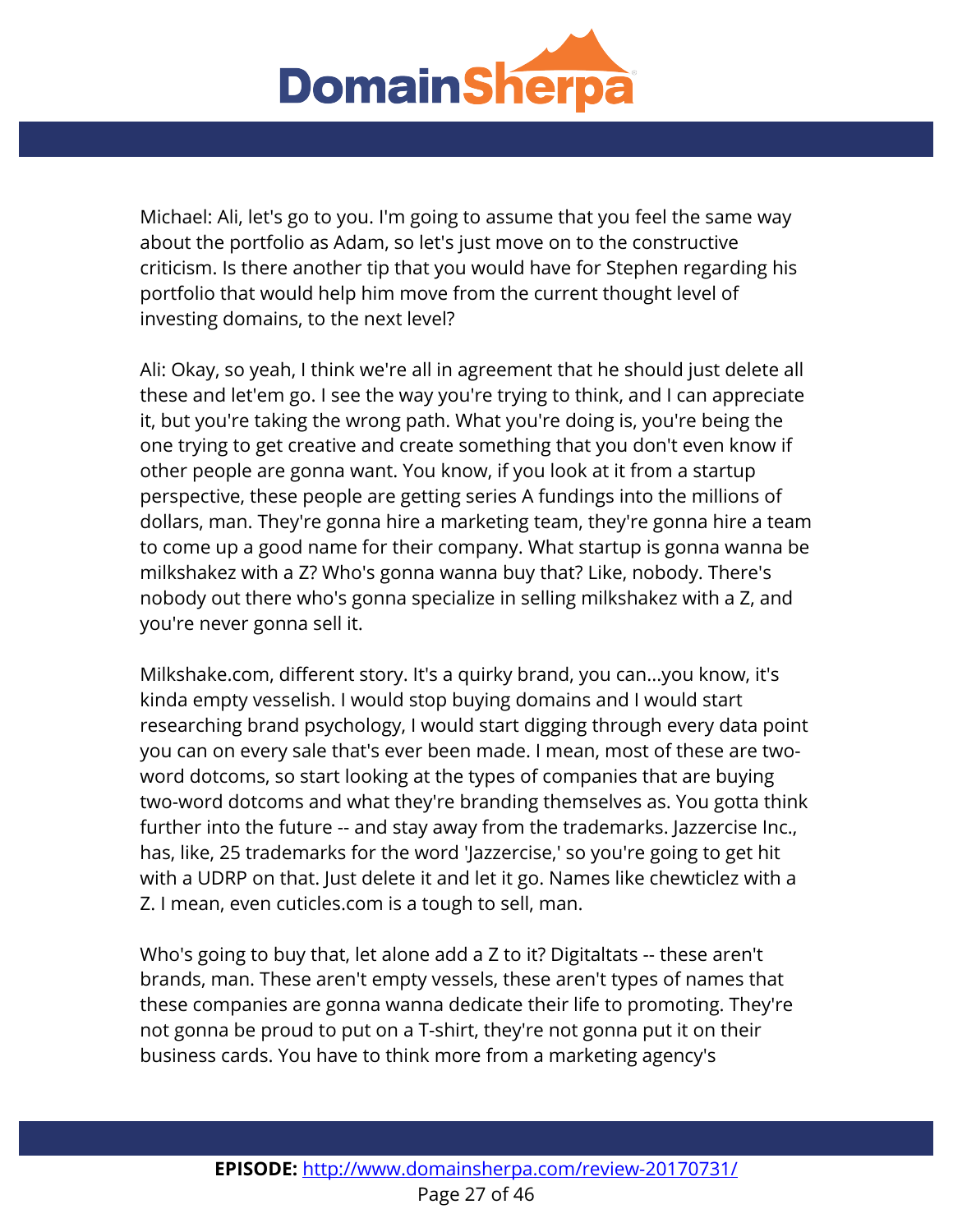

perspective, more from a brand perspective on what kind of product people are selling these days, and what they're gonna wanna name it. For instance, easyangle -- that's an empty vessel brand. That's why he got \$8500 bucks for it because just about anyone from an architect, to a paintbrush dealer, to some quirky As Seen on TV product could use it. These are way too niche, way too specific, and even worse, they're products that don't make that much money and they're not brands that you can sell.

And then on top of that, you add a Z to it, and you're just throwing money down the drain. So yeah, do some data research. I mean, spend the next six months glued to researching data and what words are selling. Compile a list. Just get the copy of the zone file, man, and find out what words are happening the most frequently in the beginning of a two-word dotcom, what words are happening most frequently at the end of a two-word dotcom, and start putting together combinations like easyangle. Yeah, so just dump these, man. I mean, you're not gonna even recoup your money. The best one would've been attract-money.com if it didn't have a hyphen in it. You know, a lot of attraction stuff sells, somebody would've probably paid anywhere from \$500 to \$3500 for it long-term if it didn't have the hyphen, but it does. Yeah, I don't see anything else in there.

Michael: Thanks, Ali. Good input. Shane, any other tips that you have for Stephen regarding this portfolio, like specifically around the types of domains that he's buying and how he could upgrade his thinking on those?

Shane: Yeah, I mean the easiest way to lose one in our industry is to be oneoffs. To take some name that's a good name and figure out a little past tense form of it, or add a Z instead of an S, or hyphen. That's the easiest way to lose money because it's so close, and so close doesn't work very well in our industry. Adam hit it right on the head, if you're gonna use a Z -- and I think Z is fine, I think it is cool -- but it's gotta be a major word. Cakez.com with a Z - that's a cool one. I can see wedding cake person being called cakez.com all day with a Z, but throw in .net and you've one-offed it way down there. So, yeah, I agree with these guys, both of'em, I see what he's trying to do.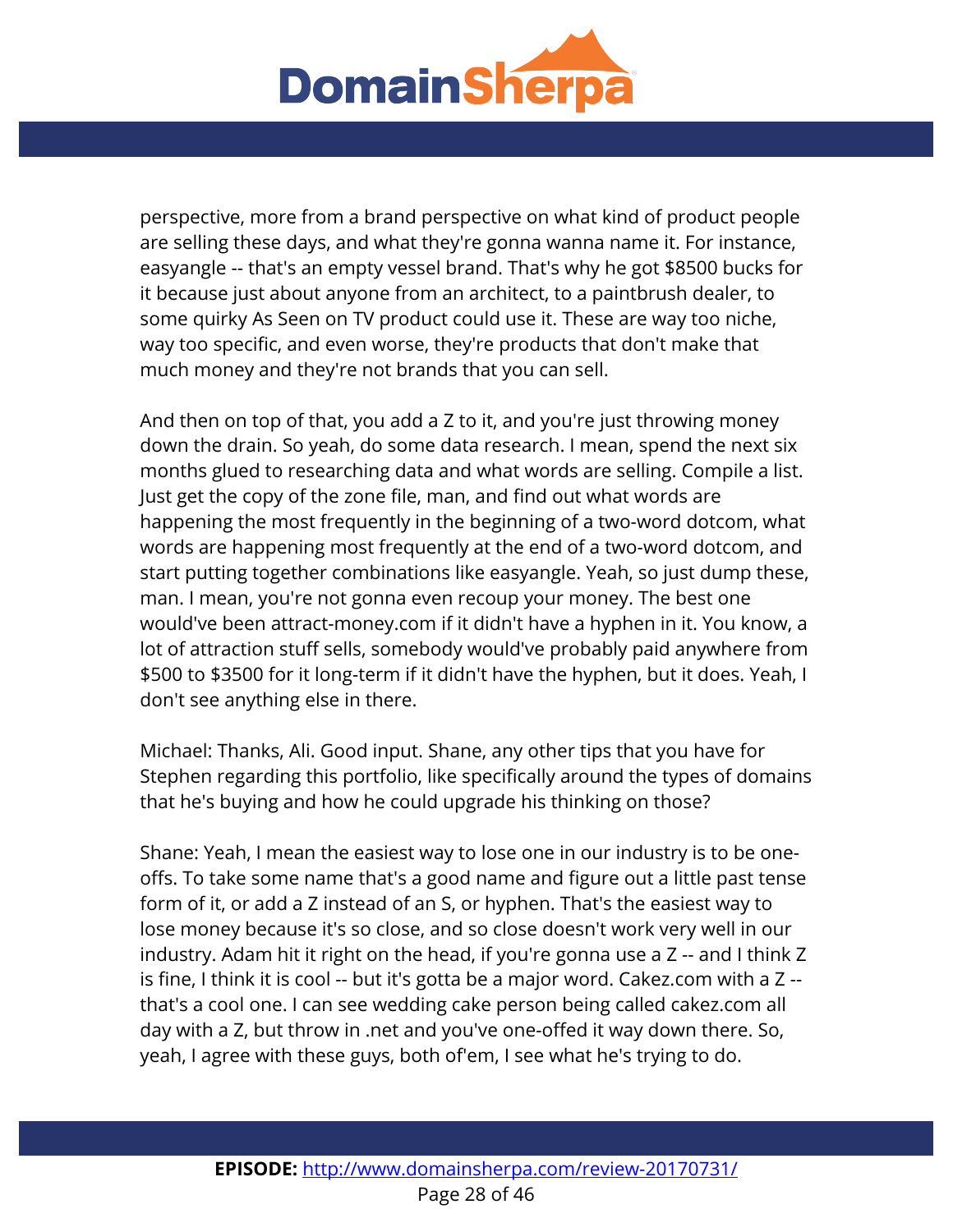

I think it's okay for someone to take something and come up with some strategy and attack it. Like we talked about a guy doing autonomous something. He went and got autonomous everything. If he's right, he's gonna be great, if he's right in the space, he's gonna be fine --but sometimes you get'em all wrong. And in this case, I think this strategy just doesn't work very well, and yeah, I see...But there's a strategy. That's one better than what we had last week, where it looked like they just took a bag of marbles and threw it out onto the driveway and tried to see which one rolled in the drain. I think he does need to start over, I don't think that was a good attempt, and I know he can do better. And Josh will write him a 42-page letter on how he...

Michael: Yeah, he will.

Shane: ...can do better, and what names he can find in 2.7 minutes, but better than this.

Adam: Josh did a really good job on commenting on your blog.

Shane: Yeah.

Michael: Yeah, he did.

Adam: Yeah, I mean, he did a really good job of summing it up. I just did a really quick lookup on NameBio just to see how many Z ending names have sold recently. There has been two -- two that are a word and a Z at the end. Truker with a Z, which I think is kind of a...makes sense. It's probably a high search volume, I'm just going to guess, but that one seems good to me, and I think...I don't look at the prices, I assumed that it's a couple thousand. Headshot with a Z as well. You know, both of those, you're probably going to spend 25 grand to buy headshot, or possibly more, depending on who owns it. And headshotz, probably another five-figure name, but with a Z, you could start a brand under that, I think.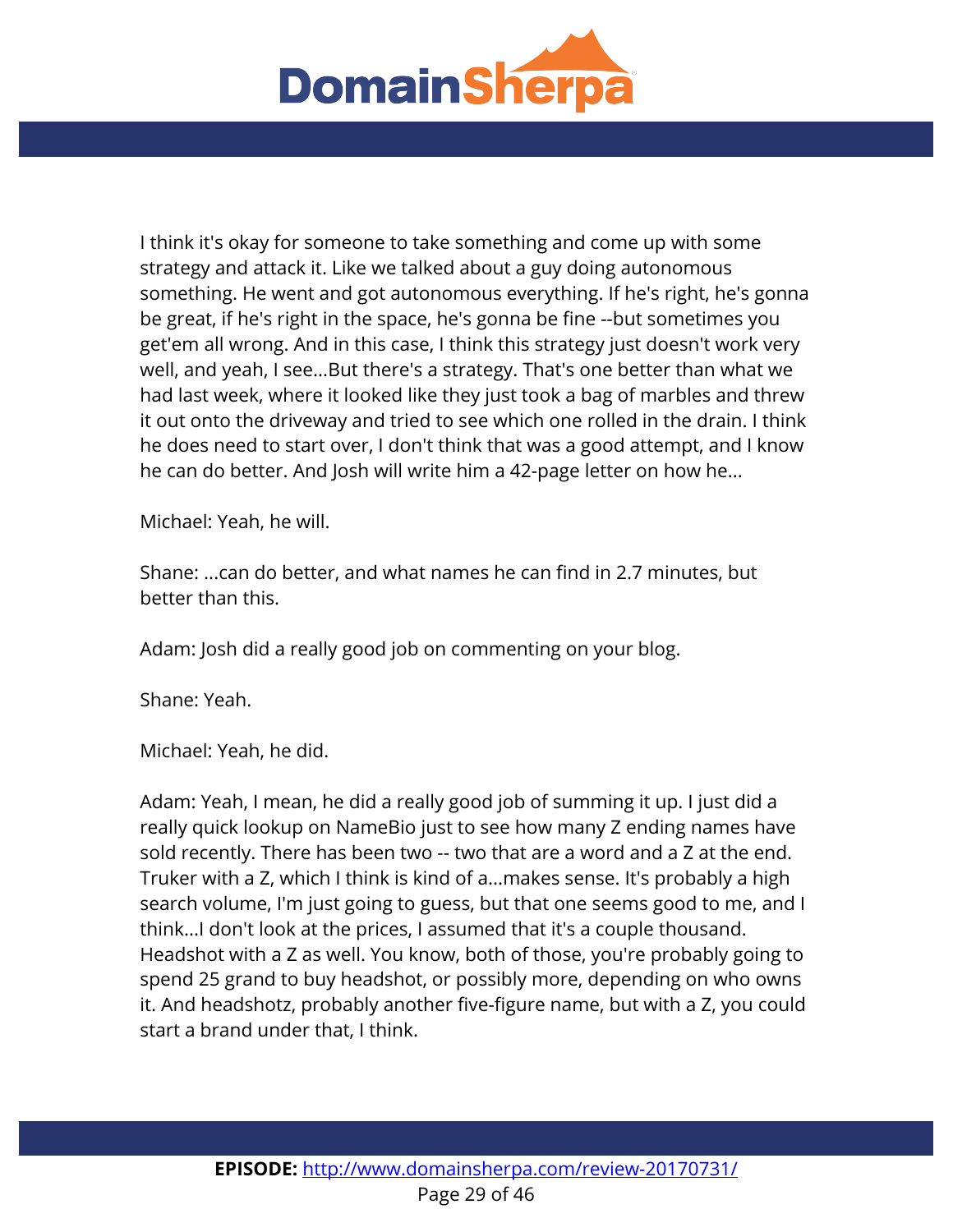

Michael: Totally. I couldn't think of any domains that would be good tacking on a Z, but that's a nice brandable, where it's a singular that you're making into a plural, and if you're a photographer and you do headshots, you do senior photos, you do things like corporate headshots...

Man: [inaudible 00:46:51]

Michael: ...yeah, that could be a great brand.

Ali: Well that's even a videogame term too, man, headshot. That's huge in video games, man. So it's a quirky brand you could get a few grand for, at least.

Adam: Right, right.

Ali: Yeah.

Shane: But that works, and maybe he was trying to head that way but he just [inaudible 00:47:07].

Michael: Yeah, exactly. You know, a lot of times, we sort of head that way and we just don't quite get there. And so, coming up with examples is a great way to see how you just fell short. And so, yeah, that's for bringing that up, Adam. I appreciate that.

Adam: Sure.

Shane: Obviously they don't have a wife or a kid sitting in the back and I yell out names through a list. I mean, I don't know if anybody else does that, I'll just say...

Ali: I do, yeah.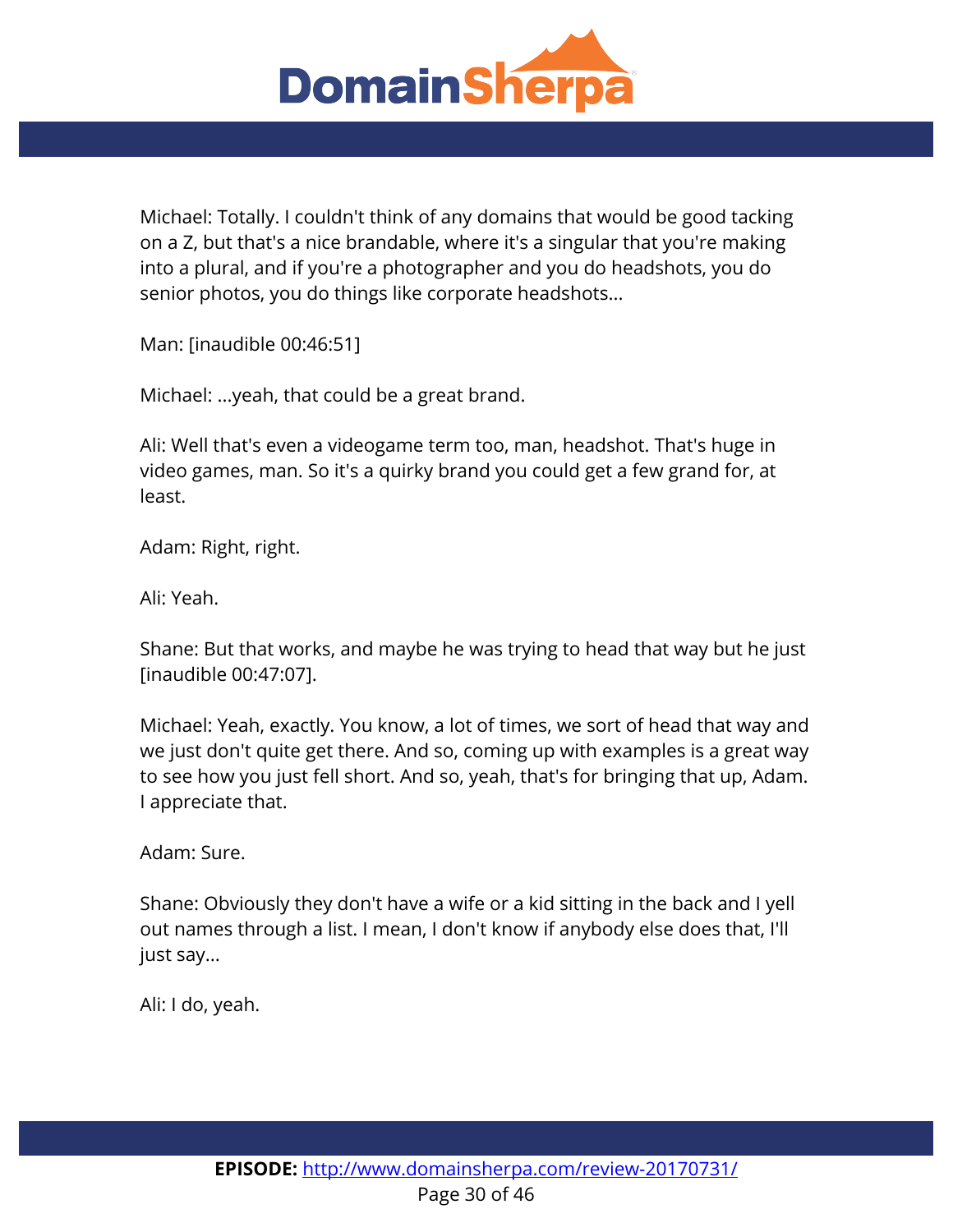

Shane: ..."This," and she'll go, "That makes no sense." Like, "What are you talking about?! This is this." And then I go, "Well, shoot, if I'm having to explain it, then I'm in that certain category." So it's good to bounce somebody off, especially live, when you're just calling'em out. And I guarantee if you would've said, "Rezins," my wife would've said, "Move on, no. No good."

Michael: Yeah, and you know, I like my .ios. I just did a Q&A with Mike Carson over at the park.io blog on detect.io, which I bought and sold within 45 days for 200% profit. And clocks.io just, again, it falls short. If it were a singular, some developer may wanna buy it and may pay \$1,000 bucks to have some cool clock app that he wants to...he or she wants to get out there, but clocks is typically a...you know, it's a plural, so you're gonna sell those, maybe, or somehow...It's not a SaaS application, a product or service that a new entrepreneur is going to sell to another entrepreneurial type company. It just doesn't fit. So in that case I would say the Estibot value of \$13,000 is way off - - never gonna get \$13,000 for it -- and I don't like the plural.

Adam: If it's clock, you know, it's like, he's got Z names and then he's got an io name with a plural. You could start looking at all the parts and pieces that, if he had taken clock and it was .io, then we all would say, "That's a pretty good name." If it was clock with a Z dotcom -- you know, not too bad. If it was clocks.com, the best, as it would be a product sell name, clock.com would be more of a brand name, clock.io would work. If you start adding more than one negative to that potential brand, then you're just kinda...like, Shane said, you're just taking a little twist off of it, and it's just...then it's done.

Shane: Yeah, someone emailed me to buy blowtorches.com for, like, \$2000 grand, and they're \$2800 or something, and I thought, well, I own blowtorch, but blowtorch...I'm not selling blowtorches, that's not my endgame, that's a totally...Just two words and making it plural, or just making it plural changes the whole dynamic of what that is. Huge. They're going, "Well, it's just more of the same thing." No, that's not what we do.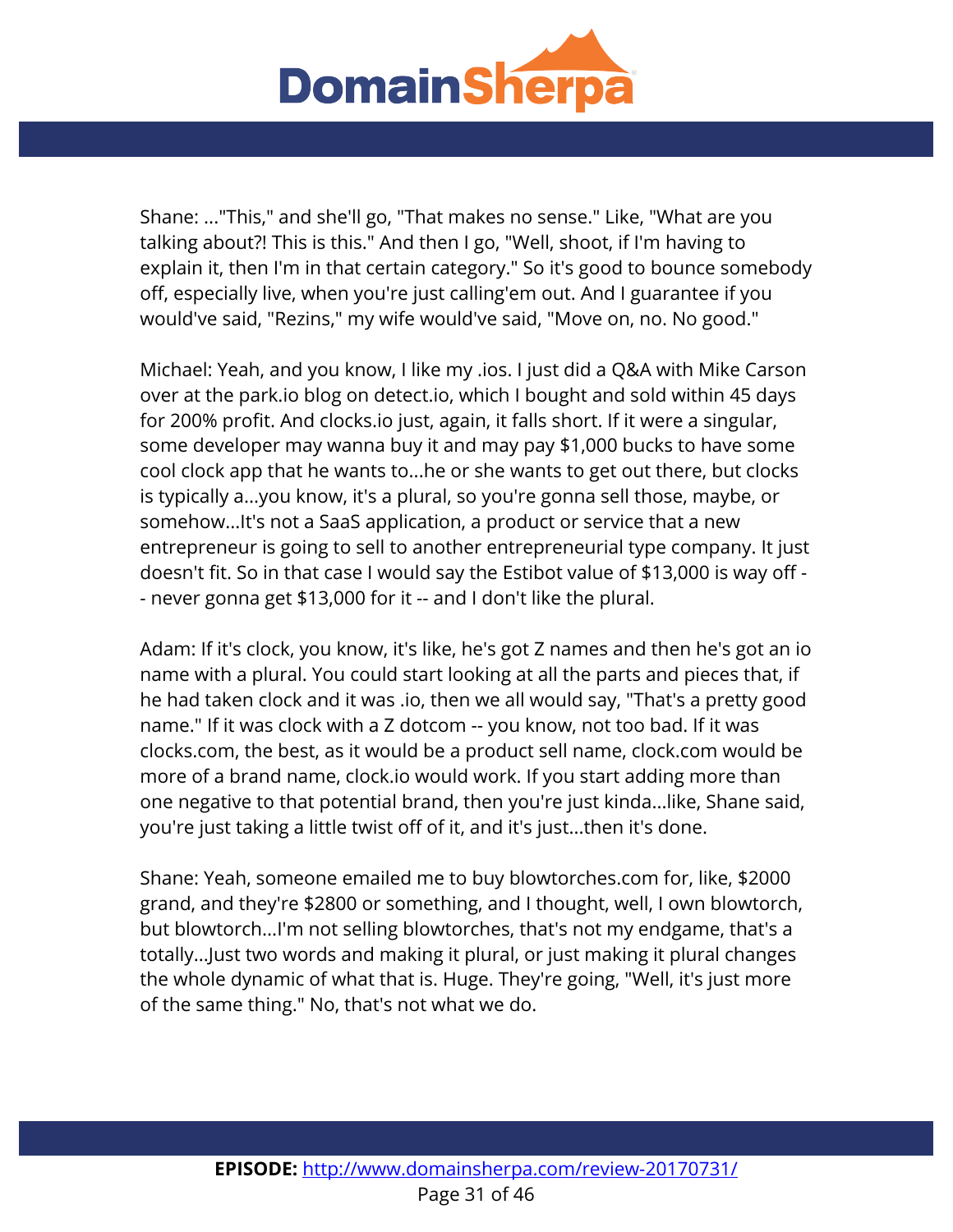

Michael: Yeah, exactly. And back to your point, Adam. I think you nailed it on the clocks.io example, because it's .io, which already takes off one point for it, and then you make it a plural, it takes off two points. So it's just too many things, you could only really have one negative, and the .io, let's be honest, is a negative. Even though clock.io has some value, it's not...never going to be worth more than \$10,000, \$20,000 on the best, highest and use kit...best and highest use case scenario. So, good input, guys. I really appreciate you looking through that and thinking through how Stephen could take his thinking to the next level on that.

Stephen, we hope this portfolio review has been helpful to you in your domain investing activities going forward, and thank you again for making your donation to cancer research. Before we jump into the domains going to auction soon, I'm gonna tell you about three of our other sponsors that support us in our educational mission.

First, if you're buying a domain name from a private party and want to know what else they own, domainIQ.com is the tool you should be using. View their entire portfolio, filter by Estibot value and be a better investor. \$49.95 for 250 queries per month. Visit domainIQ.com/portfolio to learn more.

Second, Efty was built by domain investors to increase your inquiries, sales and profit. Forget spreadsheets and archived emails — manage your entire investment portfolio in one place using a secure and completely confidential platform. Learn more at Efty.com, that's e – f – t – y, Efty.com.

Finally, if you're struggling with how to buy, sell, and value domain names, you need to check-out DNAcademy.com. Published by me, Michael Cyger of DomainSherpa, and trusted by Uniregistry to train their new employees, you too can learn using the DNAcademy accelerated learning system for domain name investing. Learn more at DNAcademy.com.

Michael: We're going to move on to the marketplace list. This segment is sponsored by NameJet. We'll be reviewing, I think 12 no reserve...Except for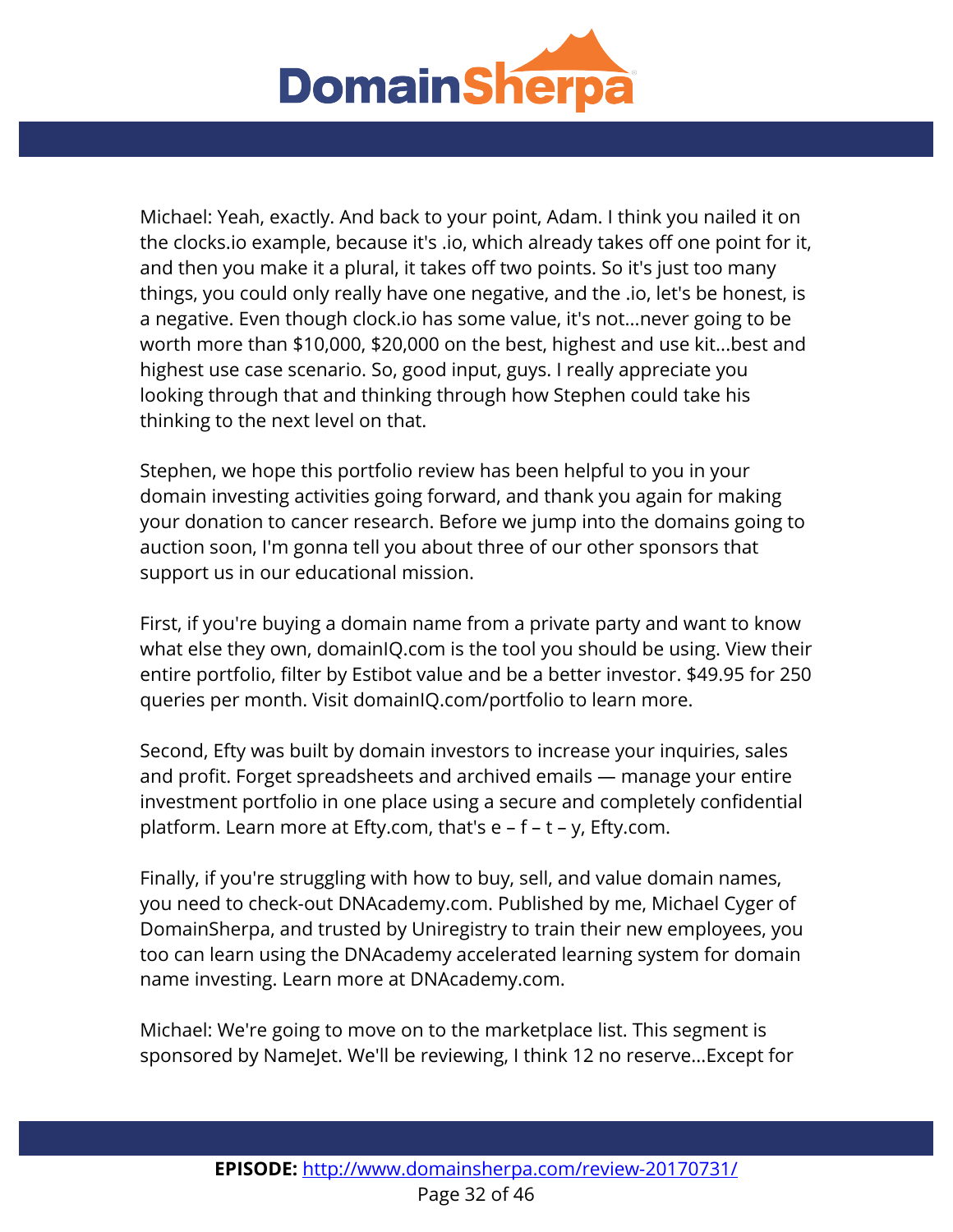

one. It's 11 no reserve domain names going to auction soon, plus 1 with a reserve that I wanna get you guys' opinion on. If you like one of the names below, click through soon, because once they go to auction, you lose your chance to put in a minimum bid and even just watch the results. The link's below, go directly to NameJet.com. They're not commissionable links, they just wanna see what kind of traffic we're sending them. For transparency reasons I always ask if any of the names listed below are being brokered or sold by you guys?

Ali: No.

Michael: Okay.

Adam: No.

Michael: All right.

Shane: I was going to make a joke about my friends bidding on'em, but... That was too easy.

Ali: Too soon, too soon, yeah.

Shane: [inaudible 00:52:47]

Michael: Too soon. All right, this segment we'll start with Shane, then we'll go Ali and Adam. Shane, from an investment perspective, what do you like on the NameJet list, and why?

Shane: Well it's kinda like, they're better than what we just went through, so I think that that's...Nothing here makes me excited. You know, there's been a couple names we've had on there where I go, "Aw, man, why'd you put that on there?" because that's certainly a name that I'm gonna go after later.

Michael: Yeah, totally.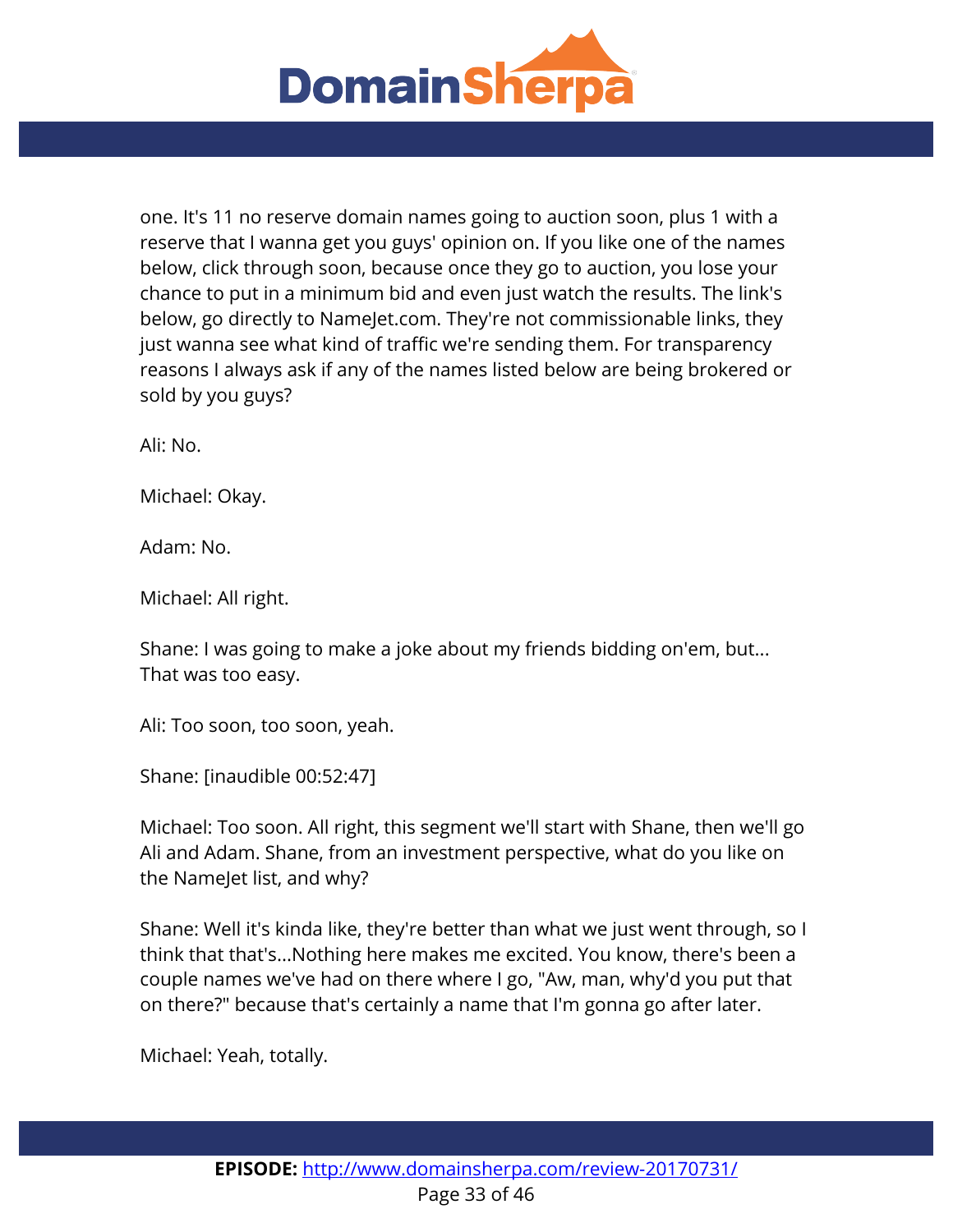

Shane: But there are a couple in there that I...one that I like, one that I...man. Anyway, so the one I like, I think soundtech is a good name. I mean, I think it sounds like a 1992 name. It's like an old Alpine stereo. A place that you took your...you know, your car in the '80s to get an Alpine stereo put in? "Yeah, man, I'm taking it to Soundtech, they're the best around." But that's good sometimes. You want it to sound like an older company, that you're experienced in what you do. I do like that one a lot, I think that that is gonna be an upgrade name for someone down the road. I use that...

Michael: So this is a...

Shane: ...word all the time.

Michael: ...segment where we're looking to give advice to newer investors. So what you're saying is that, that might be a good investment for a newer investor, if he can get it at the right price, right?

Shane: Yeah, I mean, and that's where I think we're at, these names with no reserve doesn't always mean they're going to be lower-priced sometimes. It means people just know it's going to do well and they don't even have to worry about putting in their reserve. And in this case I think that most of the names there just, whatever I get, I get, and I'll take it home. Or it could be expired, I guess, but...

Michael: So if he did pick up soundtech, what would you price it at retail, and then what would you try and buy it at wholesale?

Shane: For soundtech, I'd like to be under \$500 for a name like that. Again, I get these wrong all the time. Names that I think are going to be expensive, they go for nothing and vice versa, where I think I'm gonna go in and pick it up for \$200, and at \$2700 it's sitting there. I mean, it's a great name so I'd like to be under \$500 but I'd probably guess it'll be in the \$700 to \$1200 range.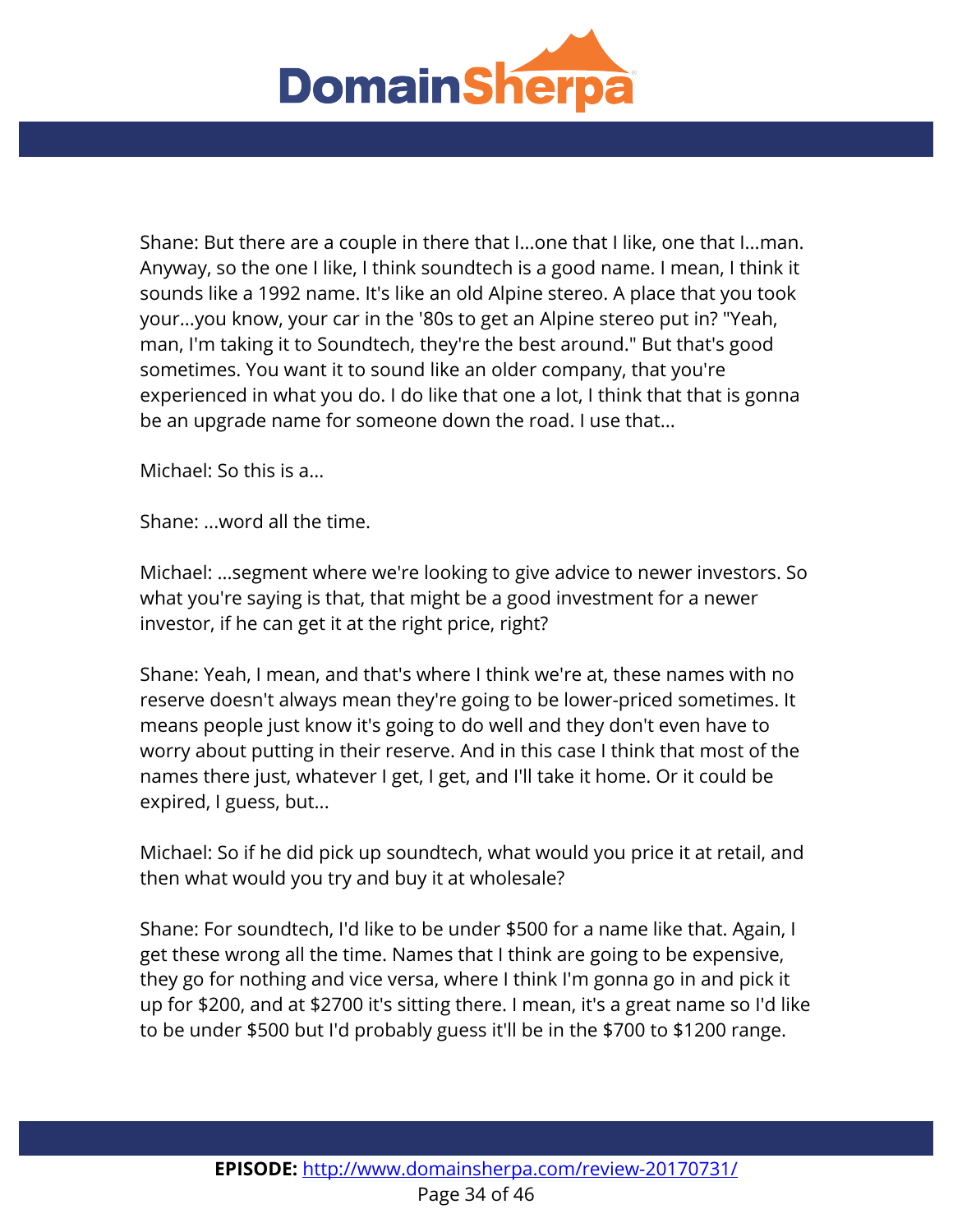

Michael: And what would you price it at if you owned it?

Shane: For me, that's a five-figure name. I'd put it out there because I think it's a good...Any good strong tech name is got some money behind it, so I'm at \$10,000, \$12,000, \$15,000 -- somewhere in that range, depending on what I bought it for. But if I'm going to get under \$1000, I'll be...[inaudible 00:55:16] I can deal with. I know Drew talks about these high. I'm a little bit different, I don't mind moving...But you'll notice I haven't said any sales lately on here, because I get a \$1,000 offer every day on tons of names and I just...I don't need to sell names for \$1,000 right now, I have plenty of other things. So...

## Michael: Sure.

Shane: ...go back to the list, though. You know, incest -- that's a tough word, man. I think that's hot thing. I was looking at, for domain purposes only, the top 10 search words in different countries for PornHub or one of those guys. So they had a list of the top 10 words, they were using a search for 30 different countries, and it was very interesting to see how different it was for different countries -- but the incest, way up there. And I'm thinking, what's going on with that? I mean, is it the "Joe Dirt," "You're my sister, you're my sister." Is that that big...

Michael: I don't know.

Shane: ...a deal?

Michael: I saw it on the list and I'm like, "I've gotta these guys' opinion on this no reserve." The bid was at \$90, it's got an \$834,000 Estibot retail appraised value. Like, going to buy incest? What are you going to do with it?

Shane: It's a porn search term, it is huge in porn. So that's not my cup of tea, so I'm going to stay away from it, but I see... I bet you it goes for more than you think, and I guarantee, in a year when you look it up, I know it's on that. So Adam, you can tell me when you find out what's going on in that name.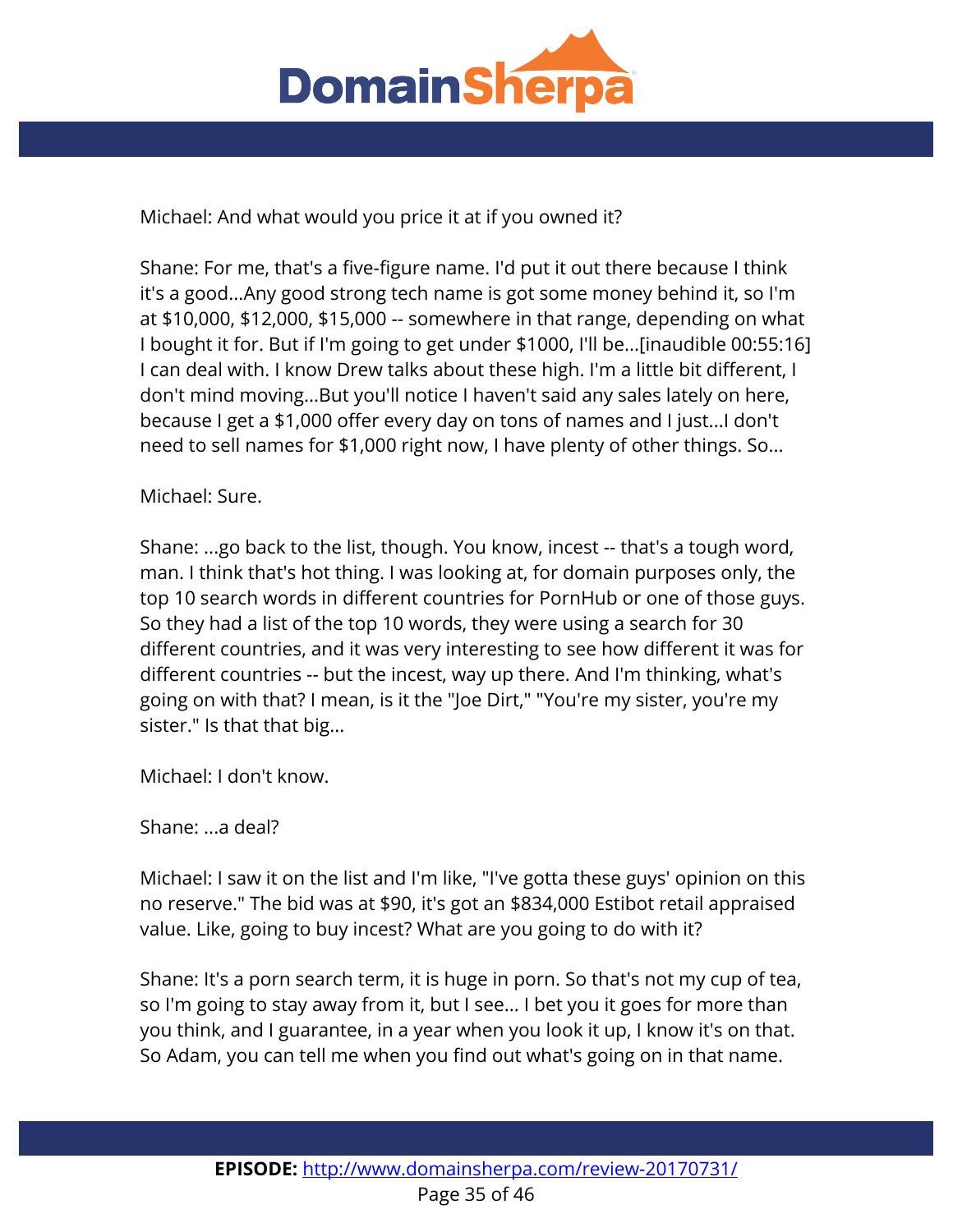

That Where Are They Now? segment right there. I know English spell stuff different, I don't...I will say centrefun -- I'm not really into the ones that throw the extra E or the English spelling on it, I think it limits the market. I'm sure there is a market that I've never done well, I've never sold anything of English spelling, so I stay away from that.

My favorite name's definitely hybridbike. I think electric bike, hybrid bikes, cyclocross bikes are a big market right now, it's changing...You know, I came from Colorado so I get to see all that, but the cyclocross and the hybrid and the electric bike are huge right now. I see these guys going up the hills with just a tiny little pack, they're barely peddling, going straight up a mountain, I'm thinking, man, people in Colorado are fit. Nah, they got electric bikes, they got hybrid bikes that they're peddling and [inaudible 00:57:35]. I don't know why you threw that one in there, I don't know how...

Michael: I threw that one in there because I thought it was a reasonable reserve, \$1,001 to \$2500. So assuming the reserve is \$2500 and it meets reserve, do you think that that is a good investment opportunity for a newer investor?

Shane: I think that it's not going to be purchased by a company, I think it is going to be a site that has to...I do think it's gonna have to be a build out that discusses and sells in lead gen for the bike market. Maybe someone that's in that industry, but I don't see a lot...I don't think it's a strong enough term to set up a whole website, I think it's gonna be, like, bananabikes or something. You know, that's the other thing. People don't realize, if you have a very descriptive product and it's short, it's really easy to throw in the name. So if you're mongoose, and you can't afford mongoose, they'll buy mongoosebike, because bike's not real hard to remember and it's really to stick at the end.

So hybridbike, I think that that's a fair price but I think...unfortunately to me I think that's more of a build out type name, and you could do a hell of a job with that because it's such a big market. Whether a company's gonna buy it, I don't know if that's a category killer. I think that it's a build out on that.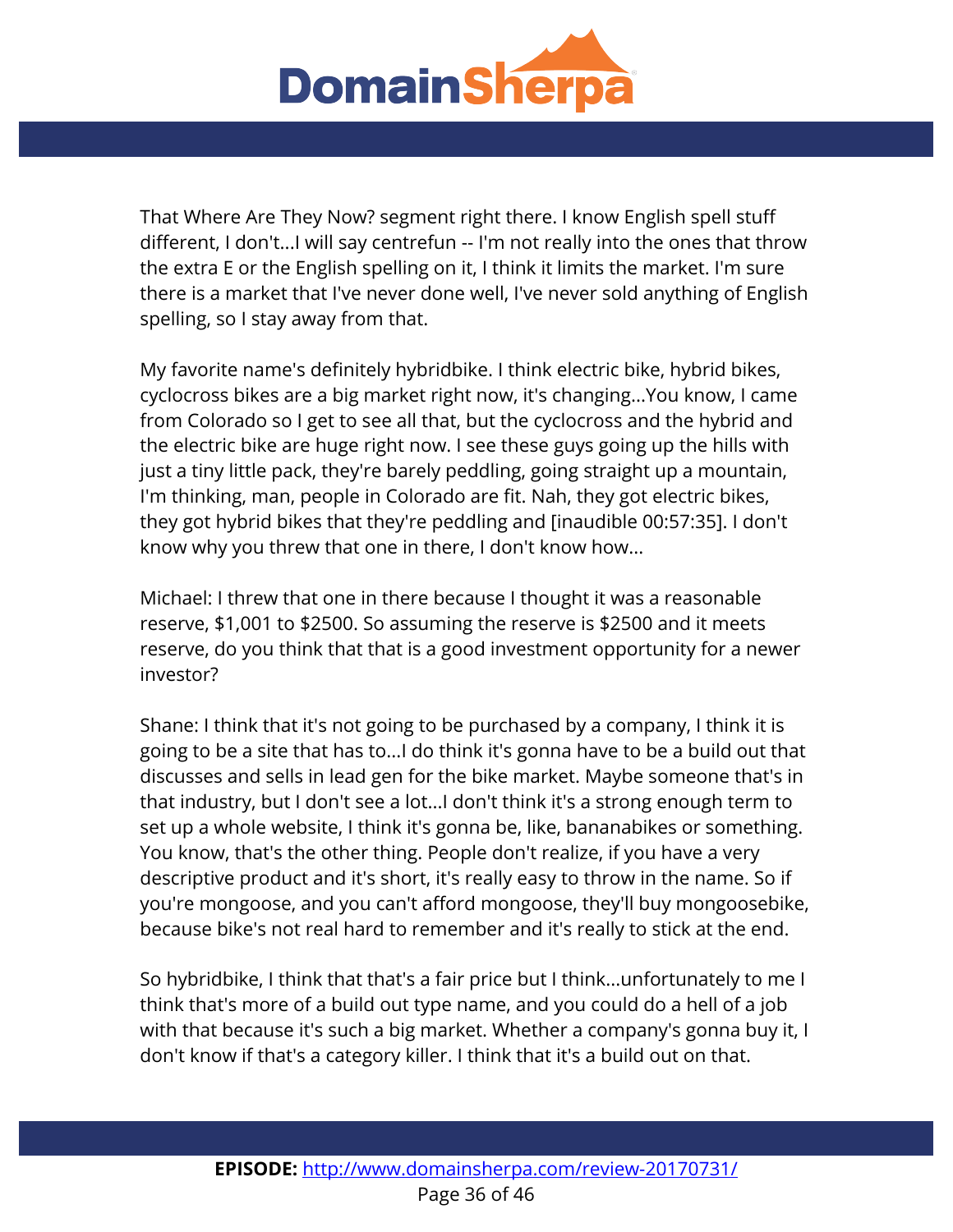

Michael: All right, cool.

Shane: I'll leave it at that and let these other guys have some names to pick through.

Michael: Thanks, Shane. Ali, let's go over to you. I wanna first ask you about hybridbike before I get your impression about what domains you like. Do you agree with Shane that no company would ever want a generic term like hybridbike.com and might use it in their marketing materials, or things like that?

Ali: I wouldn't say no company, somebody might, but he's right, man. I mean, I did a consult yesterday and we talked about this very exact thing, is companies are looking for brands, where exact match...two-word exact match domains are kind of dying off a little bit. They're looking more for brands. So if it was, like, hybridia or something like that, it makes it more of an empty vessel, I'm not saying that's a good name, but if it was more something along those lines, I could see any kind of hybrid bike company kinda leaning towards it. I mean, look at Oculus. What does that word even mean, right? I don't even know.

But they're one of the biggest VR headsets out there, so they're using more brands. But then you can get into one-word dotcoms, and that's a whole different world, but with these two-worders, it's a brand, it's something they have to remember, it's quirky, it's colorful. Yeah, the exact matches are kind of dying off, but needless to say, I own some myself, so...

Michael: All right, so what do you like on the NameJet list, and why?

Ali: That's a tough one. Starcross I kind of like, but I'm biased with the star names. Vapeguide is decent, if you're a developer who's into vaping. That exact match domain, it could lead to some SEO benefits for click-through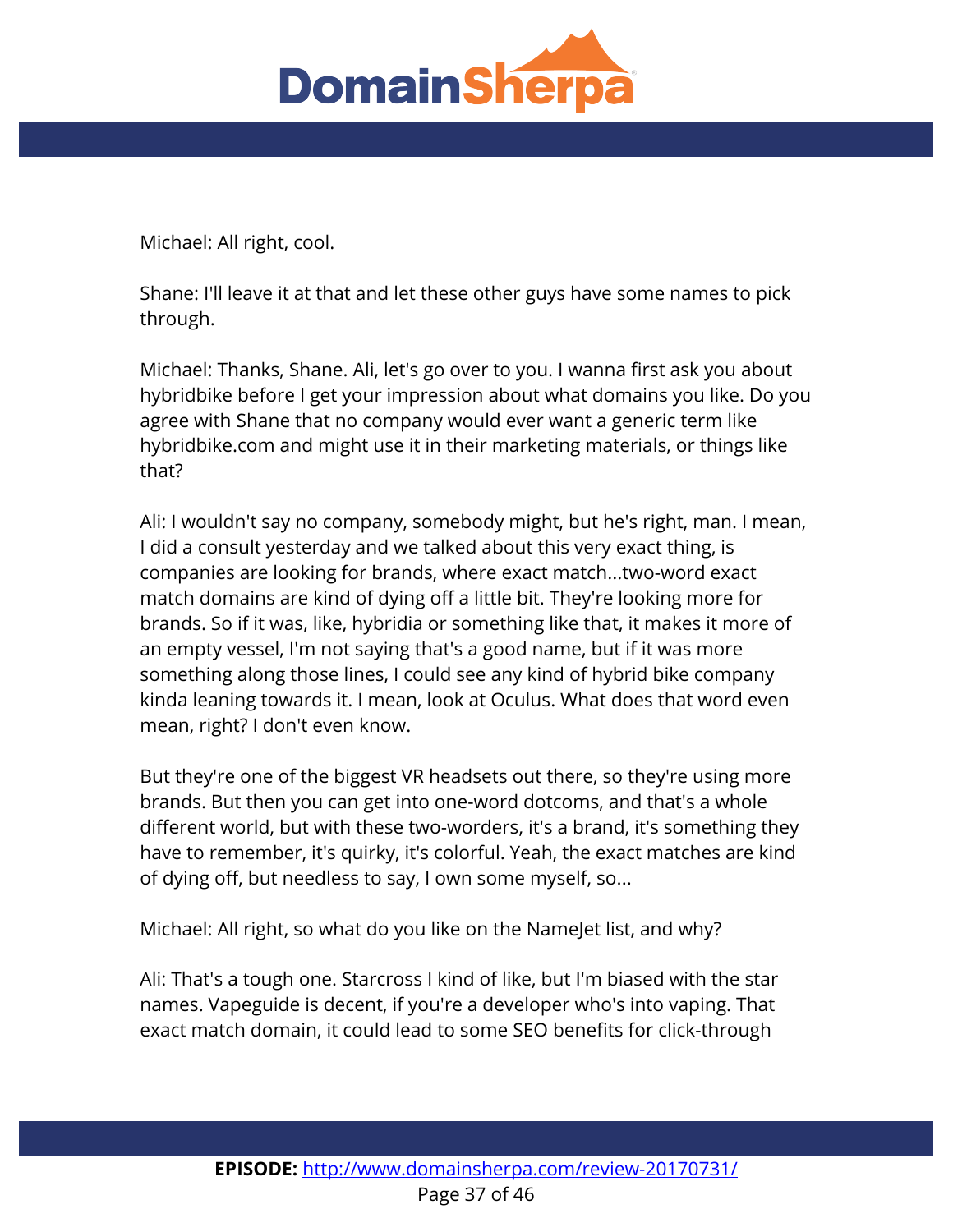

rates if you could rank it and provide high-quality guides on vaping. I mean, even here in Hawaii, man, people are big into vaping, so...

Michael: So let me back up for a second. So if investors are watching, I'm going to assume that 99% of'em aren't developers, so from an investment perspective, if you bought vapeguide.com, you are...Are you saying that you would only likely be able to sell it to a developer? And would the developer not pay full retail price for it?

Ali: Yeah, you probably wouldn't get much out of it, so as a domain investment alone, I wouldn't touch it. But if you have your wits about you as far as development, content curation, and SEO and marketing, stuff like that, you could turn it into a profit-generating or revenue-generating website. You know, if I was gonna do that I wouldn't even...I wouldn't pay more than \$350 bucks for it, it would just be a side project that I would outsource. As far as domains only, beyondink -- again, biased, because I'm covered in tattoos - but as an investment alone, I don't like it. Wholerealty is decent, but in my experience, kind of mom-and-pop and independent realties don't like paying that much for domains.

And then of course the elephant in the room and its sister, incest.com. It's a high-value domain, man. Whether or not it's a shitty word and whatever it means, I mean the adult industry doesn't care. It's got high traffic, I'm assuming high search volume, decent CPC -- I mean, this is without looking at the stats -- and you could sell it likely for six-figures one day if you bought it for a right price. Now, do you wanna sit on that domain? That's up to you. I'm watching that auction just to see if I can get into the adult domain world cheap and just cash out on it, whether or not my beliefs are it...there or not. Let's see, writingpros. Again, it's a little too generic for me. I mean, it's more on the brandable line of it. But yeah, there's...

Michael: Okay, let me ask you...

Ali: ...nothing really in there.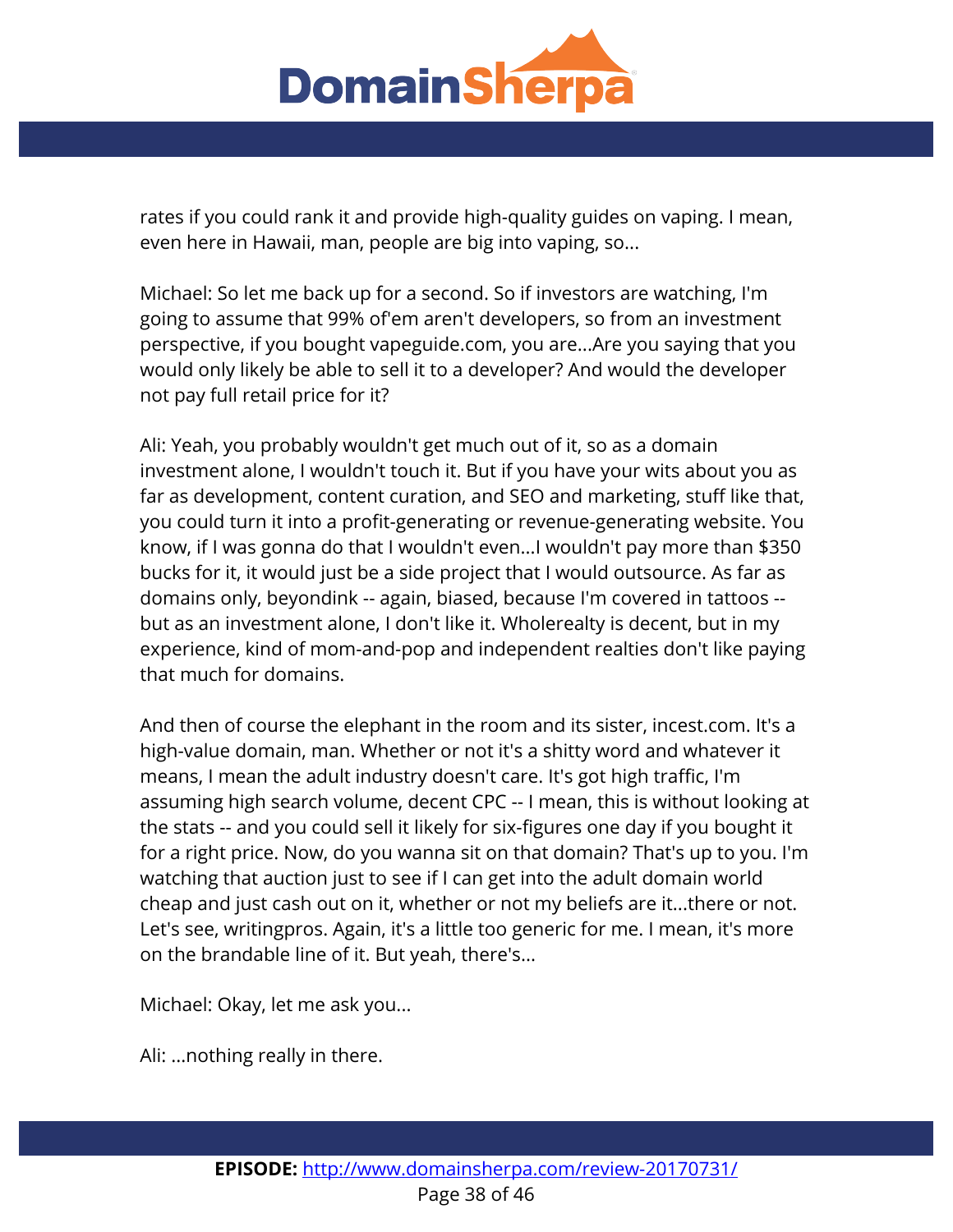

Michael: ...about starcross, Ali. If you owned that, what would you price it at from a retail perspective?

Ali: Starcross, \$2400 to \$3800 tops. I mean at best, I mean it would be \$1495 to \$2400 [inaudible 01:03:07].

Michael: Somewhere in that order of magnitude, so then...

Ali: Yeah, yeah, so I'd try to get it for \$100 bucks, \$150 bucks, man, and just put a Buy It Now up and forget about it.

Michael: Yeah.

Ali: Yep.

Michael: Okay, awesome. Thanks, Ali. Let's go to you, Adam. Any final thoughts on this portfolio? Any domains that these guys missed that you think are winners, or these guys mentioned that you have experience with and you don't think are winners?

Adam: There was no hyphens in there, so I was little disappointed.

Michael: I know, sorry.

Adam: I want to come back to hybridbike because I've got some insight on that, but malepad, popdata, popngo, soundtech, writingpros -- a lot of these are these 2-word brands that, if you can get'em for \$100 bucks or low price, these are the type of easyangle names, you know? Some of'em are a little...like popngo has a little bit...it has some negatives, you know. It's the N, it's not popandgo -- which some would say is probably not as good because it's longer. Starcross is another one. I'm not big on things like vapeguide, I could see what Ali was saying about building a site on those, but I wouldn't...I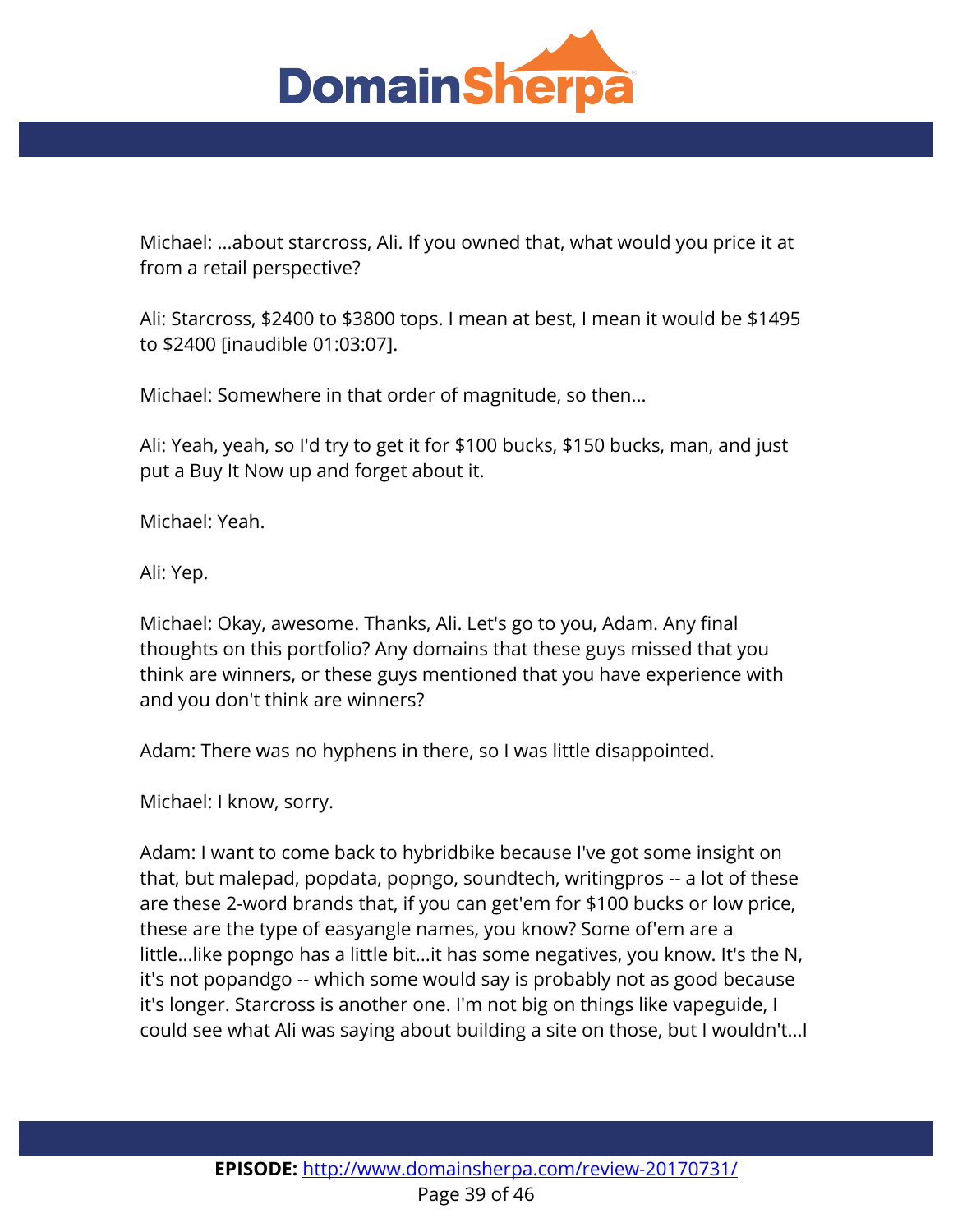

don't steer towards those, I steered more towards the brands when I'm buying for a cheap price like these are at right now.

And then, yeah, probably list them for a couple grand or more, or not list them and wait for somebody to come to me. And that's kinda where I'm at. Checkplus is actually...I think I have a name that's kinda similar to checkplus and Im probably tipping my hand here, but I'll probably bid on that one, just because I think there may be something else related to that, or something is clicking in my mind that has some positive connotations and might have some extra traffic on that name. Beyondink is the same way. Centrefun -- the reasons Shane didn't like it would be the same reason I don't like it. It's the weird spelling. Wholerealty I like, but like Ali said, I'm right in line with him - real estate agents don't like to spend money on domain names.

They like to put their big face on a billboard and back of a bus or whatever. And then hybridbike. I actually own a few bike-related domains. Plural, which I think hybridbikes would be my choice over hybridbike. The reserve is at a reasonable price, but in my experience of trying to...actually doing some outbound with...I own BMX bikes, and in doing some outbound with BMX bikes, it's proven to be a difficult market to crack. So I'm probably not doing NameJet at any favors, but hybrid bikes, you know, they're kind of up-andcoming or newer thing. You know, they're three grand for a new bike, so if you could buy this and develop a website there, and sell a couple of'em, and make some commissions, great, but I would not...Through my experience, that getting ahold of Trek or getting ahold of these other companies...Trek actually bought trek.com recently.

I think you'll have a hard time convincing them of something outside of their brand experience, so...Unless there are some companies that have dedicated CMOs that get the value of a generic that's dedicated to their...You know, it's a product line of their brand, and they build around that. I mean, we've seen that with Fortune 500 companies, but the bike manufacturers aren't Fortune 500 companies in a lot of cases, and so they're going to stick with their brands and what they know best. So I think that one will be difficult, but I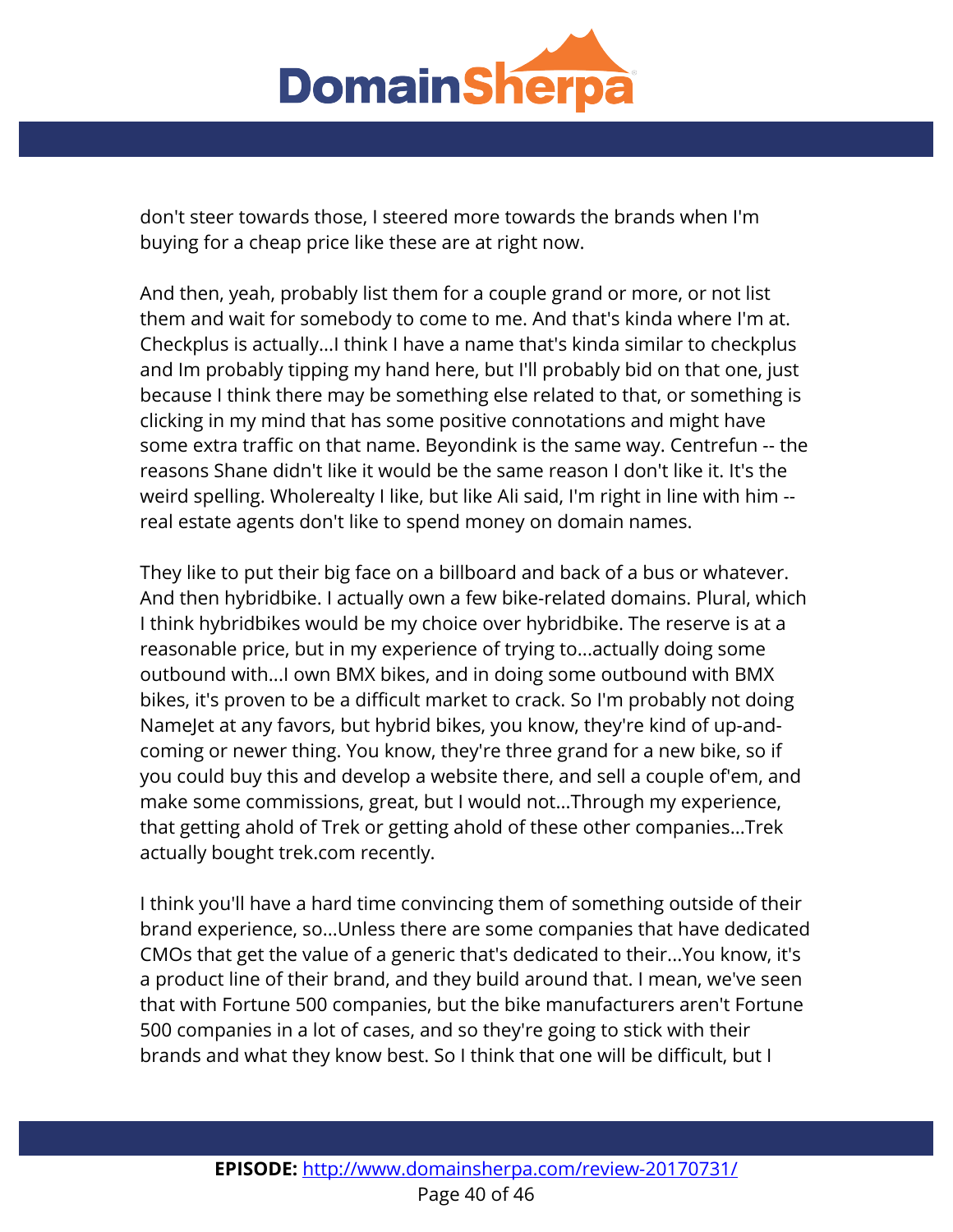

really could see...I don't know who said it, but somebody said something about developing that one out and using that as a review site or some...

Michael: Yeah, [inaudible 01:07:10].

Adam: Yeah, I think that's a really good use of that name. I could see that working out [inaudible 01:07:14].

Michael: And especially if you're into hybrid bikes. Like, you've owned a couple, you wanna continue doing it, this could be a great way to maybe write-off an expense that you're using towards a business, or what have you.

Adam: Totally. Yeah, like if I was into BMX bikes, I'd keep it. I sold my Haro a few years back and...No, I'm just kidding. But yeah, so I mean, if you're into something, that's the best opportunity is to...you combine your interests with your...your passion with your business, and it makes your business all the more easier. You get excited about going and doing your work, so...

Michael: Yeah, totally.

Adam: ...that's a good thing for somebody, so...

Michael: Yeah, awesome. Thanks, Adam and guys for that input on the NameJet auction. Some of'em coming to auction over the next week. We're at the end of today's show, I'd like to give the Sherpas an opportunity to share anything they want about names they're brokering, opportunities they're looking for, anyone they wanna give a shout out to. Let's just go in order from left to right and start with Adam. What's new, Adam?

Adam: Oh. I'm the right on my computer, but...

Michael: Oh, you're on the left on mine.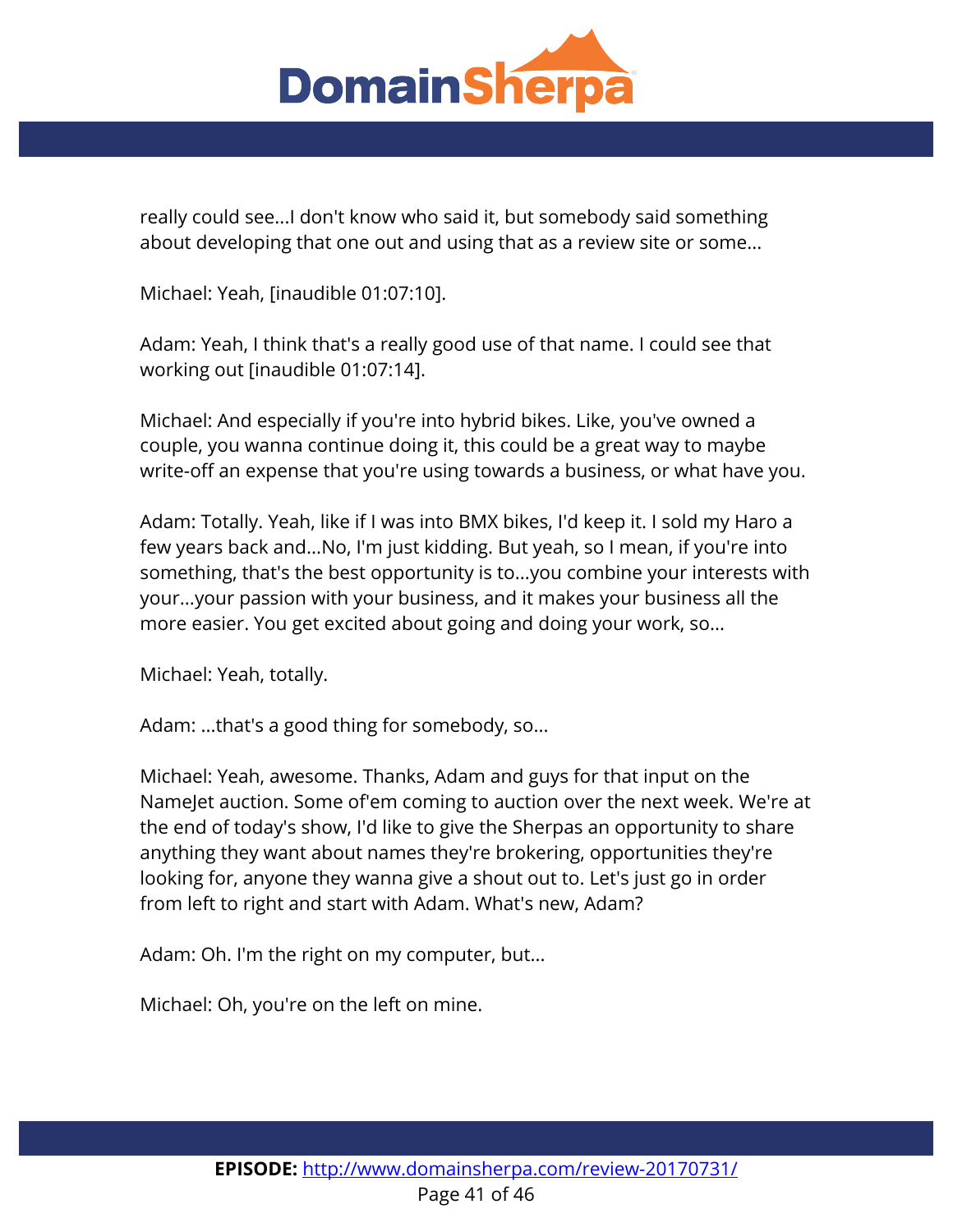

Adam: Yeah, I don't have a whole lot to talk about. I was just talking to Michael -- you know, you had mentioned Mike, you guys mentioned The Machine -- I call Michael The Machine.

Michael: That is a good name for him.

Adam: Have you seen the comedian that does The Machine? Google 'comedian and the machine' -- it's a hilarious story about somebody in Russia. But we're actually coming on about 950,000 questions have been played on the NameBio game, and so we're kinda coming towards the 1 million questions played mark.

Michael: Wow.

Adam: I don't know, I kind of stopped playing myself, I kinda got a little bit...you know, it's like with any app, you kinda get bored with it. But I think we're going to be doing a promotion, Michael and I are still talking about it, but there might be a giveaway for the 1 millionth question, right? I guess.

Shane: A million dollars.

Adam: Yeah, a million dollars. [inaudible 01:09:06]...

Shane: What you need to go get...

Adam: ...but I don't know.

Shane: ...an insurance policy. Get [inaudible 01:09:08] policy....

Michael: Exactly.

Shane: ...[inaudible 01:09:10]

Adam: [inaudible 01:09:10] questions right.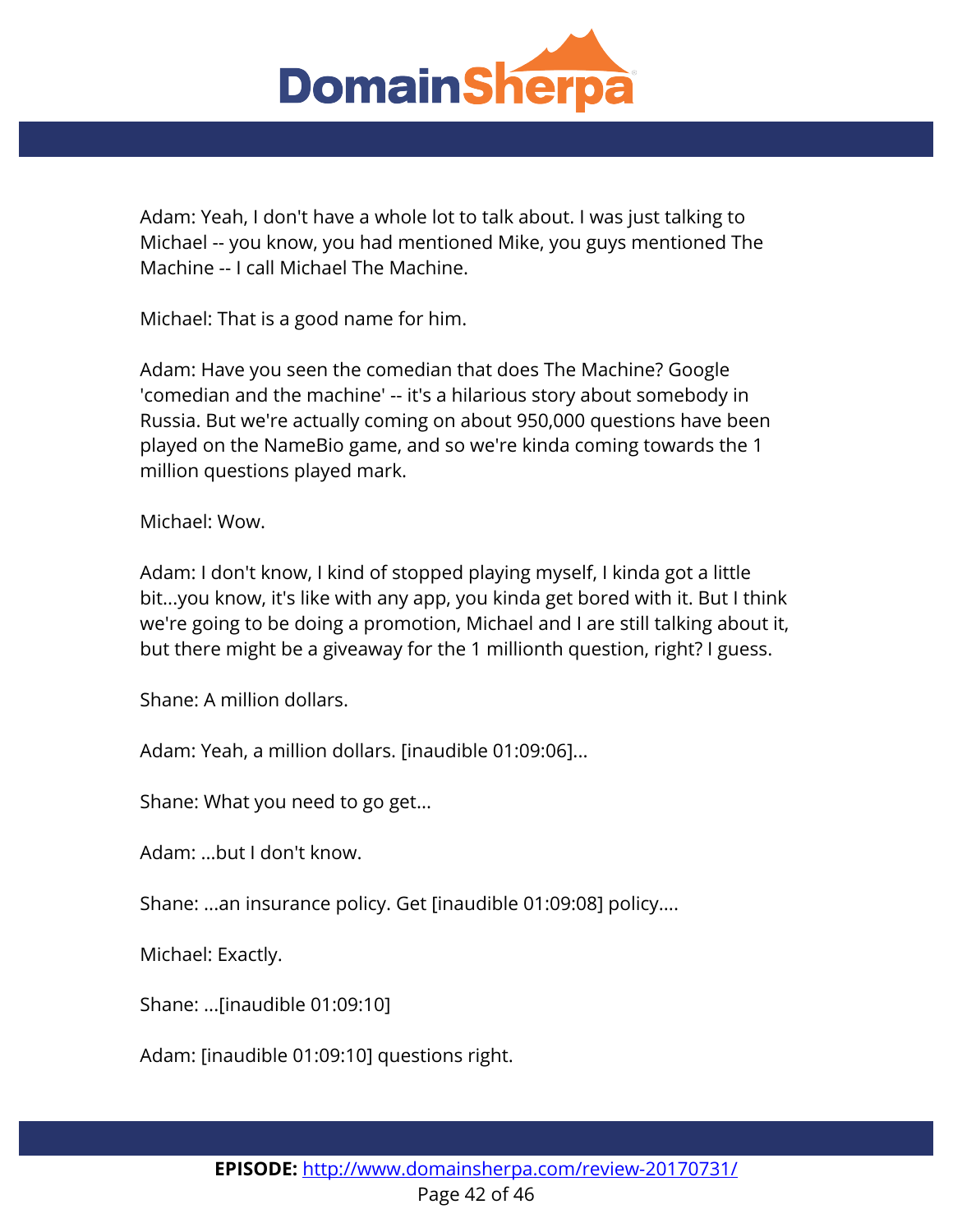

Michael: And if the 1 millionth question is wrong, then you don't have to pay out anything.

Adam: Right, exactly, that'd be awesome. But, you know, we're still cranking away on that and we're bringing in...All that data that Michael used for the whole NameJet thing, we're still cranking in the data and building up NamedBio, so that's going well. And I don't really have a whole lot to promote other than that, so I'm always buying and selling, so I don't know, [inaudible 01:09:41].

Michael: What are you looking for? What are you looking to buy?

Adam: Brands, I guess. I'm closing on one today that was a brand, it's not a single-word but I'm still single-word...one-word dotcoms. I don't know if I've promoted one-word dotcom on here, but we're doing a little bit of work on...All our buyers usually come to us and want a one-word dotcom, so that's really our focus right now, is to kind of working in that market and helping buyers with those type of names. So I'm always looking to pick'em up myself for projects that I'm working on as well, so...

Michael: Cool.

Adam: Yeah, so anytime a one-word is available, even if I don't wanna purchase it, I'm sure the other two guys on this panel will buy it, or buy names like that too. But it's kinda no secret that the one-word dotcom is sort of the...

Michael: Holy Grail, almost.

Adam: Yeah, the Grail. Yeah, and everybody's looking for'em, so...

Michael: Yep, awesome. Thanks for being a part of today's show, Adam.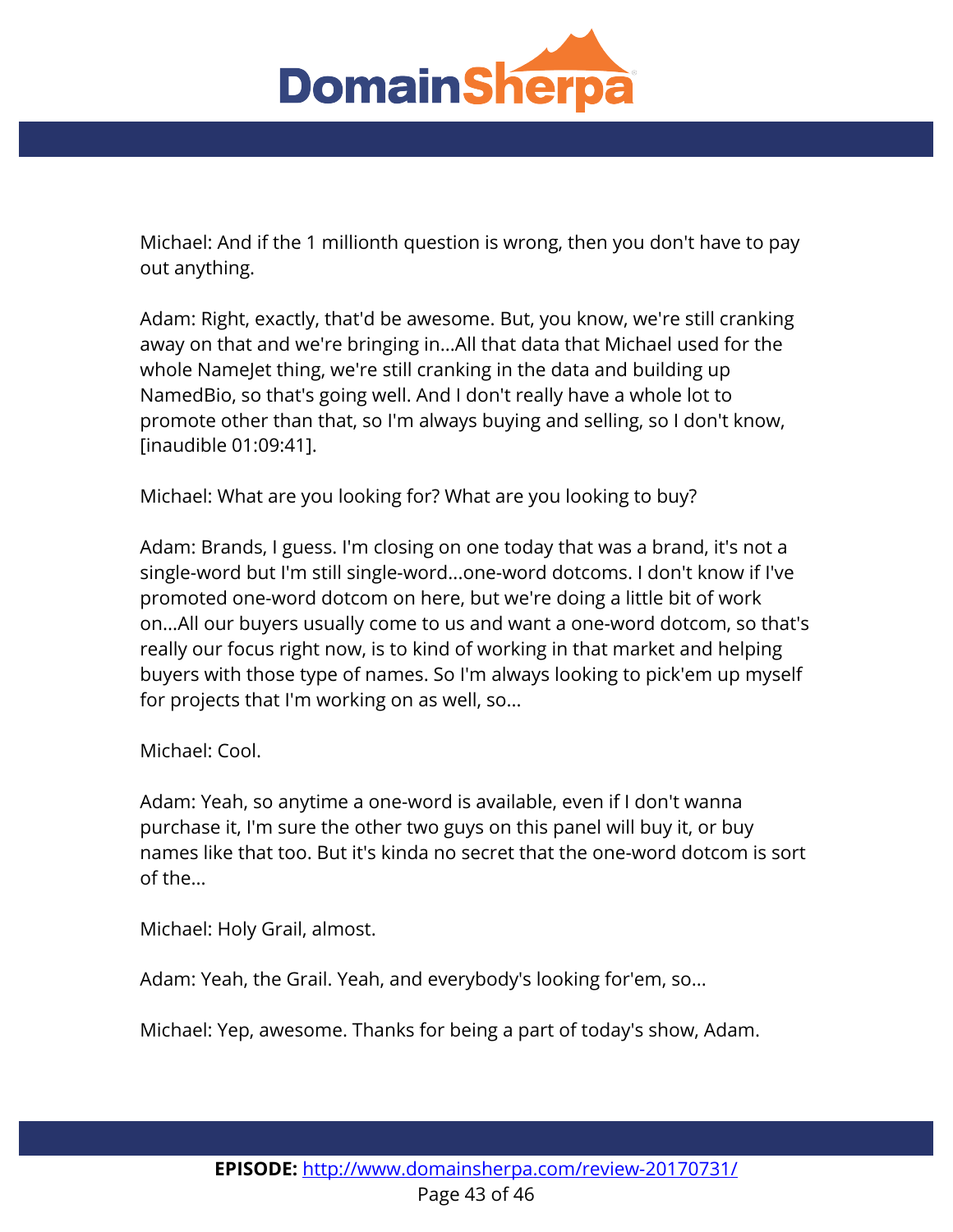

Adam: You bet.

Michael: Ali, let's go over to you. Anything you wanna mention or promote and give a shout out to?

Ali: Man. We've been killing it at Starfire, man. We've done \$5 million in sales now, and just since I came back, so...

Michael: Nice.

Ali: Yeah, man, acquisitions and brokerage are killing it, we're doing consulting too. Just head over to StarfireHoldings.com. If you have a six or seven-figure name, we're the ones that'll sell it for you.

Michael: Cool. All right, and so you can't tell us what you just sold.

Ali: I wish, man, I wish. I signed the wordiest NDA on the planet. One of'em we'll reveal here shortly, but...

Michael: Awesome.

Ali: ...the other one, I can't say it.

Michael: All right, well thanks for being a part of today's show as well. Shane, let's go to you. What's up?

Shane: I did \$50 million in sales, but I cannot talk about it.

Ali: [inaudible 01:11:31]

Shane: No, uh...

Michael: And they're all hyphenated XYZs.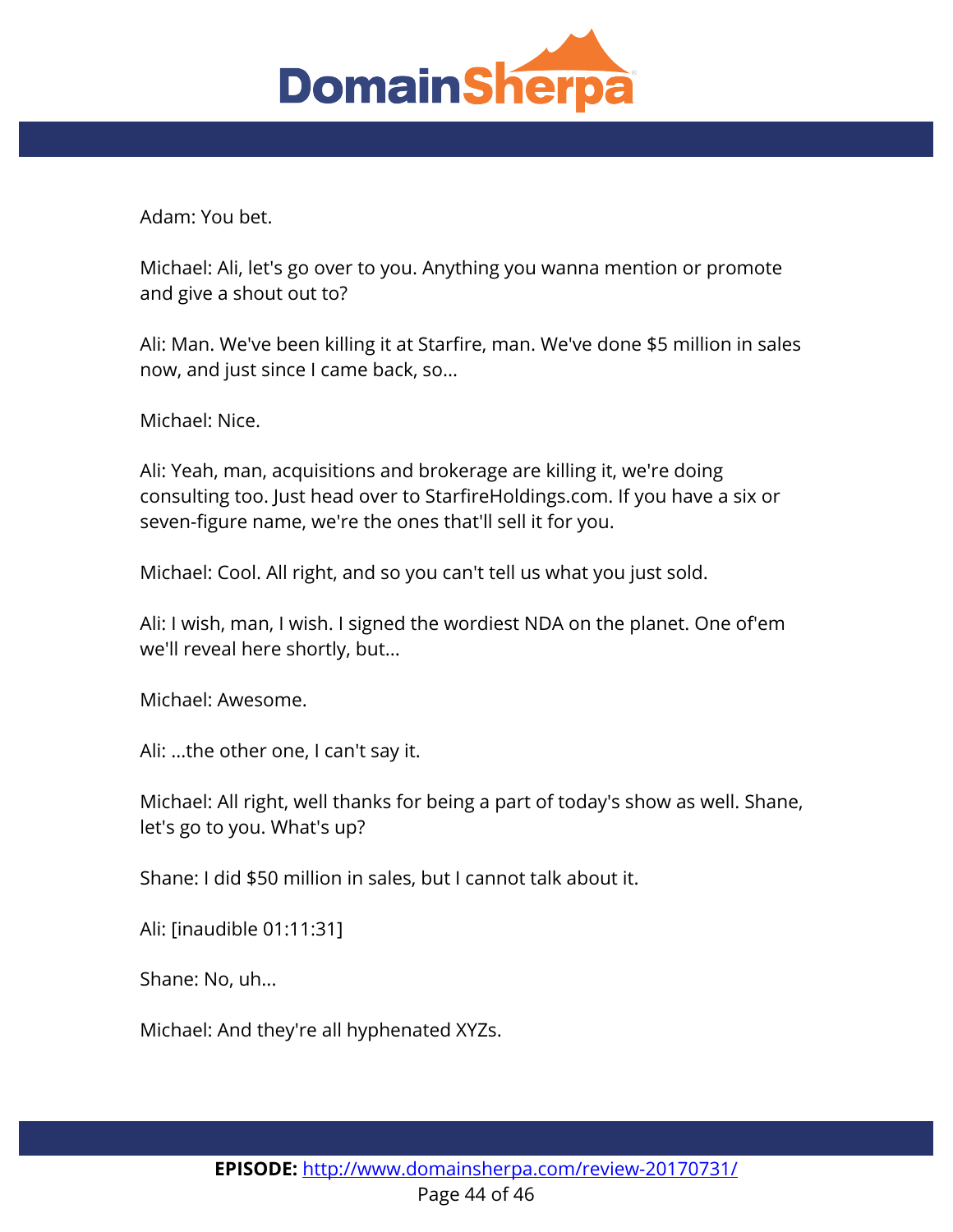

Shane: Exactly. I wish I could tell ya' because it would change the game, but...

Adam: Did you do'em all on Namelet?

Shane: Yeah, I don't think the guy is gonna pay me now that I've figured out who it was, so... No, it's really that it's summer, things are...I've gotten more \$1,000 offers in the last 3 or 4 weeks than I've ever gotten. I don't know why that number's coming about, but boy, when I go a little higher, it gets ugly. It's amazing how quick they get to \$1,000, you put \$4,000, and they...the words they have for ya', it acted like you shot their sister or something. But that's the nature of it. Again, that's the nice thing about this industry, is if...and anything. If you're an unmotivated seller and you have good quality product, it's gonna work out well for ya' in the end, so... And after going to Colorado and seeing Vail, I gotta get something going.

My gosh, I've never seen so much money in one location in my entire life. I mean, the nannies are making more money than me walking along with the kids. I'm thinking about switching jobs. But yeah, DSAD, you get to meet the cast of characters with Josh and Travis over...You can see it's a pretty fun group to work with, so stop by the blog, we have a good time. I probably open my mouth too much, but it's always entertaining, and sometimes you learn stuff.

Michael: Awesome. Thanks, Shane. If you received benefit from today's show, please, just take a moment, post a comment below. If you're commuting right now listening to the show, if you are on your run, as soon as you get into work -- you know you're not working -- just come to DomainSherpa.com and scroll down below the video and post a comment, thanking these guys. I wanna be the first to thank Stephen Wren for submitting his portfolio and making a generous donation to the Fred Hutchinson Cancer research Center. We hope that feedback was useful to you. Thanks to Namelet for submitting that portion...the portfolio and sponsoring that portion of the review. And thanks again to our Domain Sherpas, Adam Strong, Ali Zandi and Shane Cultra, for sharing their experience and insights. We'll see you all next time.